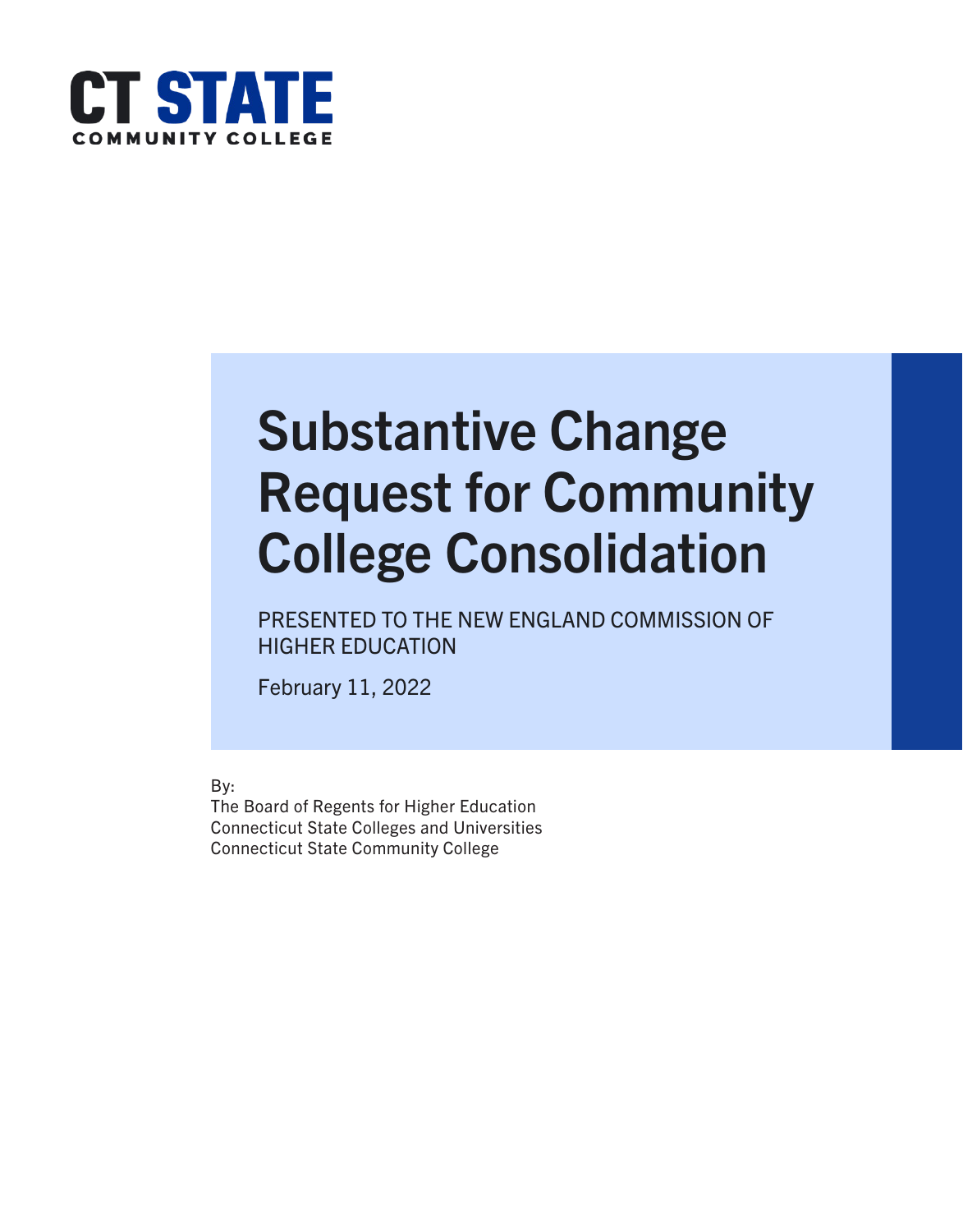## Substantive Change Request for Community College Consolidation

Presented to the New England Commission of Higher Education

The Board of Regents for Higher Education Connecticut State Colleges and Universities Connecticut State Community College

## Table of Contents

| ■ Faculty/Staff Voice in Governance and Decision-Making (Special Attention Area #4)11 |  |
|---------------------------------------------------------------------------------------|--|
|                                                                                       |  |
|                                                                                       |  |
|                                                                                       |  |
|                                                                                       |  |
|                                                                                       |  |
|                                                                                       |  |
|                                                                                       |  |
|                                                                                       |  |
|                                                                                       |  |
|                                                                                       |  |
|                                                                                       |  |
|                                                                                       |  |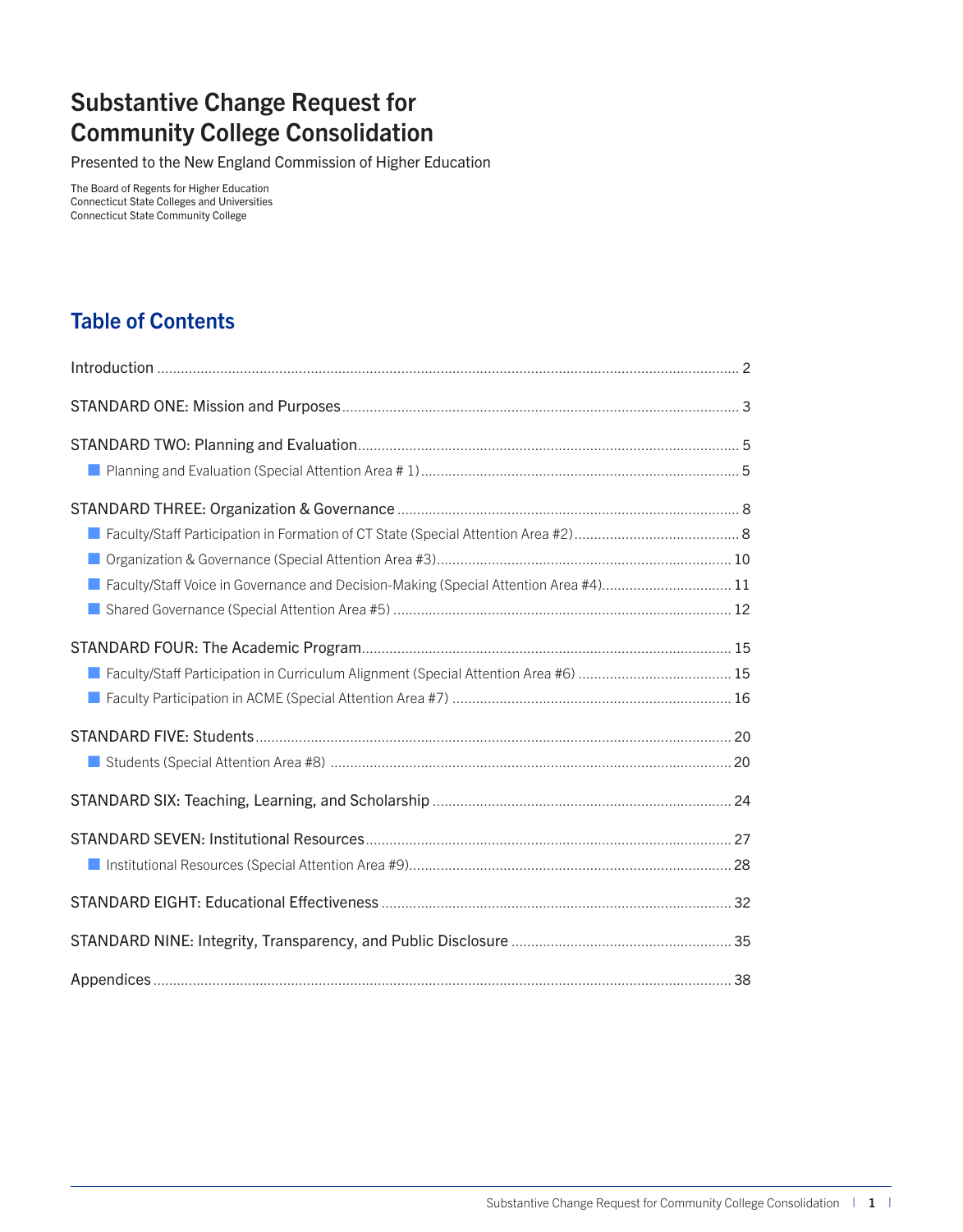## <span id="page-2-0"></span>Introduction

In 2017 the Board of Regents for Higher Education (BOR), the governing body for Connecticut State Colleges and Universities (CSCU), announced its decision to merge the 12 community colleges under its purview into a single institution.

"Students First" was developed to address the fiscal challenges faced by the 12 colleges and to improve student success. Currently, the colleges are experiencing on-going enrollment declines and budget cuts, that have been layered on top of long-standing structural problems. As a result, the students in Connecticut (CT) suffer. CT has the lowest community college 3-year completion rate in New England at 16%. The data is more jarring when considering completion rates—22% for white students and 11% for Black and Hispanic students. Perhaps the most tragic figure is that less than half of the new Fall 2019 community college students returned for a second year. For these students, dreams of higher education, or a career with a living wage to support their family have been put on hold. Faculty, staff, and administrators care deeply about improving these metrics but have not been able to realize meaningful change despite the best intentions, and it is only made more difficult by a fragmented structure.

The merger seeks to leverage economies of scale to address longstanding budget deficits while remaining firmly committed to the access that is the foundation of the community college mission. In short, the merger addresses financial concerns without closing any locations while leveraging resources to increase vital student supports. The BOR's commitment to keeping all locations open lies at the heart of the strategic motivation behind the merger. In a small state, when students can move easily and freely between the campuses and when all courses count toward a degree or credential, student outcomes will improve. A single institution provides a way to remove barriers for students and implement student success reforms at scale. The merger also provides the resources to address years of individual colleges' under-investment in infrastructure and faculty and employee development.

We have provided regular updates to the Commission through our 2019, 2020, and 2021 progress reports which have captured the development of this new institution from concept to realization in Spring 2022.

CT State is proud to provide the Commission with our substantive change proposal that details the tremendous progress that we have made to build CT State. As you will see herein, despite the devastating effects of the COVID-19 pandemic and the ensuing economic fallout, progress toward the launch of CT State has reached a point where we can move into the final stages of this transformation. With the Commission's approval of this proposal, CT State will then begin admitting students into the new institution in the Fall 2023 semester.

This substantive change proposal has been developed with assistance from many members of the CT State and college community, including all 12 CT community college CEOs/ Presidents, CSCU system office staff, NECHE Commission staff, campus staff, and faculty. In addition, assistance has come from the National Center for Higher Education Management Systems (NCHEMS) and the Development Institute, and finally our governing board, the members of the CT Board of Regents for Higher Education.

We have organized the document into NECHE's nine standard areas, with the specific areas of emphasis requested by Commission embedded within the relevant standard. The appendices have been organized with Appendix A showing the enrollment projections that have been developed and Appendix items B-U detailing the financial schedules. All other appendix items follow the narrative of the proposal.

The references relating to "colleges" refers to the 12 existing NECHE-accredited institutions as they exist now and prior to the merger. When referring to CT State, we use the term "CT State" and "campuses" to refer to the future locations. This recognizes that the twelve existing colleges remain separately accredited until July 1, 2023, when CT State comes into formal existence.

In their presentations to the NECHE Annual meeting in December 2021, Nathan Grawe and Arthur Levine each highlighted New England's demographic challenges and need for change in higher education. This merger, in all its complexity, will address that need for change and over time put us on a much more solid financial footing without the need to close any campuses. Doing so would disastrously disadvantage those we serve, our students.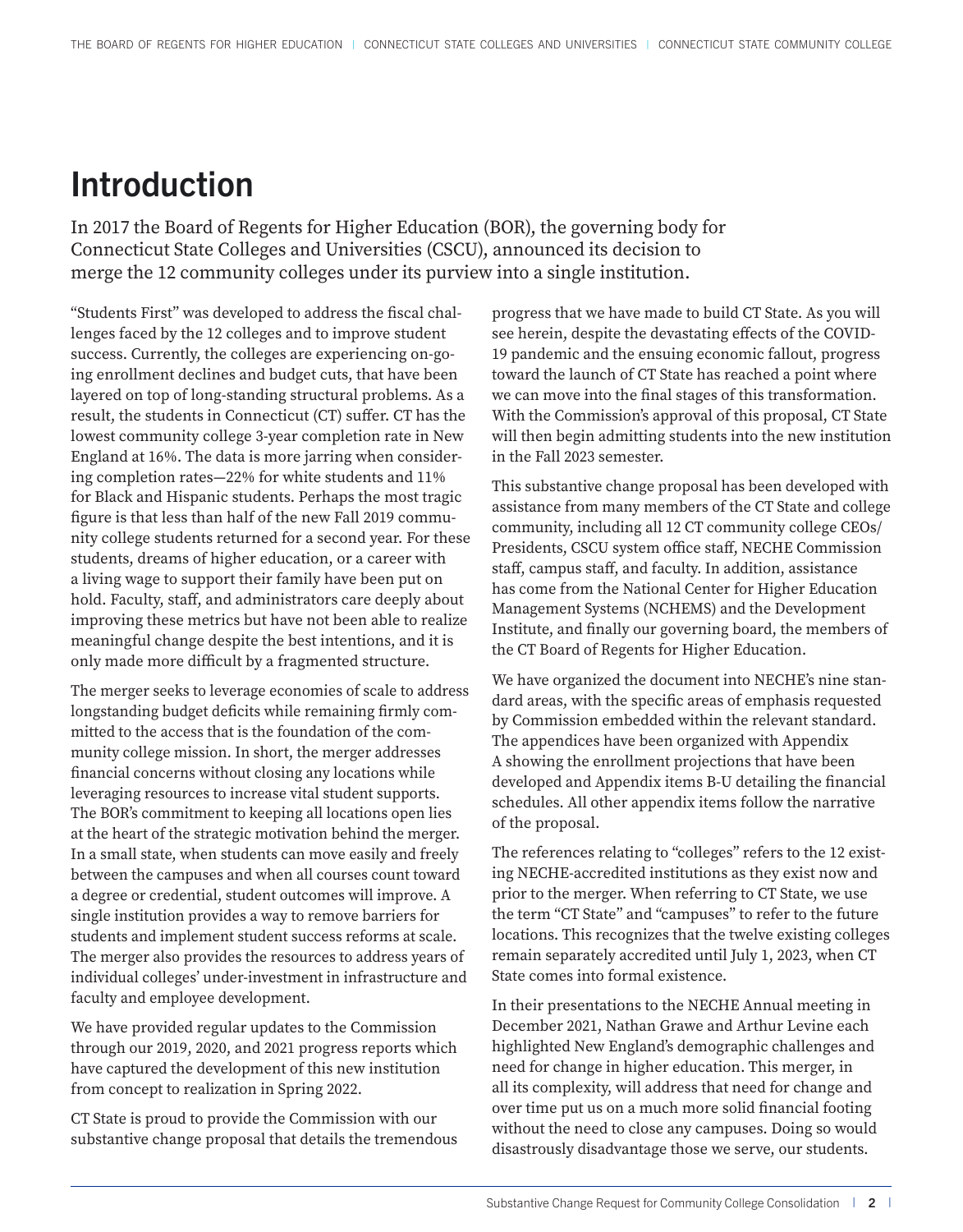## <span id="page-3-0"></span>STANDARD ONE: Mission and Purposes

Under the aegis of the Connecticut State Colleges and Universities (CSCU) Board of Regents for Higher Education (BOR), the merger of the 12 community colleges into Connecticut State Community College (CT State) was first proposed in April 2017 and endorsed by the BOR the following April and again in June 2018. In an environment of declining enrollment, financial instability, lagging student-success indicators, and widening equity gaps, the intention is to combine and strengthen resources through consolidation to support equitable student success across the state. From the outset, the BOR grounded the merger in six core principles:

- 1. Ensure students are at the center of all decisions.
- 2. Prioritize teaching, learning, and high-quality academic programming.
- 3. Preserve and enhance student-support services.
- 4. Safeguard educational access and affordability.
- 5. Be conscientious stewards of the students' and the state's investment in institutions.
- 6. Ensure campuses are positioned to build partnerships with the state's businesses and other enterprises to prepare a highly skilled and well-educated workforce.

## Actions Accomplished Related to the **Standard**

#### **Creation, Adoption, and Affirmation of Mission and Vision Statements**

The 12 individual community college mission statements currently focus on providing accessible and affordable quality education, improving student success, and responding to the needs of the community (see Appendix V). The urgent need to evaluate data and use it to improve equitable student success is of considerable importance to consolidation efforts and the CT State mission provides a system-wide direction for all campuses to move collectively to promote equity and student success, advance positive change, and benefit communities across the state.

Through a collaborative approach that included faculty, staff, and administrators on two large steering committees—the College Consolidation Implementation Committee (CCIC) and the Students First Academic and Student Affairs Consolidation Committee (SF ASA CC)—the CT State mission and vision reflect the overarching goals of providing excellent higher education and lifelong learning to all students, maintaining affordability and accessibility, and contributing to the economic growth of the state. The BOR

adopted both statements in 2017 and reaffirmed their commitment in 2019 and 2021 (see Appendix W). The CT State mission and vision statements below are clearly stated on the [consolidation website](https://www.ct.edu/sf) and they will be prominently printed in future CT State publications.

#### Mission

CT State provides access to academically rigorous and innovative education and training focused on student success. The College supports excellence in teaching and learning, makes data-informed decisions, promotes equity, and advances positive change for the students, communities, and industries it serves.

#### Vision

CT State will be recognized for exceptional student success, educational leadership, and transformative collaboration with business and industry, government, educational, and key stakeholders while advancing diverse opportunities for CT's citizens and communities.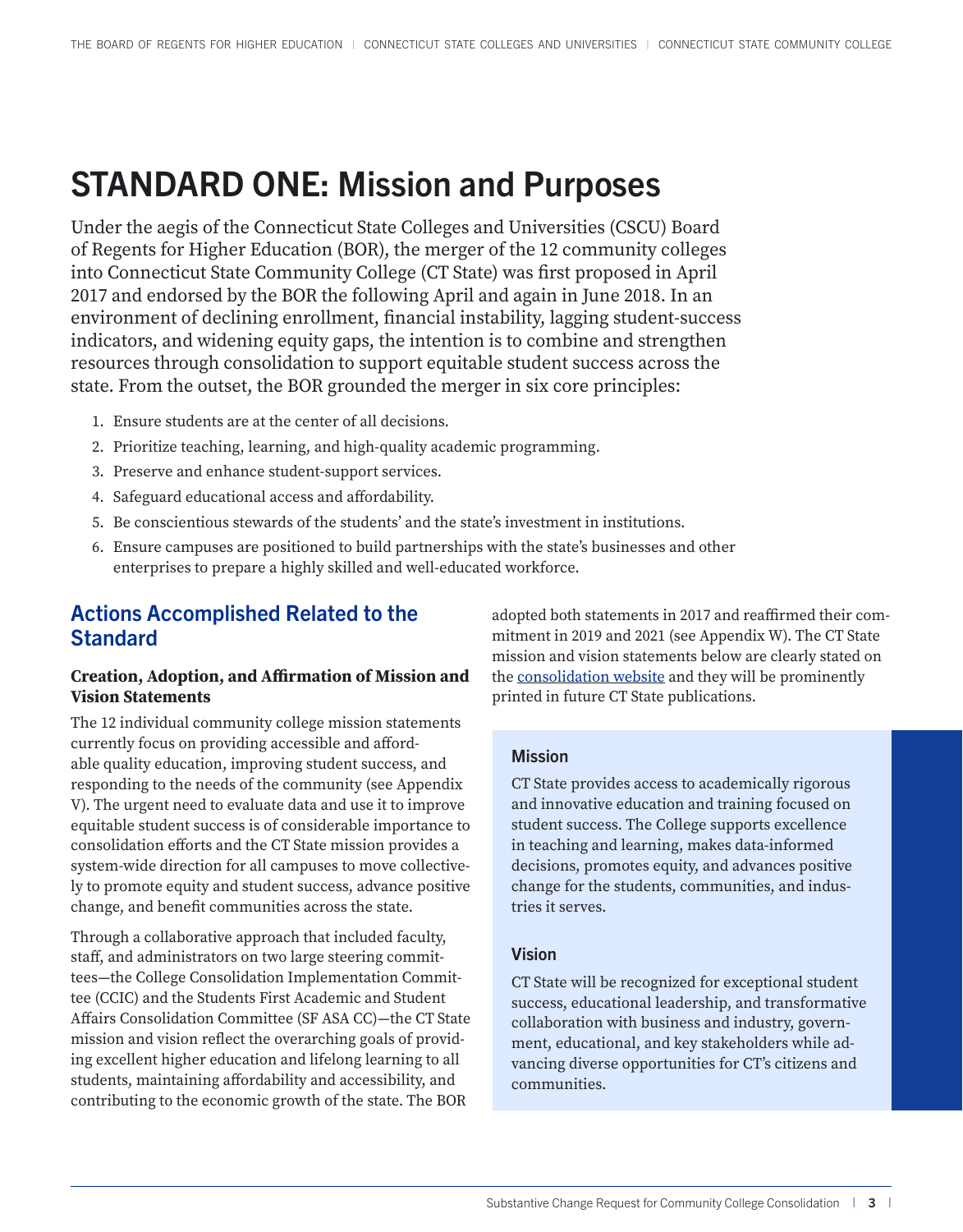#### COMMITMENT TO ADVANCING EQUITY

In alignment with the mission's focus on promoting equity, some of the first actions of new CSCU President Terrence Cheng, who assumed office in July 2021, were to strengthen the charge of the systemwide Equity Council (see Appendix X); establish a new CT State Office of Diversity, Equity, and Inclusion (DEI); and appoint an interim CT State Vice President of DEI. The Equity Council created a personalized CT State equity statement (see Appendix Y), identified seven strategic pillars for equity (see Appendix Z), and developed a new framework in which CT State commits to bold and disruptive change through three main steps:

| actively identifying, naming,<br>and dismantling structural<br>racism, systemic poverty,<br>and other barriers caused by<br>marginalization | establishing equitable and<br>anti-racist policies and practices | empowering students, faculty,<br>staff, and administrators to<br>advance racial, social, and<br>economic justice |
|---------------------------------------------------------------------------------------------------------------------------------------------|------------------------------------------------------------------|------------------------------------------------------------------------------------------------------------------|

## Actions to Be Completed Prior to July 2023

#### **Ensuring a College-Wide Focus on DEI**

Significant momentum has been made towards advancing equity (see Appendix AA) and CT State will begin operationalizing DEI principles and practices in all levels of the institution to ensure a solid and enduring foundation for the future. CT State will establish specific goals and benchmarks to chart progress in improving key performance indicators (KPIs); incorporate the seven equity principles in all actions; and integrate equity, inclusion, and student success in planning and development at the local and state levels. This combined operationalization of the six BOR core principles of the merger and the seven strategic pillars for equity provide the cornerstone for CT State to comprehensively focus on continuous improvement and institutional accountability. This will advance equity and excellence in teaching and learning to serve all students and strengthen local communities. The core collective responsibility for the future is to continuously assess practices and policies and create transformational community change by eliminating inequities.

### **Conclusion**

The BOR and CT State leadership team understand the importance of regularly reviewing the mission and vision and this has been incorporated into the strategic planning process (see Standard 2). The leadership team has also committed to reviewing these foundational and guiding statements at regular intervals in staff meetings to support common understanding and acceptance of the CT State mission and vision. In alignment with the mission, CT State is focused on advancing equity and improving student success. The CT State equity statement, the seven pillars for equity, and the equity framework guide will guide college action.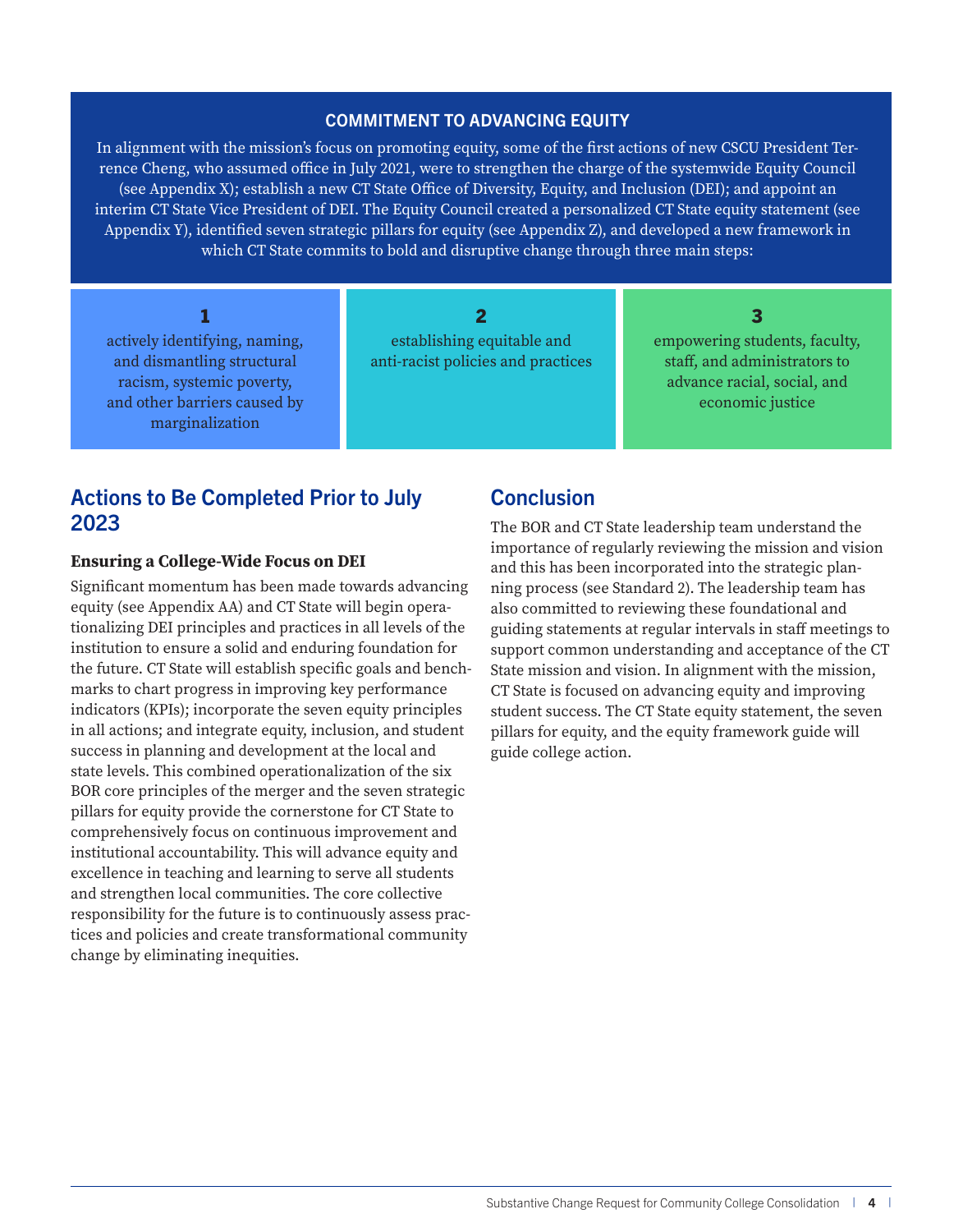## <span id="page-5-0"></span>STANDARD TWO: Planning and Evaluation

CT State is in the process of establishing a comprehensive and extensive system for planning and evaluation to identify, integrate, implement, and continually assess the operations of the College. CT State is also working to incorporate appropriate planning and evaluation roles and responsibilities throughout all levels of the College. This integration is occurring in concert with the development of the CT State Shared Governance Proposal and ongoing collective bargaining agreement negotiations (see Standard 3).

## Response to the Commission's Concerns

Planning and Evaluation (Special Attention Area  $# 1$ )

#### **Content Analysis of Strategic Plans**

In Fall 2020, the newly appointed CT State leadership team initiated a formal CT State strategic planning process by analyzing the current 12 colleges' strategic plans, identifying common themes, and creating guiding principles for CT State based on these existing plans. During this process, six common themes that aligned with the CT State mission and vision and the BOR core principles were identified:

- equity and college culture;
- student access, support, and success;
- enrollment management;
- innovation, effectiveness, and growth;
- community engagement; and
- stewardship, affordability, and sustainability.

Once these themes were established, feedback was elicited from many stakeholder groups including the CT State leadership team, 12 colleges' CEOs/Presidents, SF ASA CC, Academic Deans Council, Faculty Advisory Committee (FAC), Center for Teaching Steering Committee, 12 colleges' Achieving the Dream (ATD) co-leads, and the CT State Teaching and Learning Council.

#### **Executive Strategic Planning Council and Priority Areas**

In Spring 2021, the CT State Executive Strategic Planning Council (ESPC) was formed composed of 50 individuals representing constituents (faculty, staff, students, and external stakeholders) from 11 of the 12 colleges (see Appendix AB). The ESPC was charged with developing a CT State Strategic Plan and designing a process to effectively implement and assess the plan's goals and objectives (see Appendix AC) and gathering feedback from all constituencies. Initially, the 11 priority areas that were identified in Spring 2021 focused on: excellence, mobility, accessibility, orientation, support, user-friendliness, common core, transferability, workforce development, efficiency, and savings (see Appendix AD).

#### **Ongoing Work Aligned with Strategic Planning Priorities**

Aligned with the overarching strategic planning goals, CT State is increasing student retention and completion by hiring more Guided Pathways (GP) advisors; reducing barriers to student equity through work with the ATD organization, the Charles A. Dana Center at the University of Texas at Austin, and the CSCU Student Success Center; reforming developmental education from a prerequisite to a corequisite model; aligning curricula to make it easier for students to take classes at multiple campuses; and creating one college application and financial aid award processes that can be used statewide.

#### **Current Strategic Planning Work**

In January 2022, an ESPC sub-committee established three meta-priorities (effectiveness, equity, and community) from the initial priority list (see Appendix AE). The sub-committee is moving each of the 11 priorities into one of the three meta-priorities and to date the work is more than half complete. In Spring 2022, the sub-committee will align the remaining priorities and incorporate the plans, goals, and benchmarks of major college-wide initiatives in the CT State strategic plan. Key performance indicators (KPIs) will be developed for each meta-priority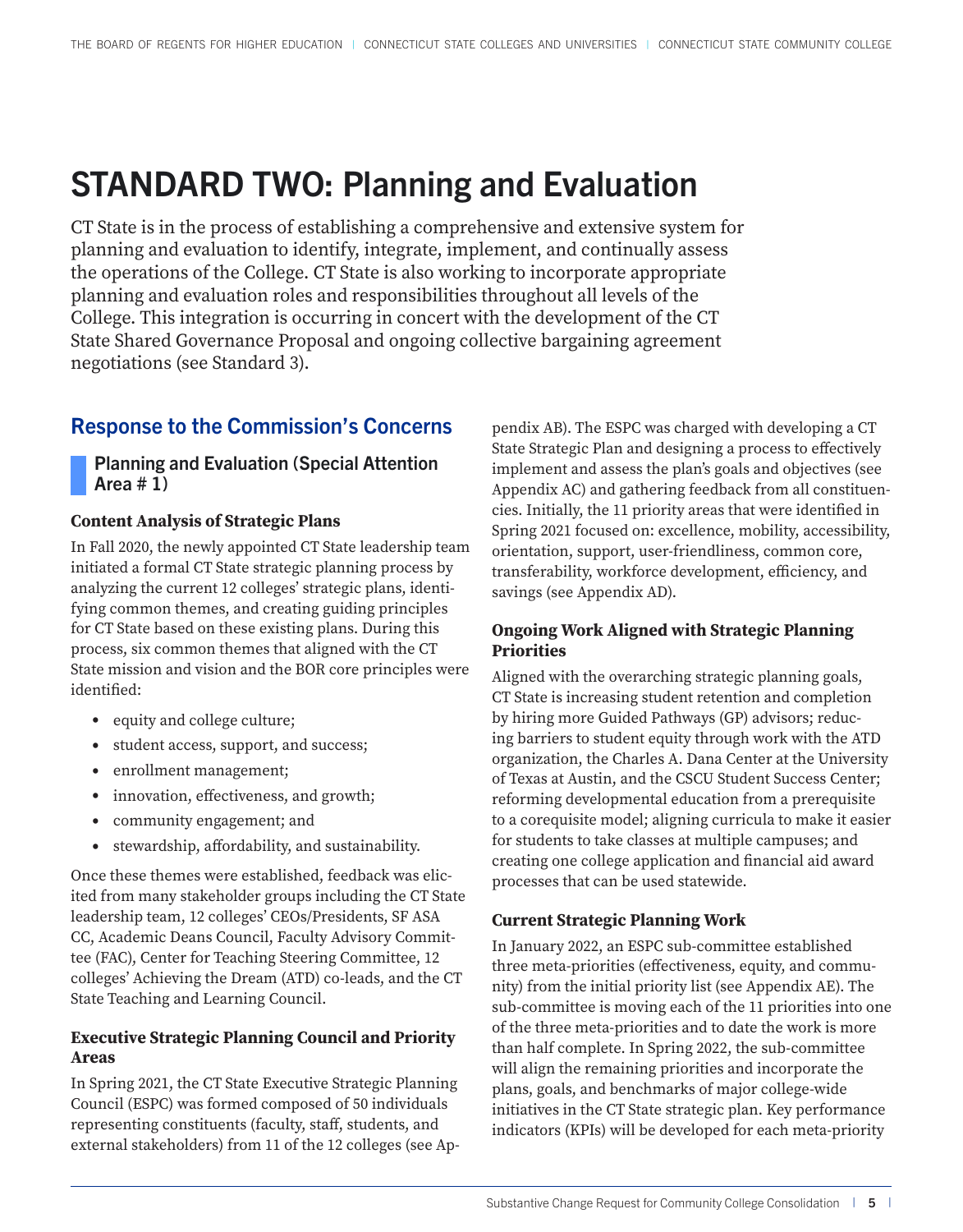and sub-committees of the ESPC will regularly assess CT State's achievement in each area. A second ESPC subcommittee started developing institutional values for CT State (see Appendix AF). Ten overarching values have been identified and the group is working on refining and operationalizing them. Once these steps are complete, the group will present them to the full ESPC group for review and vetting.

#### **Finalization and Implementation of the Strategic Plan**

The remainder of the CT State Strategic Plan is under development through a phased approach. The next steps are to: 1) engage with stakeholders across the institution and constituents from the business community, 2) gather and review feedback, and 3) communicate the plan. As noted in the timeline below, regular communication about the strategic planning process is planned with multiple opportunities for feedback and review. The CT State strategic plan will be reviewed for approval by the leadership by late spring 2022 and will then go through an annual review process with revisions over the first three years (2022-2025).

#### Actions Accomplished Related to the Standard

| January 2022      | Revise strategic plan based on feedback<br>from CT State leadership                                                                               |
|-------------------|---------------------------------------------------------------------------------------------------------------------------------------------------|
| February 2022     | Disseminate revised draft to entire college<br>community, including faculty, staff,<br>students, and external stakeholders for<br>review/feedback |
| <b>March 2022</b> | Revise strategic plan based on feedback<br>from the college community                                                                             |
| <b>April 2022</b> | Disseminate updated draft to college<br>community for final review/validation                                                                     |
| <b>May 2022</b>   | Submit strategic plan to CT State leadership<br>and BOR for final approval                                                                        |

#### **Focus on Equity: KPIs and Achieving the Dream**

A focus on equity is at the heart of the CT State mission, vision, and strategic plan. To promote equitable student success, the CT State evaluation framework is grounded in the 23 KPIs adopted by the BOR in October 2018. These KPIs are based on national GP best practices and reflect institutional and system priorities such as enrollment, persistence, and retention.

The KPIs are updated every Fall and are available on a [public dashboard](https://www.ct.edu/gp/kpi). To further advance equity, all 12 colleges joined ATD by June 2019 and started a three-year process to evaluate their capacity for a data-informed

focus on student equity. All 12 colleges completed the ATD Institutional Capacity Assessment Tool in Winter 2020 to assess their capacity to undergo this redesign and change plans were finalized in Spring 2020. In academic year 2020-2021, each college aligned their ATD activities with those of CT State. CT State Leadership will be renegotiating the relationship with ATD in Spring 2022 to determine the level of support that ATD will provide over the next several years.

#### **Enrollment Management (EM) Plan and Council**

CT State developed a three-year enrollment management (EM) plan in 2019 to bridge the transition to a single institution (see Appendix AG) and established a statewide Enrollment Management Council (EMC) in 2021 (see Appendix AH). The statewide EM plan, reviewed annually by the EMC, was intended to serve as a tool to align the college enrollment management plans prior to the merger and to serve as a communication channel for the CT State leadership and the colleges on matters related to enrollment (see Standard 5).

#### **Data Governance Council**

The newly formed Data Governance Council (DGC), which includes CSCU and CT State representatives, was charged in Fall 2021 (see Appendix AI). Through the council, CT State leadership ensures that it will retain decision authority in data matters that originate with CSCU Human Resources and Finance and with CSCU Information Technology (IT). The Council plans to complete its review of available data products and begin the policy-making process for data standards, security, and auditing by April 2022. The recently appointed CSCU Data Privacy Officer will collaborate with the DGC and the Office of Institutional Effectiveness and Planning (IE&P) to establish system-wide policies on CT State applicant and student data collection.

### Actions to Be Completed Prior to July 2023

#### **Technology Infrastructure**

Central to effective institutional research is a technology infrastructure that will support the research and information needs of a large, multi-campus community college. To advance towards this goal, CT State is developing a clear governance process for technology review, approval, and deployment across the 12 CT State campuses. A Technology Steering Committee will be formed in 2022 with representatives from CT State leadership, CSCU Office of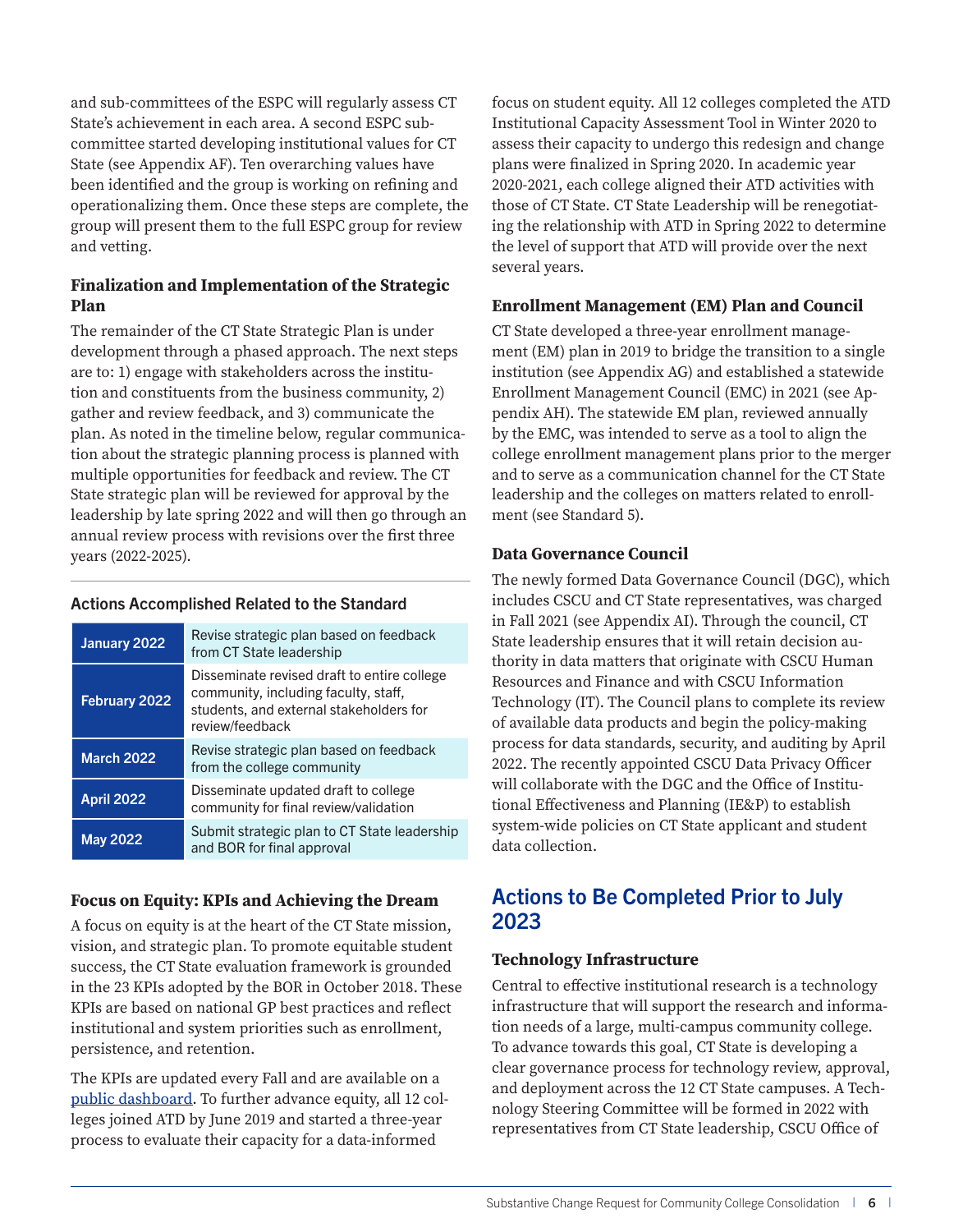IT, and the colleges to review the selection of technology platforms. Work is also underway to launch a new, consolidated iteration of the student information system, Ellucian Banner, with modules to support admissions (CRM Recruit), advising (CRM Advise), and registration (Ellucian Experience). The first online modules will launch in January 2022 with full operations available by March 2023 when registration opens for CT State (see Standard 5).

#### **Institutional Effectiveness and Planning (IE&P)**

The CT State interim AVP IE&P (appointed in January 2021) oversees a team shown in the diagram below. For IR, the AVP IE&P responds to federal and state reporting requirements while the Regional IR Directors each supervise staff at the colleges who focus on the day-to-day requests. The Director of Regional and Specialized Accreditation is working with program coordinators and 29 national professional organizations to ensure the transition of the existing specialized accreditations, recognitions, and approvals to CT State (see Appendix AJ).

By July 2022, IE&P organizational changes will begin to reframe the current, geographically based Regional IR Directors to functionally based Senior Directors, each with a focus on a particular IR area to support CT State as a whole (the proposed organizational chart is below). Each college/campus and region will continue to have an IR contact person to manage the receipt and delivery of requests to the appropriate functional team and maintain the highest level of service.

## Actions Planned After July 2023

#### **Facilities Master Planning**

CT State leadership will develop a prioritized list for all necessary facilities upgrades, deferred maintenance, and long-range master planning across all campuses. Leadership will also work closely with campus CEOs, the CSCU Facilities Office, and the CT Bond Commission to define the needs for ongoing capital funding. Ongoing work is needed to align the current 12 colleges' facilities master plans into a single master plan that prioritizes campuses with more critical facilities' needs while also aligning with long-range academic planning.

#### **Assessment**

The Director of Program Review and Assessment, reporting to the Provost, will coordinate statewide academic program review (APR) efforts to assure regular and consistent evaluation of the quality, integrity, and effectiveness of academic programs (see Standard 8). To build an institutional and campus culture committed to continuous improvement, the CT State leadership team will regularly share and discuss performance toward goals with Regional Presidents and CEOs.

## **Conclusion**

During the work to plan and build CT State, the College will maintain partnerships with national leaders in the community college reform agenda. During the first few years of CT State's operation, there will be opportunities for stakeholders throughout the College to be involved in developing a new strategic plan for 2025 and beyond that further prioritizes the College's goals.

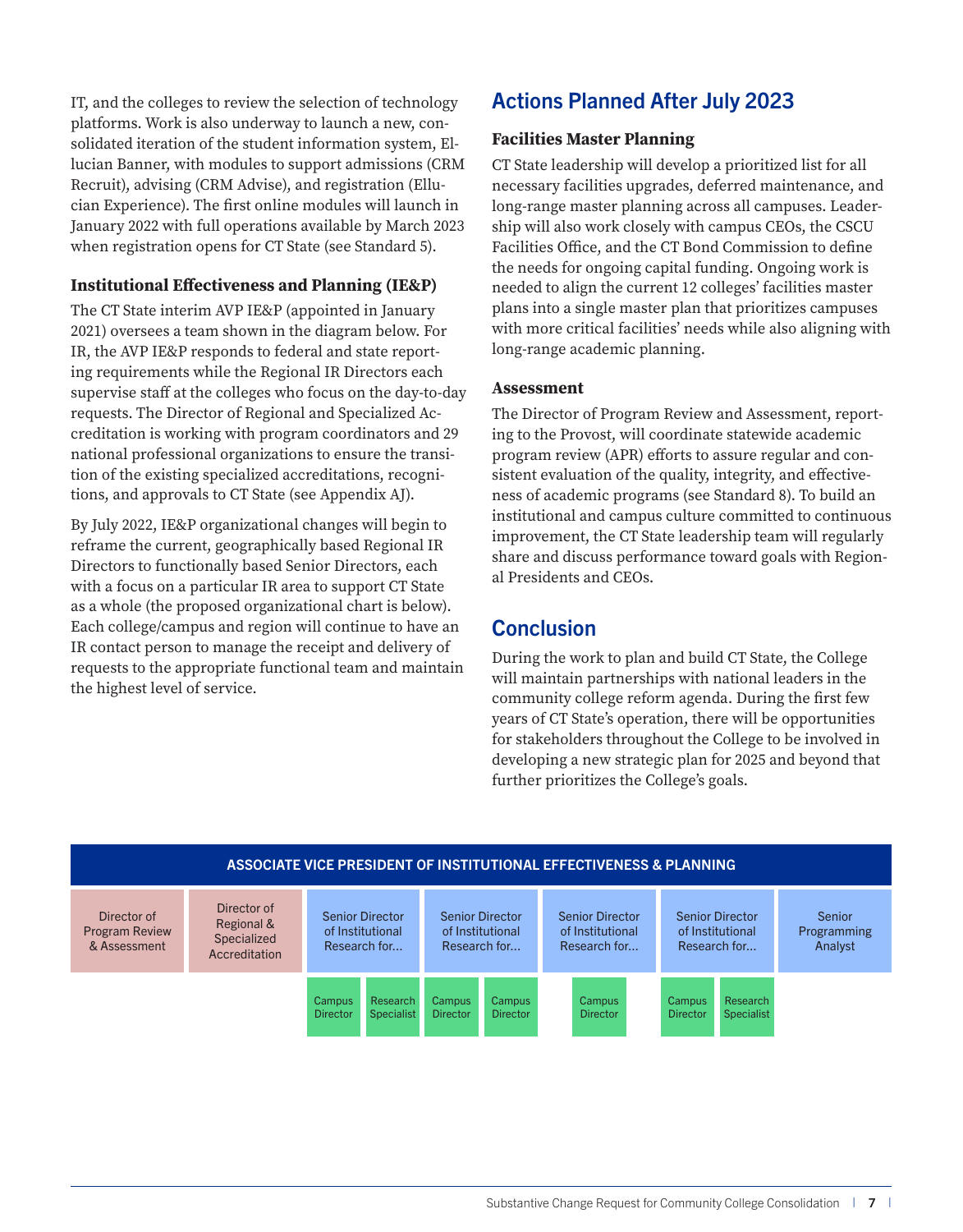## <span id="page-8-0"></span>STANDARD THREE: Organization & Governance

CT State will be a merger of the 12 individual community colleges, who already share a common governing Board of Regents (BOR), into a single institution. While the CSCU System Office has, historically, provided centralized support in certain areas that were common among the colleges (e.g., Student Information System technical support), the colleges have had individual operations, policy interpretations, and internal governing structures. In preparation for the completion of the merger, leadership (initially in the System Office and later in CT State)

- designed a governance structure to support the transition;
- designed a separate governance structure for the merged college; and
- ensured the organizational design is sufficient to fully support the merged college, separate and apart from the CSCU system office.

The CT State structure is a single entity with multiple campuses. CT State will have common policies, a single catalog of aligned academic programs and curricula, a statewide governance structure that incorporates and preserves local campus governance bodies, and a matrixed organizational structure that is designed to support equitable student success and greater fiscal health across the institution. The organizational structure for CT State can be found in Appendix AK.

## Response to the Commission's Concerns

#### Faculty/Staff Participation in Formation of CT State (Special Attention Area #2)

The Commission requested in the July 2021 and October 2021 letters a discussion on faculty and staff participation in the consolidation process. Seven hundred and thirteen individual faculty, staff, and administrators have participated in consolidation activities of some form (e.g., committee/work group, alignment, feedback, endorsement). Full-time faculty comprised approximately 63% of the number of individuals participating in some way, although participation levels varied by individual. A comprehensive list of all CT State committee/work groups and participants (2018-2021) and all curriculum alignment participants (2020-2021) with name and function, sorted by institution is available [here.](https://www.ct.edu/files/pdfs/CT-State-Workgroup-Participation-List.pdf)

#### **CT State Committees and Work Groups**

CT State was built by the work of hundreds of dedicated faculty, staff, and administrators. The transitional governance bodies included:

- College Consolidation Implementation Committee (CCIC);
- Students First Academic and Student Affairs Consolidation Committee (SF ASA CC); and
- Aligned Program Review Committee (APRC) as our transitional curriculum governance body.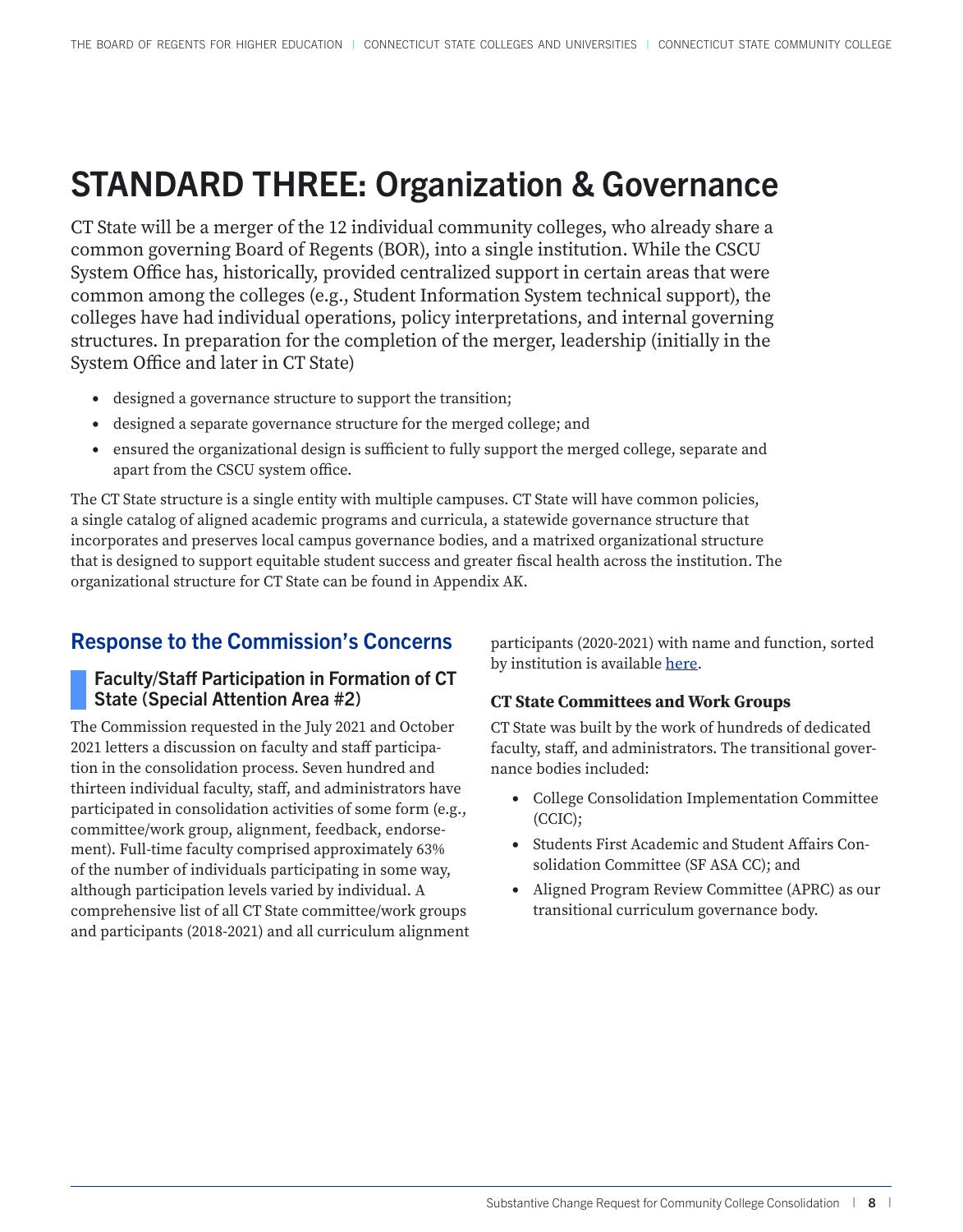The table below lists additional committees and work groups that played a significant role in the various aspects of the formation of CT State.

| <b>Aligned Program Review Committee</b>                 | Serve as transitional curriculum review committee     |
|---------------------------------------------------------|-------------------------------------------------------|
| <b>Alignment &amp; Completion of Math &amp; English</b> | Promote college-level course completion in first year |
| <b>Assessment Advisory Committee</b>                    | Develop systems to advance all forms of assessment    |
| <b>Behavioral Intervention Design</b>                   | Create process to positively respond to behaviors     |
| <b>Choice Architecture</b>                              | Promote early choice & remove success barriers        |
| <b>CT State Success Team</b>                            | Examine data & promote equity to help all students    |
| <b>Diversity Outcomes</b>                               | Develop outcomes for diversity requirement            |
| <b>Equity Council</b>                                   | Develop equitable & inclusive policies & practices    |
| <b>First-Year Experience</b>                            | Develop a first-year experience course                |
| <b>General Education</b>                                | Develop general education core for CT State           |
| <b>Guided Pathways Task Force</b>                       | Improve student success with Guided Pathways          |
| <b>Holistic Student-Support Redesign</b>                | Redesign advising & student-support services          |
| <b>Program Maps &amp; Academic/Career Plans</b>         | Develop guidelines for academic & career plans        |
| <b>Recruitment Architecture</b>                         | Streamline enrollment & strengthen partnerships       |
| <b>Shared Governance</b>                                | Craft a governance structure proposal for CT State    |
| <b>Specialized Accredited Programs</b>                  | Gather accreditation data to inform next steps        |
| <b>Student Activities</b>                               | Develop a structure for student clubs & activities    |
| <b>Student Handbook</b>                                 | Create a common student handbook for CT State         |
| <b>Website &amp; Streamlined Application</b>            | Inform website design, inquiry & application          |

At the peak, 468 faculty, staff, administrators, students, and foundation members joined the effort through service on these committees/work groups, with full-time faculty comprising 49.1% of the total membership across the groups. In total, approximately 34% of all full-time faculty across the 12 colleges engaged in at least one work group or committee, although participation levels varied by individual.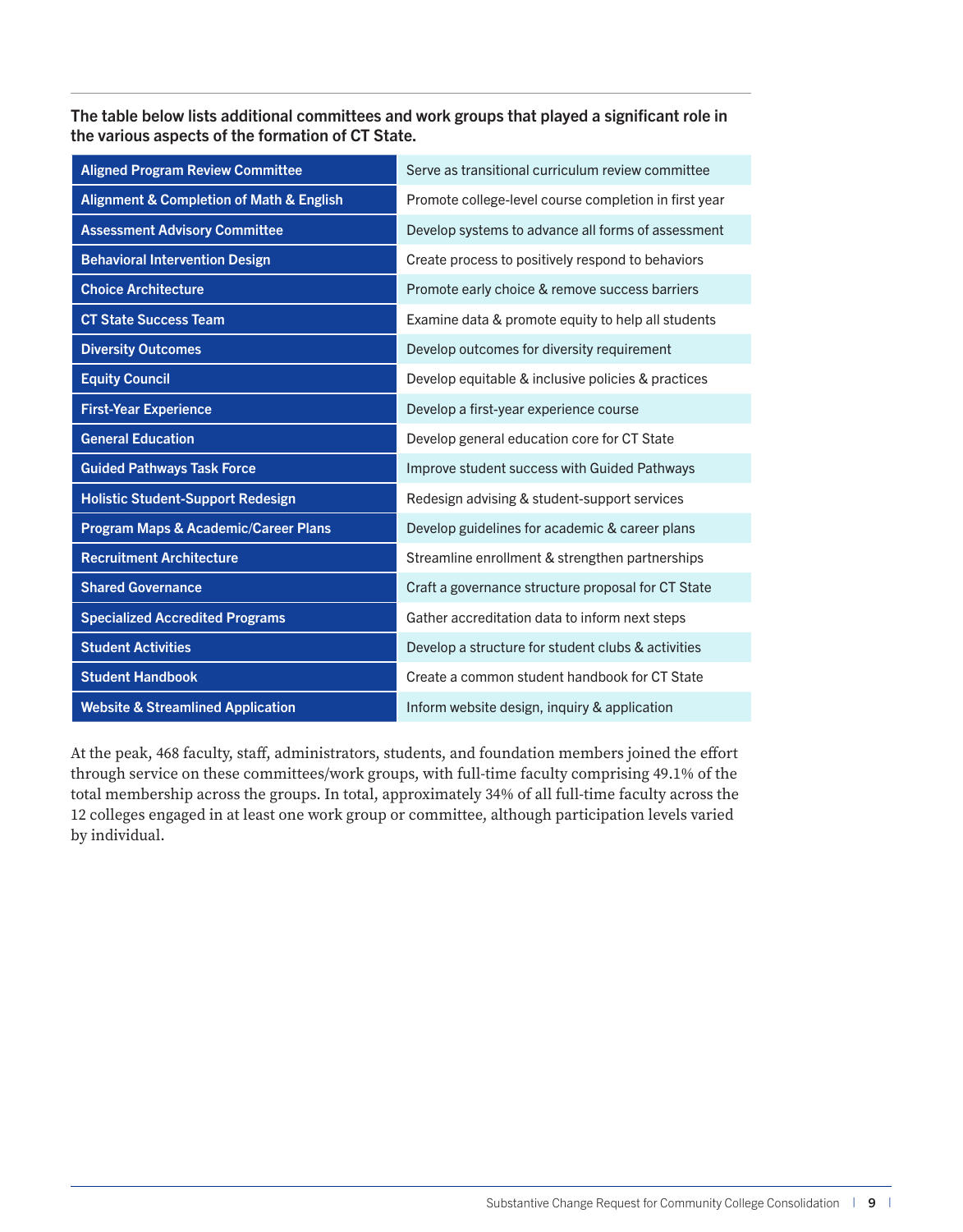#### <span id="page-10-0"></span>Committee and Work Group Timeline and Faculty Participation

Numbers within bars represent faculty participation (maximum  $\rightarrow$  current or # at group completion)



The chart above presents the timeline of each committee/ work group as well as the number of full-time faculty participating in each. Please note that some full-time faculty members participated in multiple groups, therefore the numbers within the chart contain duplicates.

In addition to formal group membership, CT State has regularly solicited, welcomed, and considered faculty and staff input. For example, the Alignment and Completion of Math and English (ACME) proposal, which will impact all CT State students, was distributed to all 12 community colleges for feedback in late Fall 2020. Subsequently, 22 individuals and just over 20 college governance and/ or faculty groups submitted responses to the proposal, totaling 87 pages of commentary and feedback. The ACME group leadership carefully considered the feedback, and many of the recommendations were incorporated into the [final proposal approved by the BOR](https://www.ct.edu/acme) in May 2021. (See Standard 4 for *Faculty Participation in ACME, Special Attention Area #7*.)

Following a similar process, the Shared Governance work group recently revised the CT State governance proposal based on extensive input received through a variety of channels. Although challenging to quantify all contributions (such as the number of individuals who provided input during college meetings), many hundreds of faculty and staff throughout the system contributed valuable ideas that substantially shaped and strengthened these proposals, and all feedback was carefully considered leading to modifications and refinement. (See Standard 4 for *Faculty/Staff Participation in Curriculum Alignment Work, Special Attention Area #6*.)

#### Organization & Governance (Special Attention Area #3)

#### **Organization Structure**

Throughout the development of CT State, teams first from the CSCU System Office and later the CT State leadership, designed the institution's organizational structure. Starting in 2017, leadership worked closely with staff from NECHE (then NEASC) and the National Center for Higher Education Management Systems (NCHEMS) to guide this development. Particular attention has been placed on designing a structure that adequately supports the CT State academic enterprise and forming clear roles and responsibilities of governance that build upon governance bodies that currently exist.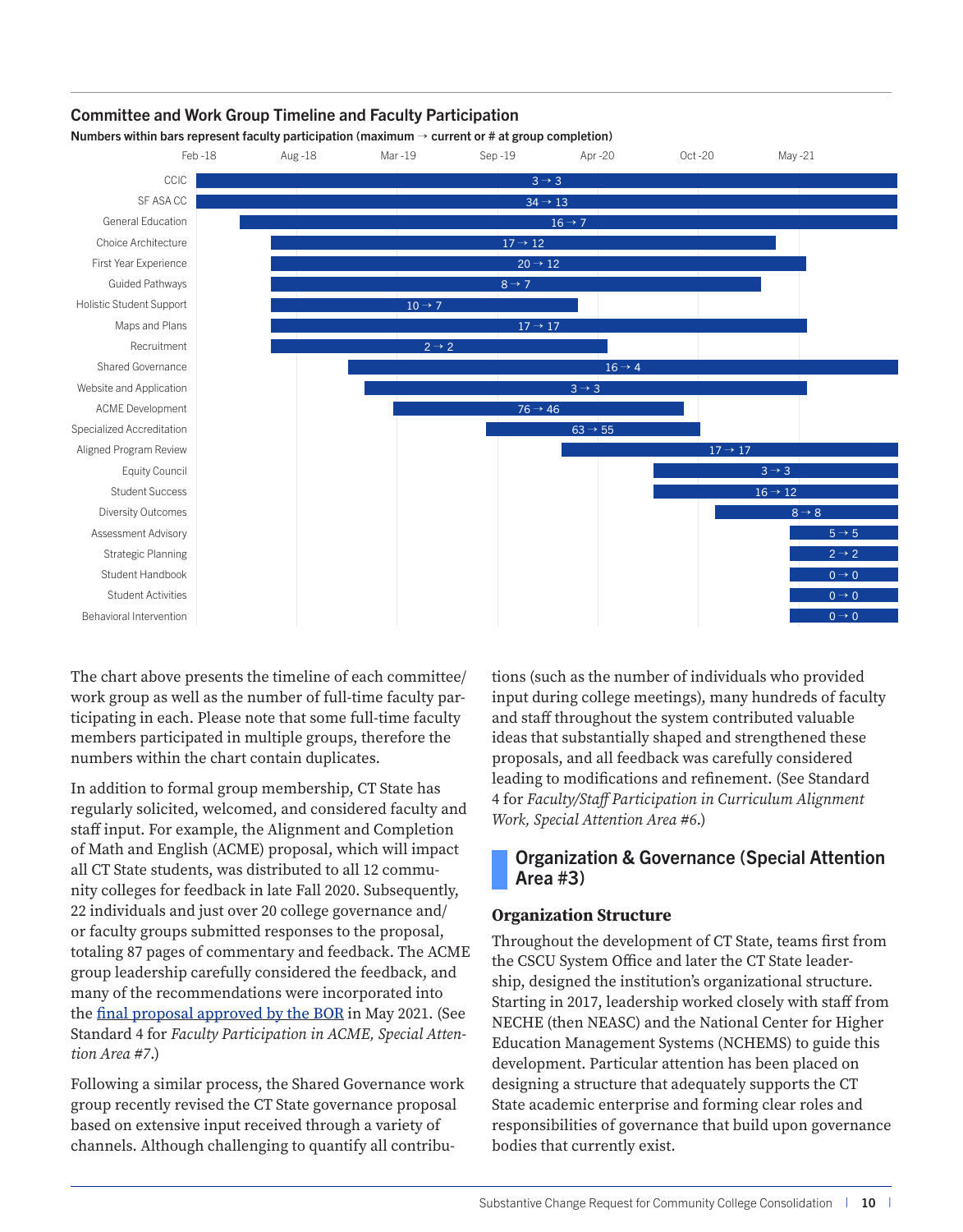<span id="page-11-0"></span>The updated organizational chart (see Appendix AK) is the result of a detailed development process that includes input gathered through almost two years of leadership team meetings with hundreds of stakeholders. These stakeholders included the 12 college CEOs/Presidents; three Regional Presidents; participants of college-wide town hall meetings at eight of the 12 colleges; and other constituent groups. From Spring 2020 to Fall 2021, the hundreds of meetings generated very helpful feedback to the proposed model that resulted in many beneficial changes that clarified responsibilities.

The diagram below shows the intricate relationships between the three organizational levels of CT State (the College/blue, three Regions/green, and 12 Campuses/ pink) as well as the role of the CSCU System Office (shown in yellow). Where shared responsibility exists for functions, color gradients are used to indicate this; however, in all such functions, overall responsibility rests with the CT State college administration. Information about the roles and responsibilities of the CT State President, Regional Presidents, and Campus CEOs is included in a section below.

All authority ultimately resides with the BOR who delegates that authority to the CSCU President and CT State President to ensure that the institution operates in accordance with NECHE accreditation standards, all federal and state regulations and statues, and BOR policies. The existing colleges have maintained NECHE accreditation for many decades and that same clarity of authority, responsibilities, and decision-making have been built into CT State. Detailed information about shared governance for CT State is provided in the sections below.

#### Faculty/Staff Voice in Governance and Decision-Making (Special Attention Area #4)

#### **Governance Structure**

The governance structure that will be launched for CT State in Spring 2022 is shown below. It is based on the governance models at the individual colleges that have existed for many years. The CT State model includes two statewide governance bodies, the College Senate, and the Curriculum Congress. Each shall be representative of all campuses and college constituents (faculty, staff, and students). In addition, each campus will continue to have their own local campus governance bodies that will forward items to the statewide College Senate if the issue affects CT State broadly. Students will also have a role in all aspects of governance including membership on both

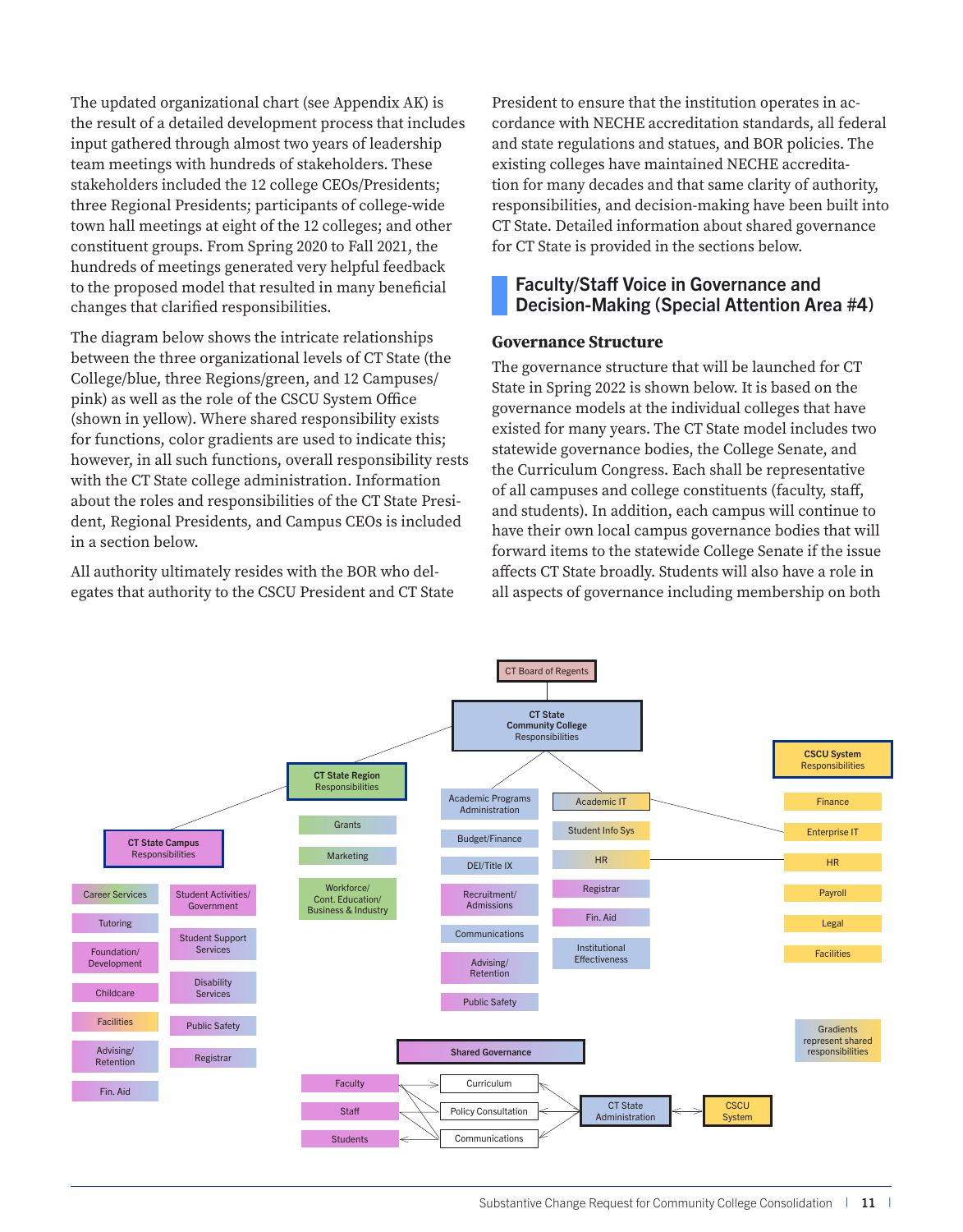

#### <span id="page-12-0"></span>CT State Standard 3 Organization & Governance Structure to Ensure Inclusive Governance

statewide elected bodies. This structure has been designed to provide a substantive voice for all stakeholders in the planning and operation of CT State.

The College Senate will focus on crafting policy and procedural recommendations to the College administration, while the Curriculum Congress will review and vet all curricular proposals for CT State. Both bodies are built with significant faculty representation. The College Senate will be comprised of 39 voting members: three elected representatives from each campus (12 total full-time faculty, 12 total professional/classified staff, and 12 total nonmanagement members) plus one student government representative elected from each of the three regions in CT State (three total students). The Curriculum Congress will be comprised of 33 voting members. Ongoing regular assessment of the CT State Governance Model is planned. (See Standard 4 for *Faculty/Staff Participation in Curriculum Alignment Work, Special Attention Area #6*.)

#### Shared Governance (Special Attention Area #5)

As indicated above, each college currently has local governance bodies that provide a voice to all campus community members. These existing bodies will remain, with each college determining how to align their local governance bodies to the new governance structure for CT State. However, the existing model for student government will be adjusted to reflect the new college structure to make certain that all campuses have representation and separate student activities budgets that reflect enrollment at

each campus, ensuring that students receive direct benefit from student fees.

The Shared Governance Work Group convened in 2018 to develop the internal governance structure (see Appendix AL). The initial governance proposal was presented in Spring 2021 to the colleges for consideration. Following feedback, faculty representation was expanded. An updated diagram for curriculum development and approval was included in the shared governance proposal to clarify the faculty role. The revised proposal was approved by SF ASA CC and presented to CCIC in January 2022 for approval in February 2022 (see Appendix AM).

The updated proposal includes a timeframe for implementation that begins with governance elections at all 12 colleges, taking place in Fall 2022. As with the current processes at the colleges, faculty continue to remain at the center of the CT State curricular development and approval process. Curricula proposals will continue to emanate from faculty within CT State and this can occur at a variety of levels (e.g., individual faculty members, collaborative faculty groups, campus faculty, or program/ disciplinary faculty groups) within the new statewide academic department structure (see Standard 6).

In response to the Commission's October 2021 letter, it is noted that there appears to be a misperception by those providing public comment that curriculum will be campus-based in CT State; however, all curriculum for CT State will belong to the entire institution as part of a single academic catalog. This curriculum alignment will also ease student transfers to upper-division institutions.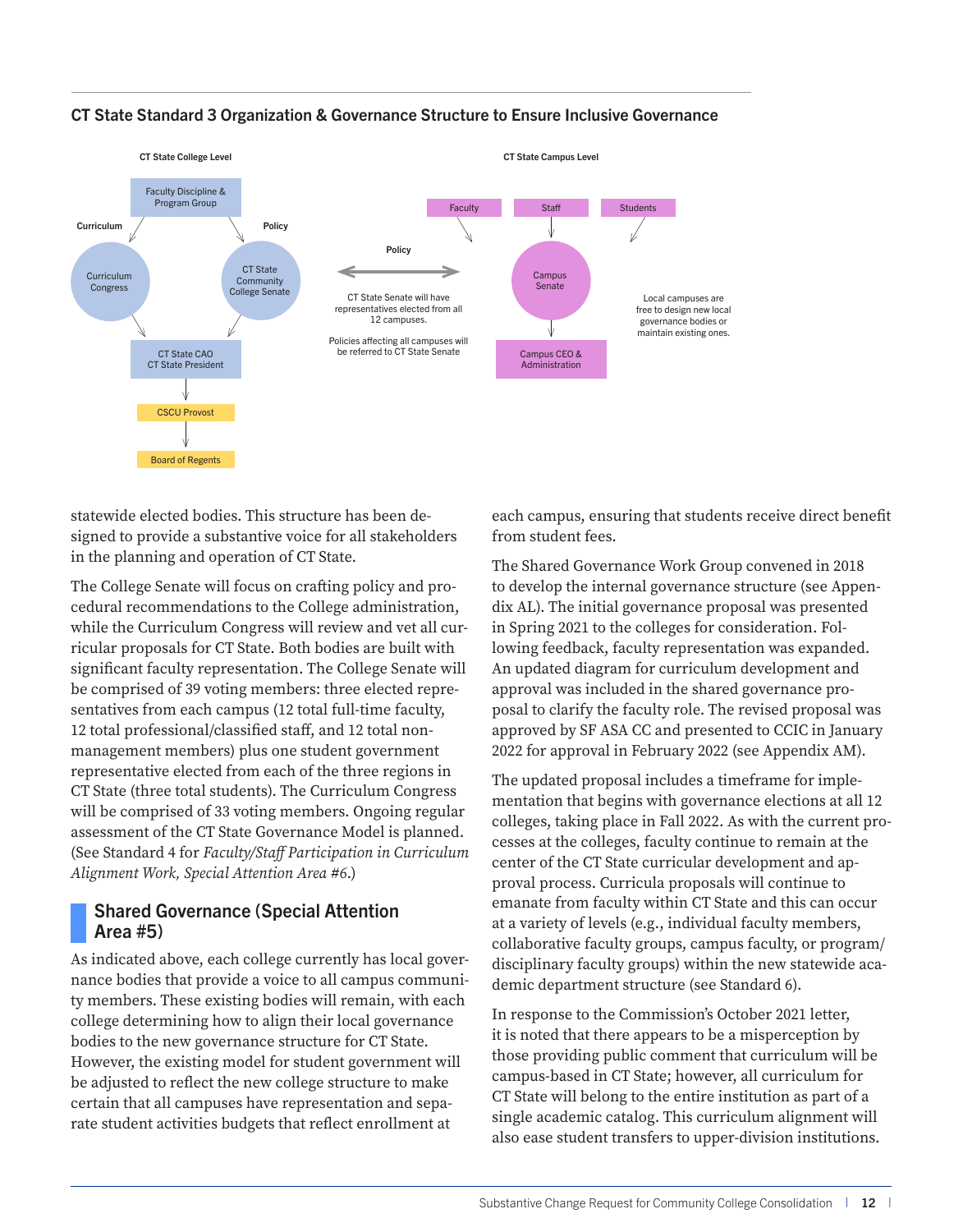Historically, the colleges have offered academic programs with similar names, but these programs have often differed in content, admission requirement, and/or prerequisite structure. For CT State, these same programs have been, or are currently undergoing, curriculum alignment by program faculty for inclusion in the CT State catalog. Legacy academic programs at the 12 colleges will be discontinued by Fall 2023 with crosswalk maps in place for students to transition from legacy programs to aligned programs of CT State.

### Actions Accomplished Related to the **Standard**

#### **Leadership Structure and Transition**

In May 2020, the BOR appointed a CT State leadership team consisting of an interim President, interim Provost/ CAO, interim Vice President for Administration/CFO, and a Vice President for Enrollment Management and Student Affairs (EMSA). This team also includes the three Regional Presidents, who were hired in 2019. The permanent Vice President for Administration/CFO was named in January 2022. The search has been launched for the permanent CT State President and the permanent Provost/CAO will be sought following the appointment of the permanent president.

The Regional Presidents play a key role in the CT State structure, providing leadership and support for the campus CEOs as their direct supervisors. Regional Presidents support campus efforts to improve student access and success; work to secure additional funding; engage with local, state, and national stakeholders to increase support for the campuses; lead regional and statewide continuing education, workforce, and business and industry efforts; assist with regional marketing and recruitment initiatives; and drive opportunities for greater fiscal sustainability. The Regional Presidents will be instrumental in ensuring policies and practices adopted by the BOR or CT State leadership are implemented consistently at the campus level and that both challenges and opportunities that arise at the campus level are elevated across campuses and to the CT State President.

Beginning in 2023, CEOs will be primarily responsible for management of day-to-day campus operations, local community relations/outreach, campus fundraising/resource development and foundation support, oversight of campus-related budgets, management of physical campus buildings and facilities, and management of local student and faculty-related issues. The CEOs will continue to play a critical role in supporting the local learning environment and ensuring students have the resources they need to learn and succeed. They will also identify local concerns and consult with the Regional Presidents to find or advocate for local, regional, and statewide solutions.

CT State has invested significant effort to prepare for the transition of staff into the new structure with minimal disruption to students and employees.

## Actions to Be Completed by Prior to July 2023

#### **Matrix Organization**

The structure of CT State as outlined above is highly matrixed. This presents a departure from existing operations for most college staff. The structure anticipates several formal cross-functional teams that will advise CT State leadership on college operations. While some operational teams have been identified, over the coming months a more robust set of operational groups and processes will be clarified to support the matrix structure.

#### **Policy Review**

A review is nearing completion of all BOR academic, student, auditing, and financial policies (see Standards 4, 5, and 7). Recommendations will be advanced to ensure clear and consistent language and alignment of all supporting procedures for implementation prior to July 2023.

#### **Governance Meetings**

In keeping with CT State's role as a public entity, all CT State governance bodies will meet in public session and all agendas will be posted in advance to the college website. Reorganization of both the BOR Student and Faculty Advisory Committees is being considered to better reflect the strategic initiatives of the single college. For example, the Student Advisory Committee will review its membership, quorum structure, and bylaws. A regular review cycle will be established for all college policies and procedures.

## Actions Planned After July 2023

Standards Two and Eight outline the commitment to continuous improvement fundamental to the operations of CT State. The Director of Assessment will ensure regular assessment of both the organizational and governance structures and college policies and procedures to ensure an optimal environment to support teaching and learning and to advance CT State's vision. A strategic priority for CT State will be to coordinate and expand dual enrollment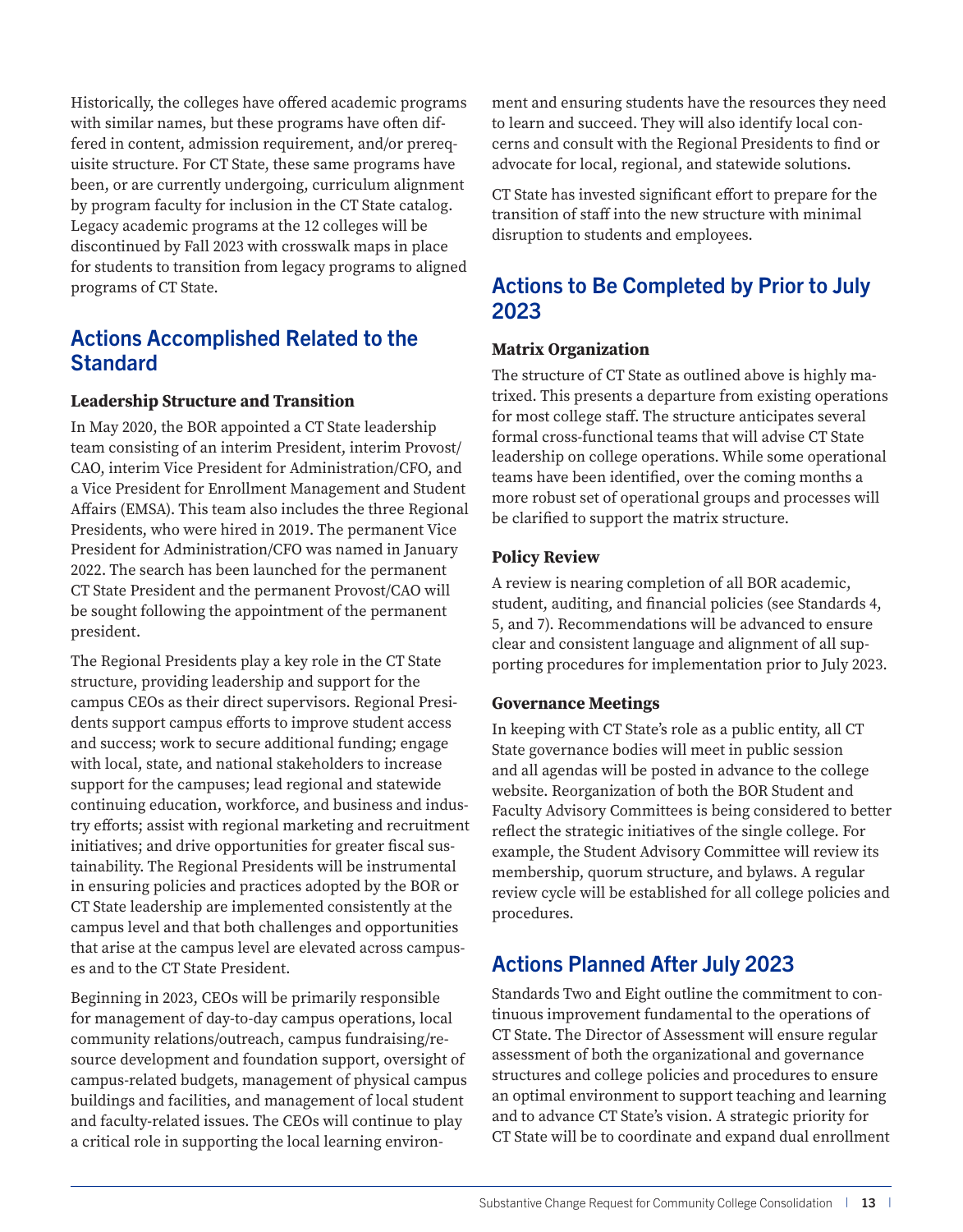agreements with many of the state's high schools, expanding the number of students, particularly first generation and students of color to access college credits, closely following NECHE's standards on dual enrollment credit.

### **Conclusion**

An undertaking of this complexity has created a significant degree of apprehension. Communication, though regular and varied in format, has been inadequate. The leadership team is committed to improving communications to better support the organizational change. The CT State Director of Communication and Strategic Marketing was named in the Fall of 2021 and is providing critical support in this area. CSCU President, Terrence Cheng, recently completed an extensive listening tour across the state, supported by the CT State Vice President for Administration/CFO and the Regional Presidents. The questions raised formed the basis of a new communication plan. Improved communications related to the transition are an organizational priority (see Standard 9).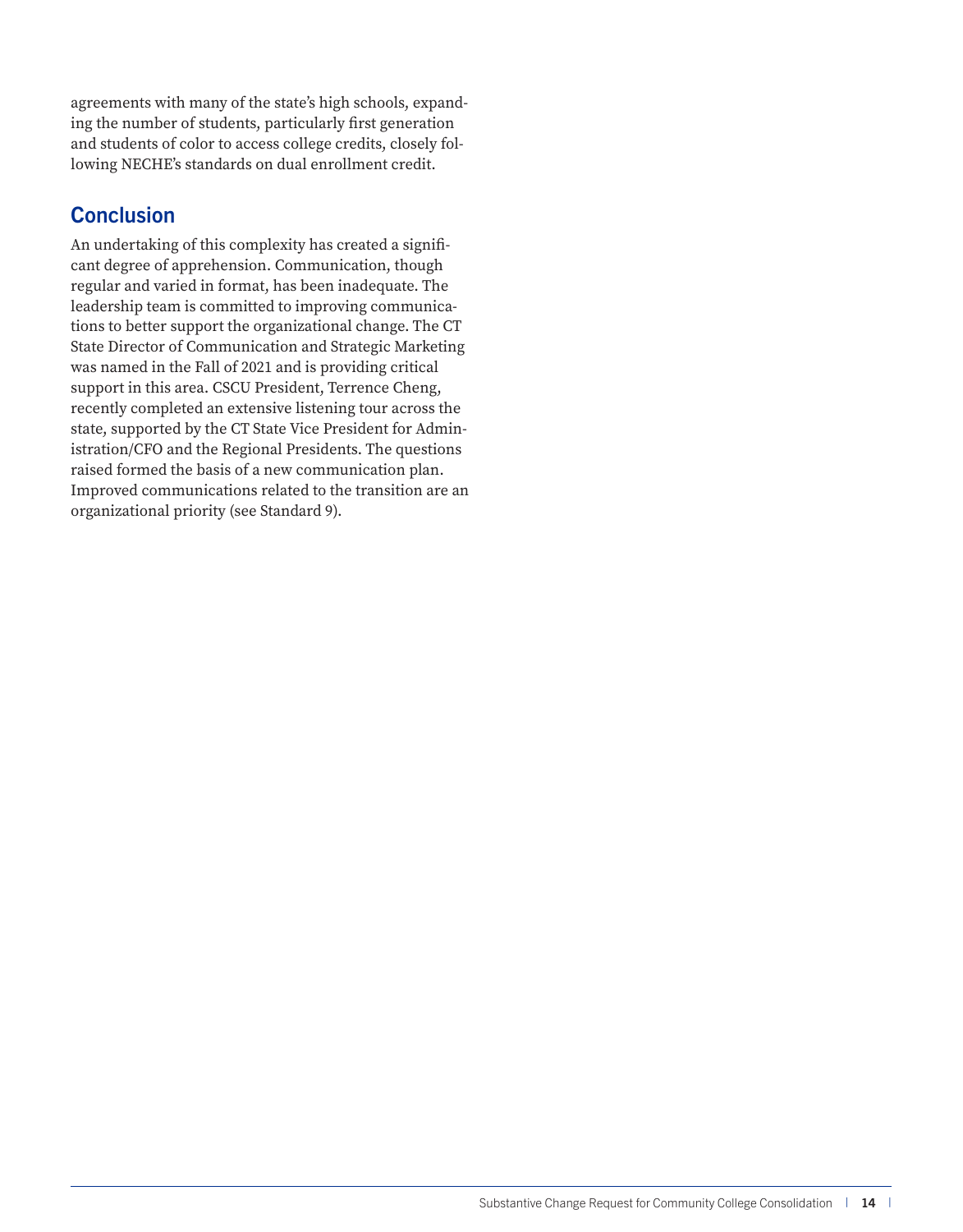## <span id="page-15-0"></span>STANDARD FOUR: The Academic Program

As mature, accredited institutions, the colleges have successfully developed programs of study needed by the state and our students. Over 640 individual associate degrees, 330 individual credit certificates, and more than 4,000 credit courses existed prior to curricular alignment. These duplicative programs had inconsistent requirements, course titles, and outcomes which, confuse students and hamper transfer. Curricular alignment has brought together the most effective elements from the colleges to meet the mission and purposes of CT State. All aligned curricula will continue to comply with established guidelines and credit limits for associate degrees and certificate programs.

In addition to providing a more consistent and higher quality experience for students, a consolidated academic structure enhances our ability to meet burgeoning workforce needs. There is a great demand for trained workers and no single college can fulfill these needs. CT State Regional Workforce Development Officers are working to address this as a statewide problem of capacity and are deploying resources where needed to satisfy employment needs.

In Fall 2021, CT State representatives were appointed to the statewide Governor's Workforce Council (GWC), which is led by the Office of Workforce Strategy and includes industry partners in IT, manufacturing, and healthcare, collaborating to better meet labor needs of local industry. CT State is a critical partner and is featured prominently in the GWC Strategic Plan (see Appendix AN).

## Response to the Commission's Concerns

#### Faculty/Staff Participation in Curriculum Alignment (Special Attention Area #6)

#### **CT State Curriculum-Alignment Work**

Curriculum alignment for CT State was a significant and complex undertaking. Managed by the Aligned Program Review Committee (APRC), a group with representation from all community colleges and with 75% of the membership comprised of full-time faculty (see Appendix AO), CT State has implemented an approach to curriculum alignment that respected the NECHE standards, followed the principles of shared governance throughout the transition, and provided multiple opportunities for faculty input.

The development of aligned curricula for CT State was based on currently offered programs at the colleges that were approved through local governance structures and the CSCU governing bodies (see Appendix AP). During the alignment process, hundreds of faculty members from all colleges collaborated to identify, review, and analyze both common and unique programs with a special emphasis on common course titles, numbers, prerequisites, corequisites, descriptions, credits, and student learning outcomes. Six curriculum-alignment managers (all current/ former faculty members) provided support and direction to the program faculty work groups who have ownership of their curriculum.

Faculty were continually invited to participate, and financial compensation was provided. In late Spring 2020, 198 faculty members (full- and part-time) signaled their willingness to participate in response to a renewed invitation from the leadership team (see Standard 3 and Appendix AQ). Between 2020 and 2021, 378 unduplicated faculty and academic staff members engaged in at least one part of the curriculum-alignment process. This number includes 303 unduplicated faculty from the community colleges (one faculty participant from a state university has been excluded from this number). In total, approximately 47% of all full-time faculty across the 12 colleges engaged in at least one part of the curriculum alignment process. The chart below shows the number of full-time faculty; adjunct faculty; and academic directors, staff, and administrators who participated at least once in each of these steps.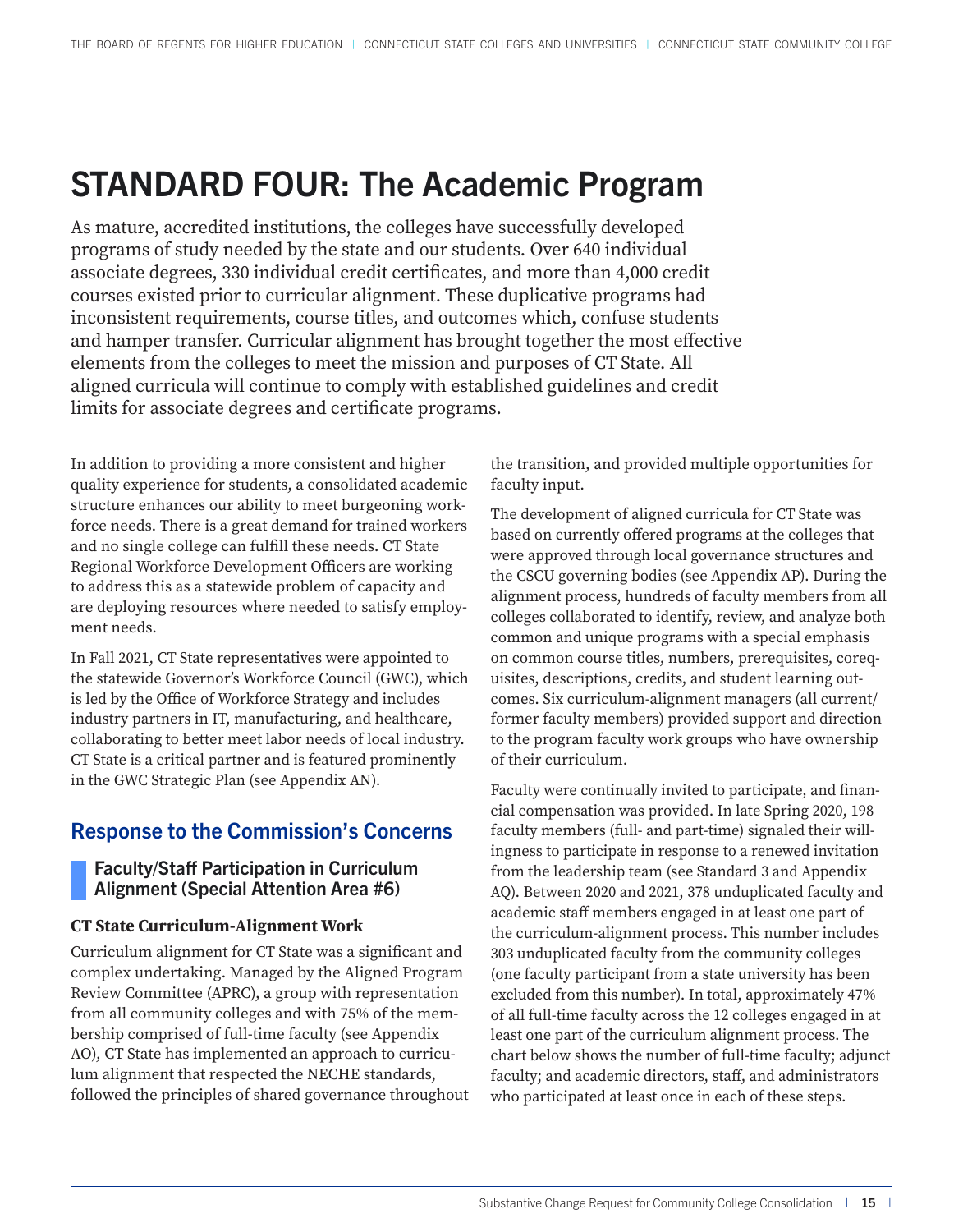

#### <span id="page-16-0"></span>Participation in Curriculum Alignment, Review, and Endorsement

**NOTE: Participation levels varied by individual, and some individuals participated in multiple steps, therefore they are counted separately within the alignment, review, and/or endorsement numbers. The participant counts do not include faculty and academic staff who participated outside the purview of the curriculum-alignment management team such as individuals who were involved through direct contact with their work groups or state-wide discipline groups. Alignment participants engaged in at least one part of the curriculum-alignment process.**

After review of the aligned curriculum by the APRC, each program-alignment proposal is sent to each of the 12 colleges' governance bodies and publicly posted online for review and feedback during an endorsement period for open-ended commentary and critique. Hundreds of fulland part-time faculty have provided input or feedback during the curricular-review process. Since Fall 2020, APRC representatives submitted over 1,925 comments of feedback gathered from the colleges, which have provided the opportunity for ongoing curriculum modification and refinement as part of the comprehensive curriculumalignment process.

## Response to the Commission's Concern

#### Faculty Participation in ACME (Special Attention Area #7)

In March 2019, an Alignment and Completion of Math and English (ACME) Work Group was authorized by the CSCU Provost to begin researching a redesign of developmental education in English and mathematics based on work that the CSCU Student Success Center had done over the previous few years in collaboration with the Charles A. Dana Center at the University of Texas at Austin and other national partners. The ACME Work Group was composed of faculty, staff, and administrators from all 17 CSCU institutions as well as the University of Connecticut.

The ACME Work Group presented a final report to the BOR in October 2020 and a policy proposal was drafted and shared with all stakeholders in April and May 2021 for feedback. Some raised concerns about the timeframe for implementation of the policy and the elimination of prerequisite requirements for students. The Coalition of Connecticut English Teachers (CCET) opposed the policy, arguing that some students should continue to be required to take prerequisite courses, whereas the proposed ACME policy eliminated prerequisites and required a faculty-designed curriculum with corequisite supports. The [ACME policy](https://www.ct.edu/acme) follows national best practices in community college English and mathematics remediation efforts to increase student success by reducing or removing barriers to their success, namely additional prerequisite coursework.

In September 2021, two new groups were formed to lead ACME design and implementation work: 1) the ACME Core Steering Committee, composed of faculty and staff who are charged with leading the curricula planning and implementation work and 2) a larger ACME Advisory Council that receives current information on design and implementation work, identifies concerns or needs related to the ongoing work, and communicates with both the Core Steering Committee and back to their constituents. Both work groups receive extensive monthly updates on curriculum progress for the ACME policy implementation. English and math faculty have been asked to present curricula proposals in Spring 2022 for adoption into all CT State degree programs.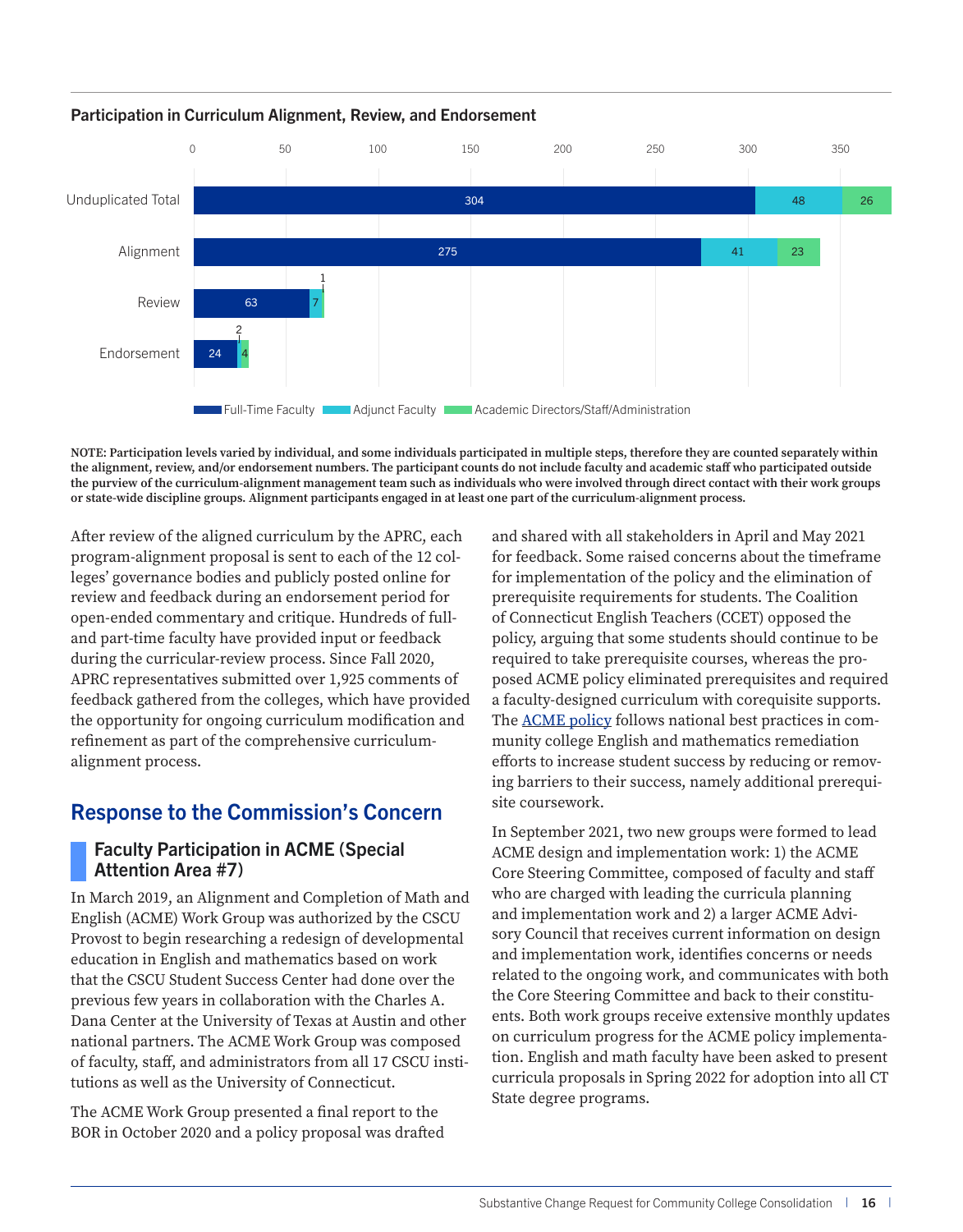## Actions Accomplished Related to the **Standard**

#### **General Education**

Prior to the planned merger, faculty from the 17 CSCU institutions worked collaboratively to develop transfer degrees to satisfy the Transfer and Articulation Policy (TAP) for programs that guarantee transfer as rising juniors to the CSCU universities. The TAP framework requires a 30-credit general education ("Framework") core (see Appendix AR) that is paired with a 30-credit program core for specified programs. The TAP Framework and Implementation Review Committee (FIRC), with representatives from the 12 colleges, developed a process to assess general education outcomes across the institutions to ensure delivery of consistent course content and comprehensive assessment of student learning outcomes.

Leveraging the TAP "framework," the new 21-25 credit CT State general education core was approved by the BOR in May 2020 (see Appendix AS) to be used in all non-TAP programs in CT State. Due to the TAP framework, outcomes were already in place for the majority of the general education categories, which include instruction in arts and humanities, English composition, math/quantitative reasoning, oral/written communication, scientific reasoning/ knowledge and understanding, social/behavioral sciences/historical knowledge, and an embedded diversity requirement.

The proposal for the CT State general education core was developed between May 2018 and December 2019 by a General Education workgroup comprised of faculty and staff elected from each of the 12 colleges. Upon BOR approval, FIRC was subsequently charged with reviewing and revising the current TAP Framework outcomes and creating additional outcomes for the CT State general education categories as needed. In addition, a Diversity Outcomes Work Group was formed in Spring 2021 and charged with developing recommendations regarding outcomes to meet the embedded diversity requirement. These recommendations were made available for review and public comment in Fall 2021 and will be finalized in Spring 2022.

Sixty-seven programs (50 degrees and 17 certificates) have completed full review by APRC and CT State transitional governance committees, according to the process shown above, and were approved by the BOR between June 2021 and December 2021. All feedback was reviewed by APRC and shared with faculty work groups and transitional governance bodies.

#### **Non-Credit Curriculum Alignment and Regional Workforce Initiatives**

The three CT State Regional Workforce Development Officers have been aligning workforce development programs that are offered at more than one college. As of January 2022, six workforce programs have been aligned in preparation for implementation in Fall 2022: Dental Assistant; Emergency Medical Technician; Medical Administrative Assistant; Pharmacy Technician; Bookkeeper; and Central Sterile Processing Technician.

#### **Academic Policy Alignment**

A significant deliverable needed for the development of a single CT State catalog is the review and alignment of policies and procedures used across the 12 individual colleges. A primary goal of this policy review has been to minimize additional substantive policy changes until the permanent CT State shared governance structure is in place (see Standard 3). To date, 24 major academic policies have been reviewed. In most cases, the revisions include updating language specific to CT State without substantively changing the existing policy. These wording changes will be brought forward to the BOR-ASA and the BOR as information items for approval in February 2022. These updates have been reviewed by the Community College Academic Deans Council and will move through the CT State transitional governance structure before being considered by the BOR.

#### **Credit Curriculum Alignment (Rounds 1-4)**

**Faculty** Disciplinary Group Supported by faculty curriculum alignment management

Curriculum **Proposals** Posted at ct.edu & emailed to discipline faculty for review

Proposals Reviewed by Aligned Program Review Committee (APRC)

Proposals Sent to All 12 Colleges' Governance Bodies Review/feedback

College Responses Reviewed by APRC Individual faculty input reviewed

Board of Regents **Approval** All aligned degrees & certificates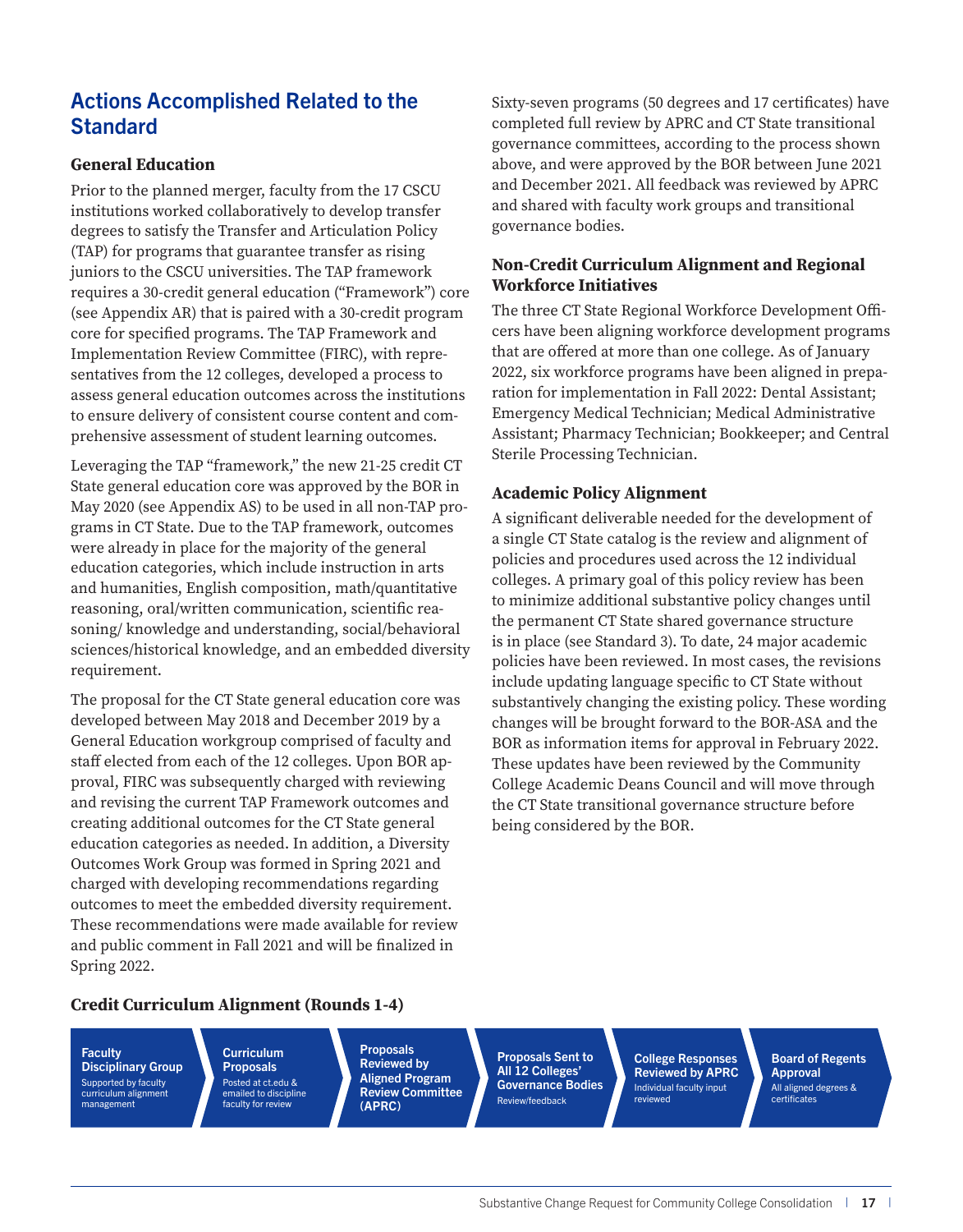## Actions to Be Completed by July 2023

#### **Credit Curriculum Alignment (Rounds 5-11)**

A total of 257 programs (and their related aligned courses) are scheduled for review and board approval by June 2022 (see Appendix AT):

- 67 aligned programs already approved by the BOR in 2021
- 142 programs (79 degrees and 63 certificates, in APRC rounds 5-8) have completed initial review by the CT State transitional governance committees between September 2021 and December 2021 and are currently in the endorsement process
	- Anticipated to go to the BOR for final approval between February 2022 and April 2022
- 48 programs (35 degrees and 13 certificates, in APRC rounds 9-11) are scheduled for review by transitional governance committees and endorsement in Spring 2022
	- Board approval is anticipated to follow in May 2022 and June 2022

The following course topics are also scheduled for review and board approval by June 2022:

• Anthropology, College and Career Success, Computer Applications, English co-requisites, Health, Honors, Interdisciplinary Studies, Math pathways and co-requisites, Philosophy, Science (generic), Social Science (generic), and Women's Studies

Accreditations for specialized programs will move from legacy colleges to CT State by July 2023.

#### **Non-Credit Curriculum Alignment**

The following workforce development (non-credit) programs are currently being aligned with the expectation of being available by July 2023:

• CompTIA A+, Certified Nurse Aide, Phlebotomy Technician, Medical Billing and Coding, Manufacturing, EKG Technician, Ophthalmic Assistant, Personal Care Assistant, Personal Trainer, Security Guard, Real Estate, and Veterinary Assistant

#### **Catalog Development**

In preparation for a Fall 2023 opening, CT State is finalizing development of a single academic catalog. The backend build of the catalog, using the Acalog digital technology platform, began in Spring 2021 and the "go live" date is projected for Fall 2022. Since CT State will begin accepting student applications in Fall 2022, a draft (transitional) version of the catalog will be available for students, staff, and faculty by October 2022 and the official 2023-24 catalog, with all remaining content and edits finalized, will be available by May 2023. Goals, objectives, and learning outcomes for CT State curricula will be included in the catalog, course outlines, and/or various other published documentation for academic programs. Policies for some specialized programs, such as Nursing and other accredited programs, will also be available in program-specific policy manuals and handbooks for CT State, as was the case for many programs in the 12 legacy colleges.

#### **Academic Quality, Consistency, and Effectiveness**

The transition of the academic programs at the current colleges to CT State is focused on ensuring academic quality, consistency, and effectiveness on all campuses in alignment with CT State's mission and purposes. As the launch of CT State in Fall 2023 draws near, the CT State Associate Vice President of Academic Operations and the Director of Scheduling and Online Programs will work closely with the Associate Vice President of Academic Programs and Curriculum and academic program-area and department leaders for CT State to develop the schedule and delivery methods of credit courses each academic term.

#### **Pathways and Partnerships**

Expanding the academic structure for CT State, the Associate Vice President of Higher Education Transitions will assure ongoing development and maintenance of relevant transfer pathways and high school partnership programs. Although there is a common policy, the 12 colleges currently receive separate funding from the CT Department of Education and have distinct Perkins grants, high school partnerships, and dual-enrollment programs. CT State leadership is working with the CT Department of Education to merge these initiatives.

All consortium agreements and contractual arrangements, such as those with hospital facilities for our allied health programs and with corporate partners for our automotive, railroad, and manufacturing programs, will be rewritten to name the new college as CT State prior to July 1, 2023. All agreements will be reviewed to ensure consistency with other similar arrangements in other parts of the state. CT State will develop an agreement with our sister institution, Charter Oak State College, to be the provider of Prior Learning Assessments for any students seeking credit for prior learning, in addition to assisting with course design and a being a transfer partner to help with student retention and graduation. The Transfer Articulation Policy (TAP) that was established by the BOR will need to be updated to name CT State as the entity with which all transfer agreements are made with our state university partners.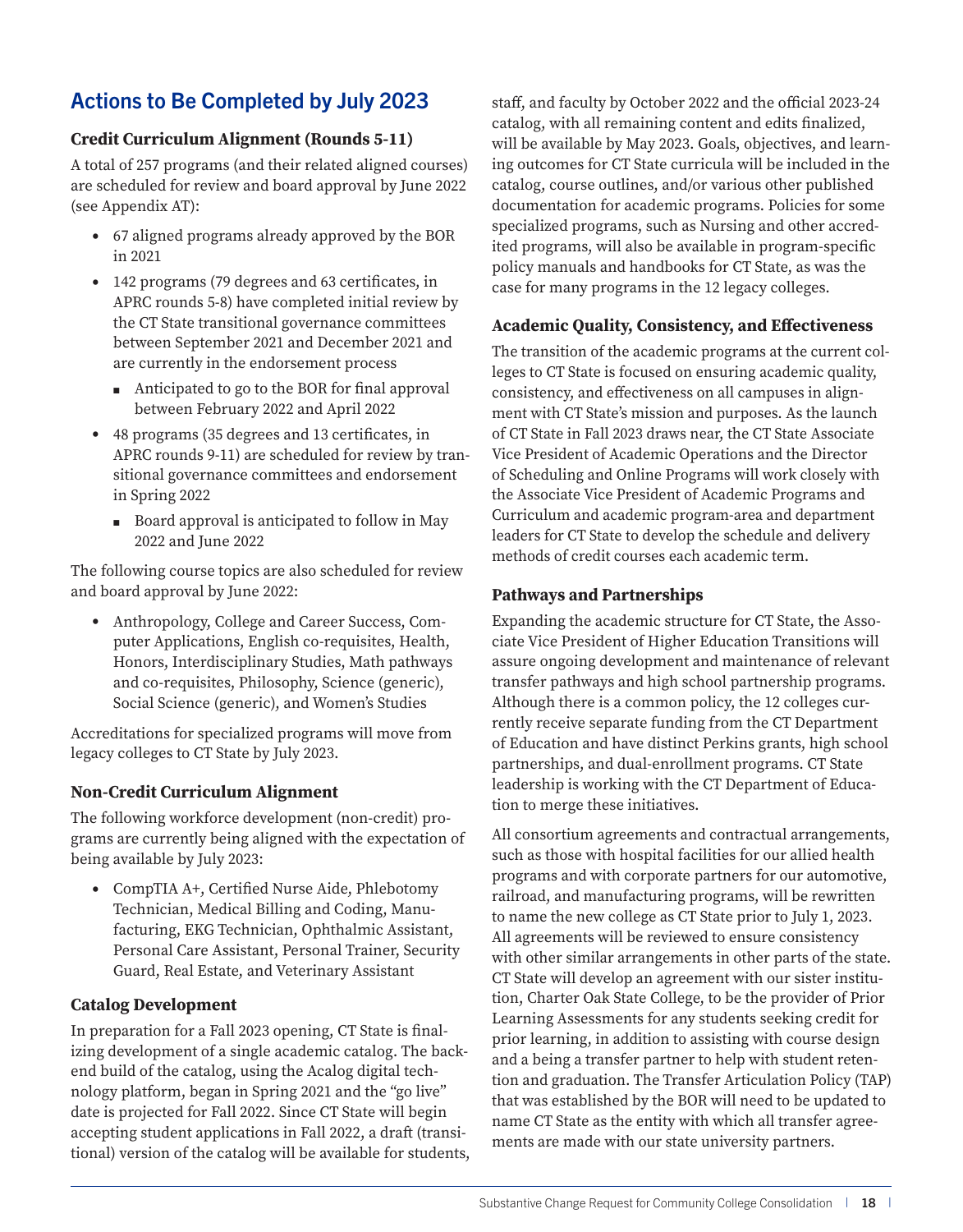## Actions Planned After July 2023

#### **Academic Quality, Consistency, and Effectiveness**

CT State administration is committed to an annual, rotating policy-review schedule and process to ensure currency and alignment with the CT State mission and vision as well as relevant federal and state regulations. Assessment work that the 12 colleges are doing separately now will transition to the new statewide CT State structure under the leadership of the Director of Program Review and Assessment (see Standard 8).

In addition to enhancements made to online delivery of courses and programs during the pandemic, the individual colleges advanced the adoption of accelerated terms within the standard 15-week semesters to help address needs of non-traditional learners. The duration and frequency of these accelerated terms have varied widely across the colleges. Accelerated options will be aligned in CT State using a 7-1-7-week format to deliver programming during the spring and fall semesters.

### **Conclusion**

With Fall 2023 as a target, the CT State team has made a significant progress to align all degrees, certificates, and courses and provide coherent and high-quality curricular offerings. Faculty are working to streamline duplicate programs while maintaining unique programs. Despite clear progress on curriculum and intensive communications, the consolidation process has been a heavy lift. Team leaders are committed to building on successes, addressing problems and concerns head-on, maintaining open channels of communication, and fostering a collaborative and collegial environment.

At the same time, despite union objections, benefits of the curriculum-alignment process have emerged. Students can complete most general education courses at any of the 12 campuses and the aligned curriculum will allow for a seamless transition for students who move between campuses. The consistency in course titles, numbers, prerequisites, corequisites, credits, descriptions, and student-learning outcomes in a single catalog for CT State will ensure academic quality and integrity in the award of academic credit. On the course level, students taking advanced-level courses and program electives will have consistent foundational learning outcomes, collegewide assessment will be easier and more robust with a common curriculum, and faculty from different campuses can easily share curricular and instructional ideas.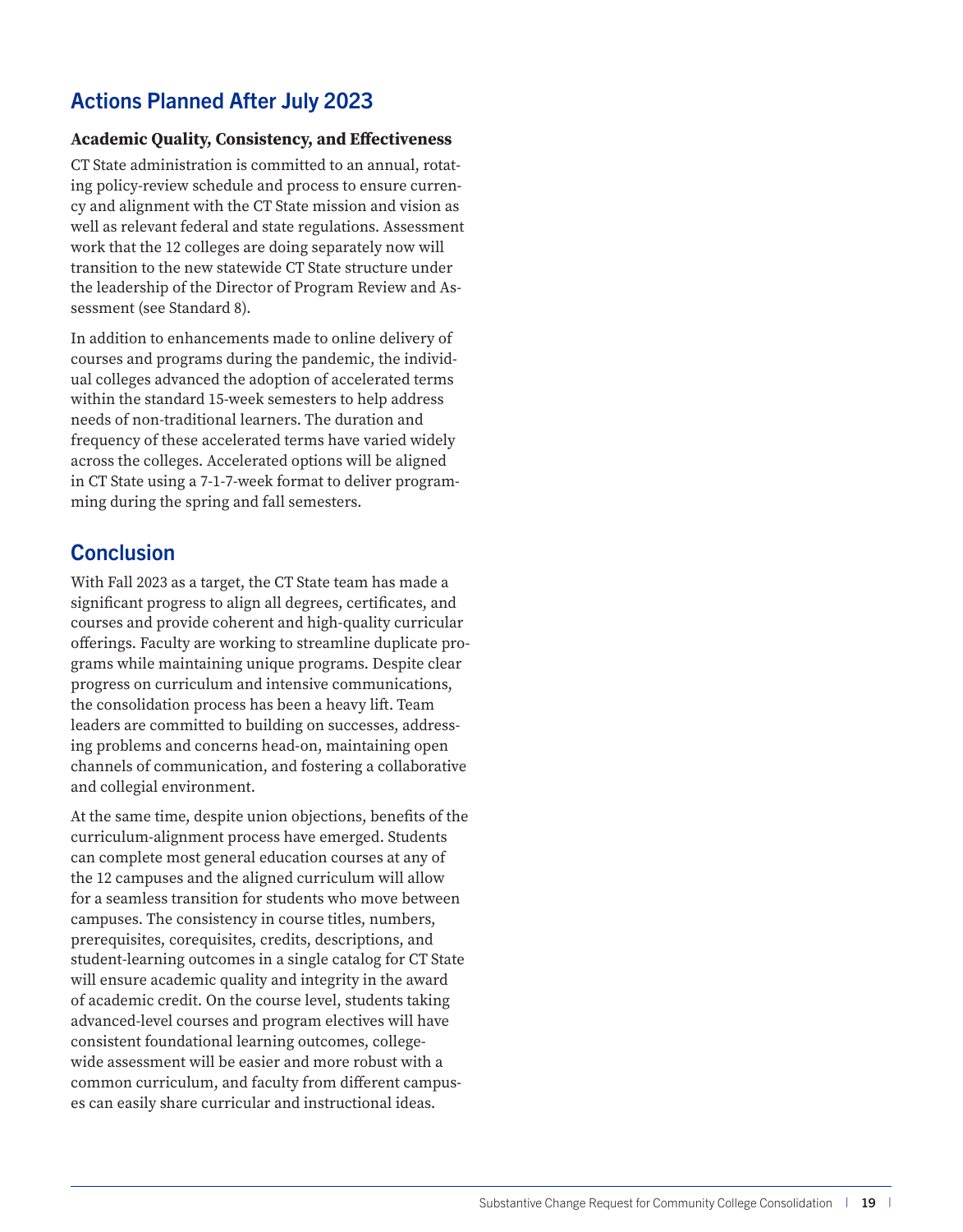## <span id="page-20-0"></span>STANDARD FIVE: Students

The formation of CT State was grounded in two key objectives: improving the financial stability of community college operations in the wake of steep enrollment declines and improving student success. A single college provides a way to remove barriers for students, implement student-success reforms at scale, and provide the resources to address years of under-investment in infrastructure and staff development at individual colleges. For example, the collective enrollment of CT State is expected to meet the threshold for designation as a Hispanic Serving Institution (HSI) by the U.S. Department of Education. An application will be submitted to seek this designation once CT State is formed. This fuels our commitment to reversing CT's opportunity gap. Substantial work has been accomplished to ensure that CT State meets required standards related to students when the colleges merge.

## Response to the Commission's Concerns

#### Students (Special Attention Area #8)

#### **Enrollment Projections**

The June 2021 update to the Commission outlined CT State's model for enrollment projections. While components have been revised (see Appendix A) based on Fall 2021 actuals and college retention patterns, the model is still used. The model included three components:

**1. Baseline enrollment trends:** The model uses historical data for two-year public college in the Northeast and Mid-Atlantic going back to 2000. The CT State model considered two approaches to the baseline model. The first approach places greater weight on the distant past to project future trends; the second places greater weight on the more recent three years. The two models provided a "trends continue" and a "trends reverse" projection. The 2021 projection model also considered qualitative data to arrive at a baseline projection. The most significant change between 2021 and 2022 is a revision of the estimate for the reengagement of students who stopped attending in the pandemic. The 2021 model assumed an optimistic "COVID bounce" of 75%; however, the enrollment-management team has been monitoring re-engagement of stop-outs

and projections have been revised to include a more measured curve with a return rate of 25% over time.

- **2. PACT:** CT's free community college program, the Pledge to Advance Connecticut (PACT), was launched in Fall 2020 without state appropriations. Funded in the first year by the BOR with \$6 million in System Office reserves, the program could not fully meet the demand. Full funding for the program was not resolved until May 2021, with the State Appropriations Committee identifying funding in FY 22 and FY 23 as well as a permanent funding source for the program. Late funding, after most traditional-age students had decided on college plans, presented recruitment challenges in FY 2022. The challenges have been addressed and more robust marketing is underway.
- **3. Guided Pathways Advising:** As part of the studentsuccess reforms under the "Guided Pathways" umbrella, the BOR committed to investing in academic advising to support student persistence and success. Enrollment projections factor in increases in college retention rates as the Guided Pathways advisors are hired. While it is still early to fully assess, the early indicators support a strong impact on retention (see below for details).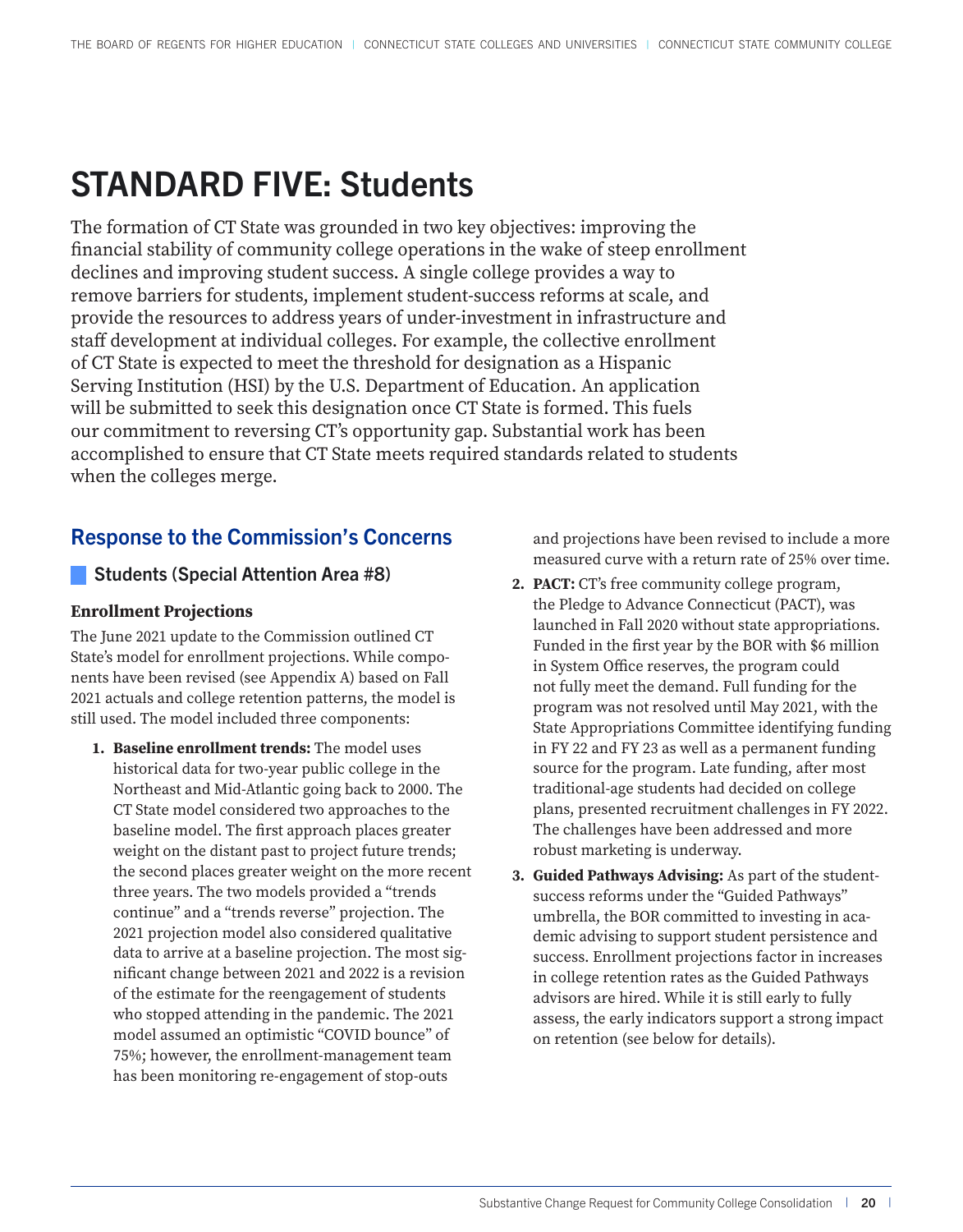#### **Enrollment Management Plan**

The community colleges in CT are committed to the mission of open access. The CT State Strategic Enrollment (EM) Management Plan (see Appendix AG), developed in 2019 and serves as a transitional planning document prior to the merger, articulates this commitment. The threeyear plan outlines enrollment goals related to maintaining the current market share of traditional-age students, growing the adult learner population, and retention. Since the colleges have unique enrollment-management plans that align with the statewide plan to varying degrees, the focus of the transition has been on providing greater collaboration while still acknowledging individual college goals. The CT State Strategic EM Plan undergoes annual review and assessment by the cross-functional and crosscollege Enrollment Management Council. It was last updated in Spring 2021 and will be updated in Spring 2022.

The adult-learner segment, both in numbers and as a percentage of the enrollment, has fallen in recent years and it is acknowledged that this trend must be reversed. To that end, the CT State AVP for Recruitment, Admissions and Community Outreach is working closely with each college to address adult-learner issues. CT State has engaged with the Council for Adult and Experiential Learning (CAEL) to identify policy and process barriers for the adult learners. This work is scheduled to be completed in March 2022. One challenge in improving services to non-traditional students has been college operating hours. Precedent and written agreements with some collective bargaining units have made it difficult to change operating hours for student services to include year-round evening hours Monday-Thursday difficult. However, as colleges have hired new advisors, the expectation that staff will work evening hours has been made clear and this has been operationalized for advising. The goal is for the other divisions to follow.

#### **Guided Pathways Advising (GPA)**

The Holistic Student-Support Redesign (HSSR) work group was charged with exploring and recommending best practices connected with academic advising, monitoring student progress, designing a common first-year experience and developing wraparound services to address external barriers to student success. The HSSR team created and recommended a Holistic Case-Management Advising (HCMA) policy (see Appendix AU), which defined a new Guided Pathways Advising (GPA) model based on data from national best practices; local expertise; and broad stakeholder feedback including students, faculty, staff, and administrators. The GPA model places diversity,

equity, and inclusion as a central tenet in recruitment, hiring, training and professional learning, advising practice, data collection and disaggregation, and outcomes. The GPA mission and vision statement, which grounds the work, embeds principles that foster DEI and strategically and systematically disrupts structures that promote inequality—for example, by instituting evening advising hours, year-round, to be more supportive of adult learners and working students.

In the new advising model, launched in 2021, students receive regular and strategic outreach, and they engage with their assigned GP advisor to identify short- and longterm goals; develop individualized academic and career plans; and proactively receive appropriate academic and holistic supports that promote persistence, retention, and completion. With this model, every student has an advisor who is an advocate and champion to provide support from start to finish. CRM Advise, the student-success platform, came online in January 2022. The program includes a robust professional development program to support faculty and professional advisors.

The goal for the GPA model was initially set to transition the student-to-advisor ratio from 750:1 to 250:1 by the launch of CT State, but with the support of federal funds, CSCU and CT State leadership accelerated the implementation timeline to mitigate the cataclysmic decline in retention during the pandemic. To date, academic advising staff at the colleges has increased from 65 (before GPA implementation) to 84. By the start of the Fall 2021 semester, GP advisors were fully implemented at three colleges (Housatonic, Middlesex, and Northwestern) with four more fully staffed by the end of December 2021 and the five remaining colleges slated by the end of FY 2022. Early indicators for the program are encouraging. At the first day of the Spring 2022 semester, Northwestern had an 11% increase in headcount over the first day of the Spring 2021 semester. Middlesex outperformed all registration benchmarks for November and December and as of the date of this document, full-time spring enrollment is up 27%. At Housatonic, the Fall-to-Spring retention of firsttime, full-time students is up nearly 10 percentage points compared to the same time last year.

The hiring of advisors at all colleges will be complete by the end of Spring 2022, bringing the total number of advising staff to 195 and tripling the original number of staff. To work toward building an advising team that represented the unique diversity of the student body, GPA leadership reviewed the Integrated Postsecondary Education Data System (IPEDS) information at each college and used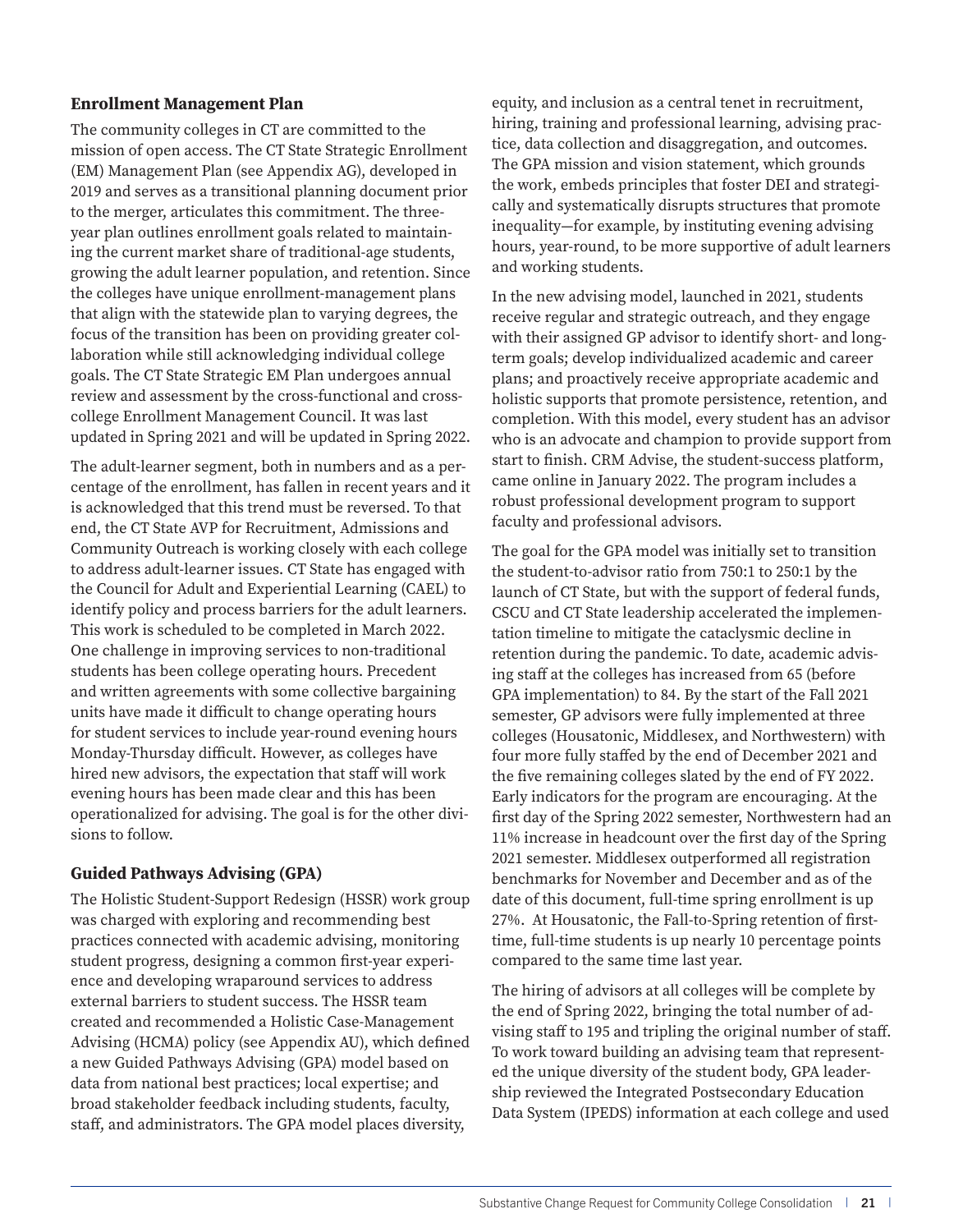student diversity demographics as benchmarks. Prior to the sustained effort at increasing diversity, typically less than 25% of advising staff members at the colleges identified as a race/ethnicity other than white. The diversity of the GPA team has significantly increased at every level due to these purposeful efforts. The team members identifying as Black/African American, Hispanic, and other races/ethnicities now range from 42-50% on the leadership team, leads, and advisors.

### Actions Accomplished Related to the **Standard**

In addition to the items listed above, CT State would like to call attention to additional work completed in support of adherence to the standard.

#### **EMSA Staff Transition**

The migration of staff from the existing colleges to CT State is a work in progress. Impact bargaining will continue with the collective bargaining units to transition staff to new CT roles in a phased approach. CSCU anticipates many upcoming retirements resulting from changes to retirement benefits from the state; therefore, planning is underway across all colleges to anticipate the impact of retirements on operations. All replacement positions have been and will continue to be aligned to the future organizational structure.

#### **Admissions**

In May 2020, all colleges began using CRM Recruit, an Ellucian product, to support admissions and prospect management. CRM Recruit provided admissions staff with the ability to monitor an applicant's progress and provide the necessary outreach to support them through enrollment. The introduction of this product has positively impacted onboarding processes as well as streamlined communication efforts regarding prospects and applicants alike.

In preparation for the launch of the CT State application on October 1, 2022, admissions staff have begun the work to establish best practices and reach consensus on common admissions operating procedures. With the support of InsideTrack and CAEL, the teams have documented existing processes and have identified unnecessary barriers to student onboarding and opportunities for service improvements. At the conclusion of the engagement in March of 2022, clarification on staff roles and a

common process will be documented to support essential training and professional development necessary to guide staff in the newly established practices prior to the CT State application going live.

#### **Financial Aid**

Starting in AY 2021-22 all college administered aid programs are under a common procedural manual for both staff and community college students. Under the supervision of the CT State AVP for Financial Aid Services and Title IV Compliance, systemic compliance deficiencies have been addressed through customized training and corrective action.

#### **Professional Development**

The Strategic EM Plan includes goals to improve professional development opportunities for staff. A Director of Training and Professional Learning was hired to coordinate all professional development opportunities within EMSA, and CT State has already expanded opportunities during the transition. Staff members also belong to professional development organizations such as American Association of Collegiate Registrars and Admissions Officers (AACRAO), National Association of Veterans' Program Administrators (NAVPA), National Association of Student Financial Aid Administrators (NASFAA), and Connecticut Association of Professional Financial Aid Administrators (CAPFAA) to stay current in best practices.

#### **Student Affairs**

In the Spring of 2021, three committees were launched to complete key student-affairs deliverables. The committees made initial recommendations to the CT State Leadership Team on the student handbook, student activities and clubs in the merged institution, and the behavioral intervention procedures/operations for CT State. The recommendations are currently under consideration.

#### **Student Policies and Procedures**

CT State has begun to align regulatory and policy interpretations and college operating procedures to support the transition into a single institution (see Standards 3, 4, and 7). The colleges have undertaken cross-functional procedure alignment in other areas such as registration appeals, PACT appeals, and emergency student grants. This alignment will continue during the transition to CT State.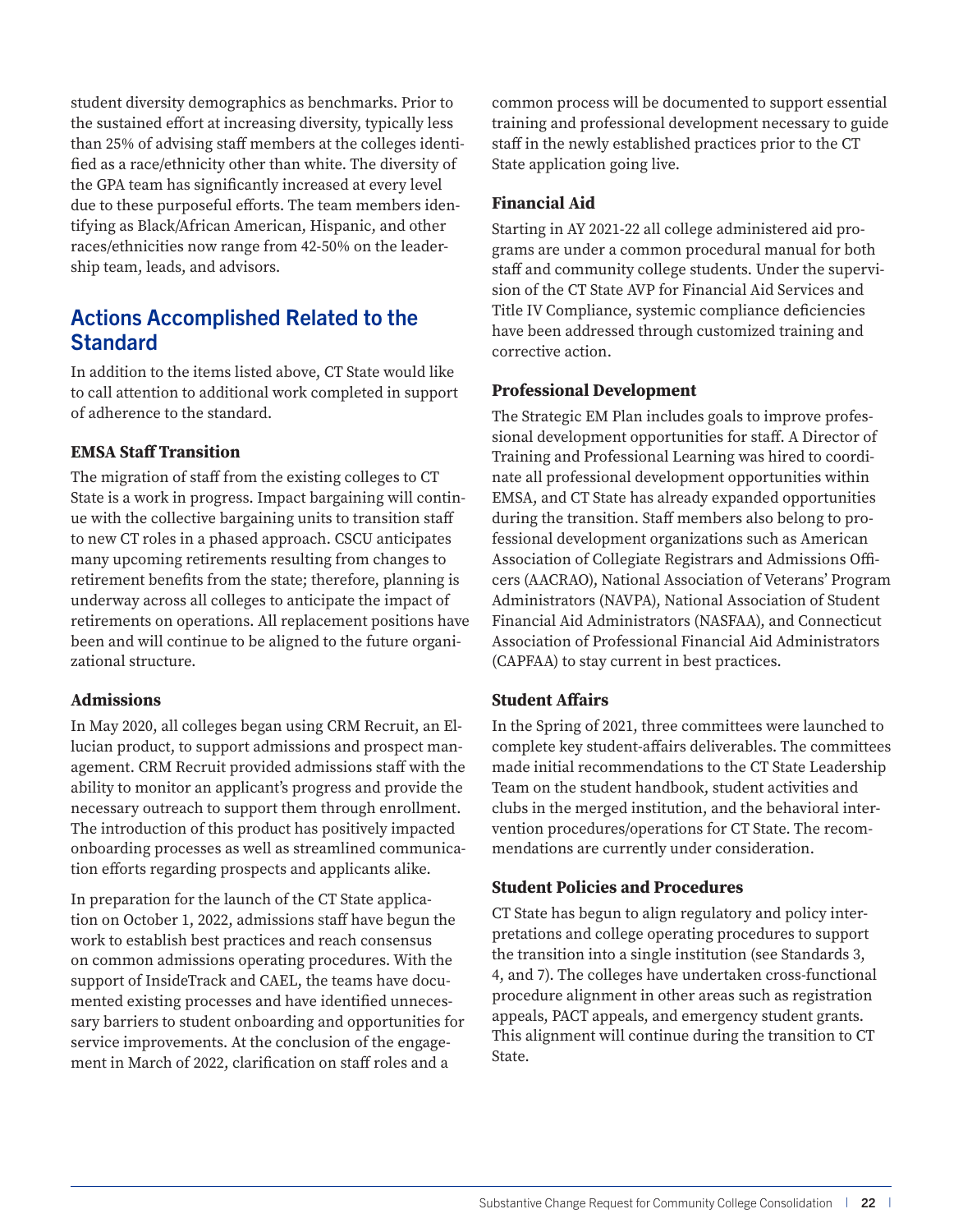## Actions to Be Completed Prior to July 2023

#### **U.S. Department of Education**

The success of the merger depends both on approval of NECHE and the successful completion of the U.S. Department of Education merger requirements. Since 2017 the CSCU System Office and CT State leadership have been in regular discussions with the Department on the timelines and requirements necessary to complete the merger. Since there is no formal written guidance provided by the Department, the verbal direction from Region 1 is critical to ensure there is no disruption for students. The Regional Office has identified several key items that must be finished for the merger to approved.

- 1. All programs must be settled in advance of the merger for inclusion on the E-App. Expected completion May 2022.
- 2. All student information systems for the merged institution must be in place for transacting purposes. Expected completion March 2023.
- 3. The E-App with request for merger must be submitted at least one year in advance. All programs and locations will be included. Expected to commence in Spring 2022.
- 4. In addition, CT State has been advised on the importance of carefully auditing existing federal enrollment reports by location to ensure that all existing college reports are without error prior to formal application.

#### **Infrastructure**

Discussions with the U.S. Department of Education made clear the importance the Department places on having a single Student Information System (SIS) completed and able to transact as CT State prior to the merger. In October 2020, the CSCU System Office and CT Leadership team launched the "One College Banner" project to ensure the infrastructure is in place to satisfy the Department's requirements. The project is on track to meet the following milestones:

#### **Continuous Improvement**

Performance measures and benchmarks were established as part of the EMSA Service Level Agreements (see Standard 7). These will be reviewed annually and there are plans to share the evaluations and continuous improvement efforts with the broader community in the future.

### Conclusion

The COVID-19 pandemic accelerated declines in community college enrollment in Connecticut. It has been especially challenging to forecast enrollment when the historic models are no longer useful. In addition, the qualitative decision points that drove the projections in the June 2021 update to the Commission proved to be overly optimistic and the CT State team has taken a far more conservative approach. Managing enrollment across the colleges in the transition has also proved challenging. Individual college operations differ significantly. Retirements in key positions will take time to refill. The ability to move staff among locations will allow for equitable staffing levels.

The EMSA Service-Level Agreements (SLAs) have provided valuable insight into the need to codify norms and clarify communication channels and expectations in a matrixed organization (see Standard 3). As an example, the cross-functional Enrollment Management Council, launched with the intention to help facilitate communication and input regarding statewide goals and objectives, has not been a successful communication vehicle. A new Council will be launched in 2022 under a new charter. While the challenges are significant, cross-college teams have made significant progress in clarifying future roles and responsibilities. The colleges benefit from dedicated student-affairs professionals committed to serving students well in unprecedented times.

| 5/30/22                                                                  | 10/30/22                                                        | 11/30/22                                                  | 3/15/23                              | 3/30/23                          | 3/30/23                           | 3/15/23                                            | 8/1/23                                   |
|--------------------------------------------------------------------------|-----------------------------------------------------------------|-----------------------------------------------------------|--------------------------------------|----------------------------------|-----------------------------------|----------------------------------------------------|------------------------------------------|
| <b>CT State</b><br>Finance/<br>HR system<br>live for FY 23<br>processing | <b>CT State</b><br>common<br>application live<br>in CRM Recruit | <b>CT Financial</b><br>Aid system live<br>to accept ISIRs | <b>Student Self-</b><br>Service live | CT State<br>Degree Works<br>live | A/R Touchnet<br>live for CT State | CT State<br>Registration<br>opens for Fall<br>2023 | Transition to<br>the new SIS<br>complete |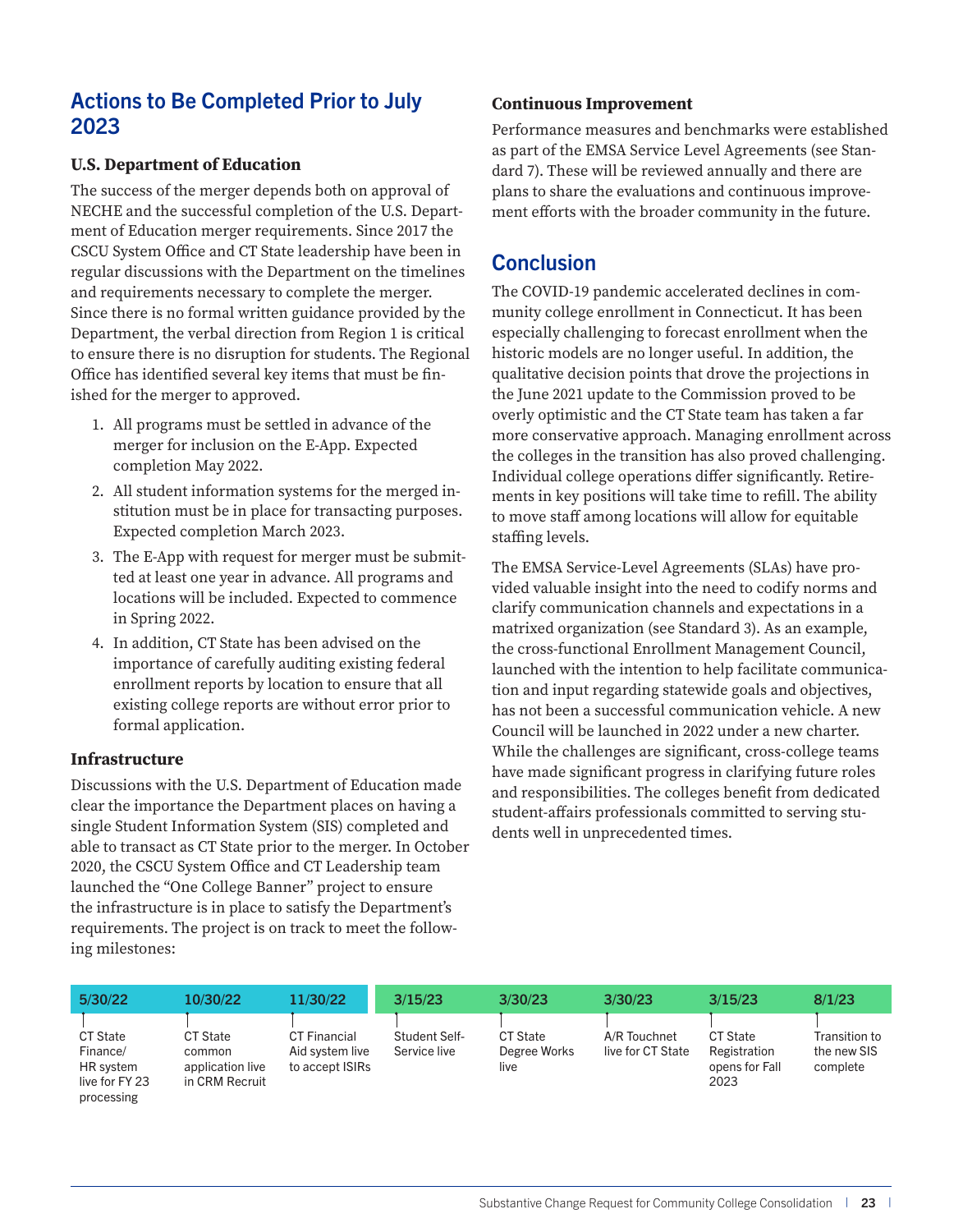## <span id="page-24-0"></span>STANDARD SIX: Teaching, Learning, and Scholarship

## Faculty and Academic Staff

The CT State mission statement centers on student success through academically rigorous and innovative education.

#### To fulfill this mission, as of December 2021, the 12 colleges employ:

2,694 faculty members .

**84** advisors

- **84** librarian staff members
- **21** instructional designers with expertise in their respective disciplines

| Of the 638 full-time faculty (24% of all faculty), |
|----------------------------------------------------|
| there are:                                         |
| 390 professors                                     |
| 100 associate professors                           |
| 91 assistant professors                            |
| 29 instructors                                     |
| 25 lecturers                                       |
| <b>3</b> faculty (unspecified rank)                |
|                                                    |

There are 434 tenured full-time faculty (68% of full-time faculty). There are 2,056 part-time faculty (76% of all faculty).

Though the total count of part-time faculty out number full-time faculty by a ratio of 4:1, the number of credit course sections taught by part-time versus full-time faculty in Fall 2021 was roughly equal, with 2,937 sections taught by full-time faculty (49%) and 3,071 sections taught by part-time faculty (51%).

At least 23% of the full-time faculty hold terminal/professional degrees; however, the exact number is not presently known since some faculty have not formally notified HR of their change in status upon completion of a terminal/professional degree after their date of initial hire. HR is working on creating a systematic process for collecting this information.

The job categories, qualifications, roles and responsibilities, and compensation for faculty and academic staff are delineated within collective bargaining agreements (CBAs), along with criteria and procedures for recruitment, appointment, evaluation, promotion, tenure, and grievance resolution. Although the current CBA contracts expired on July 1, 2021, the terms remain in place until

new contracts are agreed upon. Negotiations with the college bargaining units have been underway for several months.

The confluence of the pandemic, enrollment declines, and increased retirements has negatively impacted full- and part-time faculty numbers, with respective decreases of 1.8% and 16.8% since 2019. At the same time, a significant upcoming state retirement benefit change may prompt many retirements of full-time faculty. It is anticipated that close to 30% of faculty and staff may retire at the end of the Spring 2022 semester; however, these retirements may also provide an opportunity to recruit additional diverse candidates when positions are re-filled.

## Actions Accomplished Related to the **Standard**

#### **Academic Structure Development**

CT State will incorporate a new academic organization wherein faculty members are organized into college-wide departments/divisions based on disciplines and programs. These departments will become the new college's academic structure in Fall 2023, with faculty being notified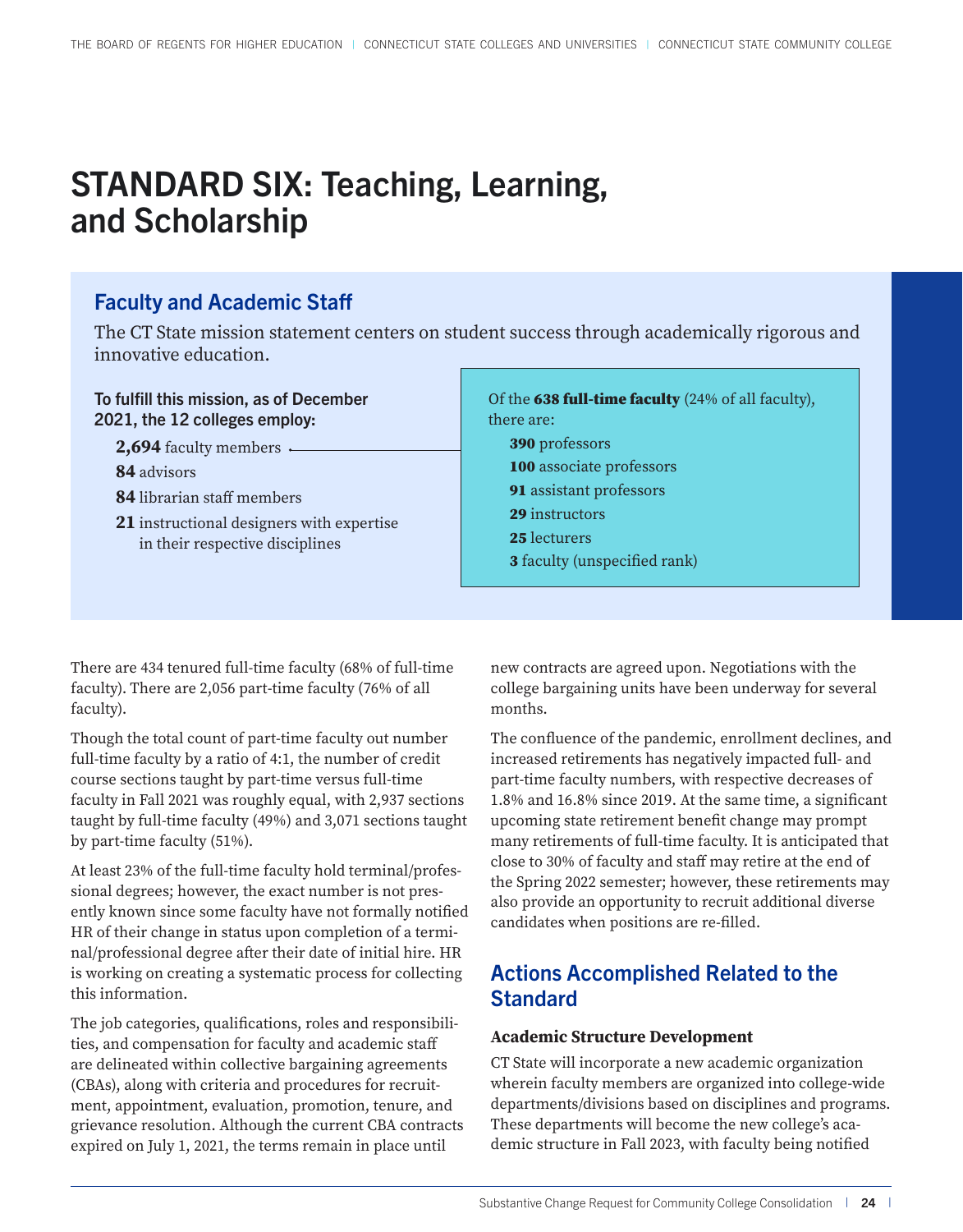of the unit into which they are being placed in 2022. (See Standard 3 for *Organization & Governance, Special Area #3.*)

#### **Equity Focus**

As an emerging issue, CT State is committed to promoting access, addressing equity issues, and using equity as a lens when examining policies, budget priorities, and academic programming. Colleges have launched Diversity, Equity, and Inclusion (DEI) Centers to provide support and resources to students and faculty as part of their Achieving the Dream efforts (see Appendix AA). The focus on equity is highlighted in recent policy changes and initiatives, such as enhanced efforts at faculty/staff diversification and inclusion. As of December 2021, all bargaining unit employees across the 12 colleges were 60% female, 39% male, 1% unknown gender, 72% white, 9.5% Black, 6.3% Hispanic, 3.6% Asian, and 8.6% other or unspecified.

CT State Leadership consulted with the National Center for Higher Education Management Systems (NCHEMS) to benchmark with comparable colleges to ensure the staffing needs of CT State would be met. Although significant hiring is underway to substantially increase the number of professional academic advisors at the community colleges to fully implement the Guided Pathways Holistic Case Management Advising model (see Standard 5 and Appendix AU), the plan is to review the faculty and academic staff needs to meet current enrollment. HR also follows detailed Equal Employment Opportunity compliance standards when reviewing applicants and interviewing candidates for full- and part-time positions, with the overall goal being for CT State to increase diversity to reflect the composition of the student body. In addition, CT State will continue to concentrate on issues related to diversity, equity, and inclusion under the direction of a new interim Vice President for DEI.

#### **Teaching and Learning Enhancement**

To promote high-quality instruction and to support scholarship, research, and creative activities, faculty are encouraged to participate in professional development activities. CT State has hired an Associate Vice President of Teaching & Learning and an interim Director of Professional Development. The duties of these new positions include faculty and staff development opportunities and coordination with other teaching and learning initiatives and activities.

In September 2020, The AVP of Teaching and Learning reconstituted the Teaching and Learning Council (TLC) across the 12 colleges. The TLC meets monthly to discuss ideas and goals, determine possible roadblocks to proposed actions, and use networks to allay concerns and criticisms at local colleges. Together, the group has composed a tactical plan for the CT State Teaching and Learning division outlining the mission, direction, and strategic goals for the next three academic years. These goals include supporting and enhancing online learning; prioritizing equity, access, and excellence; strengthening communication and collaboration; and providing for leadership opportunities and professional growth.

In response to the pandemic, representatives from the TLC and the CT State Educational Technology Council redesigned an existing online professional development and faculty peer mentoring resource (iTeach) to ensure robust proficiency standards for remote teaching as well as consistency and continued academic excellence in students' learning experiences regardless of delivery method.

With a forward-thinking focus on professional development, CT State has also created and launched new opportunities such as the CT State Leadership Academy for cohorts of faculty and staff in Fall 2021 and Spring 2021; the upcoming CT State Faculty and Staff Online Institute (scheduled for a January 2022 opening); and a new professional learning organization called the Center for Academic Support Excellence (CASE) that was launched in Fall 2021 to support and address specific needs of staff in areas such as tutoring, education technology, accessibility and disability services, library services, and advising.

In order to help ensure students are able to use the various technology tools and platforms that support instruction, an "Essential Blackboard Skills for Students" tutorial module is available to all students across the 12 colleges inside the Blackboard LMS platform. Furthermore, colleges also offer individual and group workshops and tutoring sessions (both in-person and remote) through their tutoring centers.

## Actions to Be Completed by July 2023

#### **Academic Structure Transition**

During Spring 2022, internal searches will be launched to hire six Academic Deans to oversee the six broad academic program areas. Once hired, these individuals will assist in the hiring of 18 Associate Academic Deans and two Assistant Academic Deans (in English and Math) who will manage the 18 statewide academic departments of CT State. The current community college organizational structure for faculty will gradually transition to CT State in 2022-2023, with periodic statewide department meetings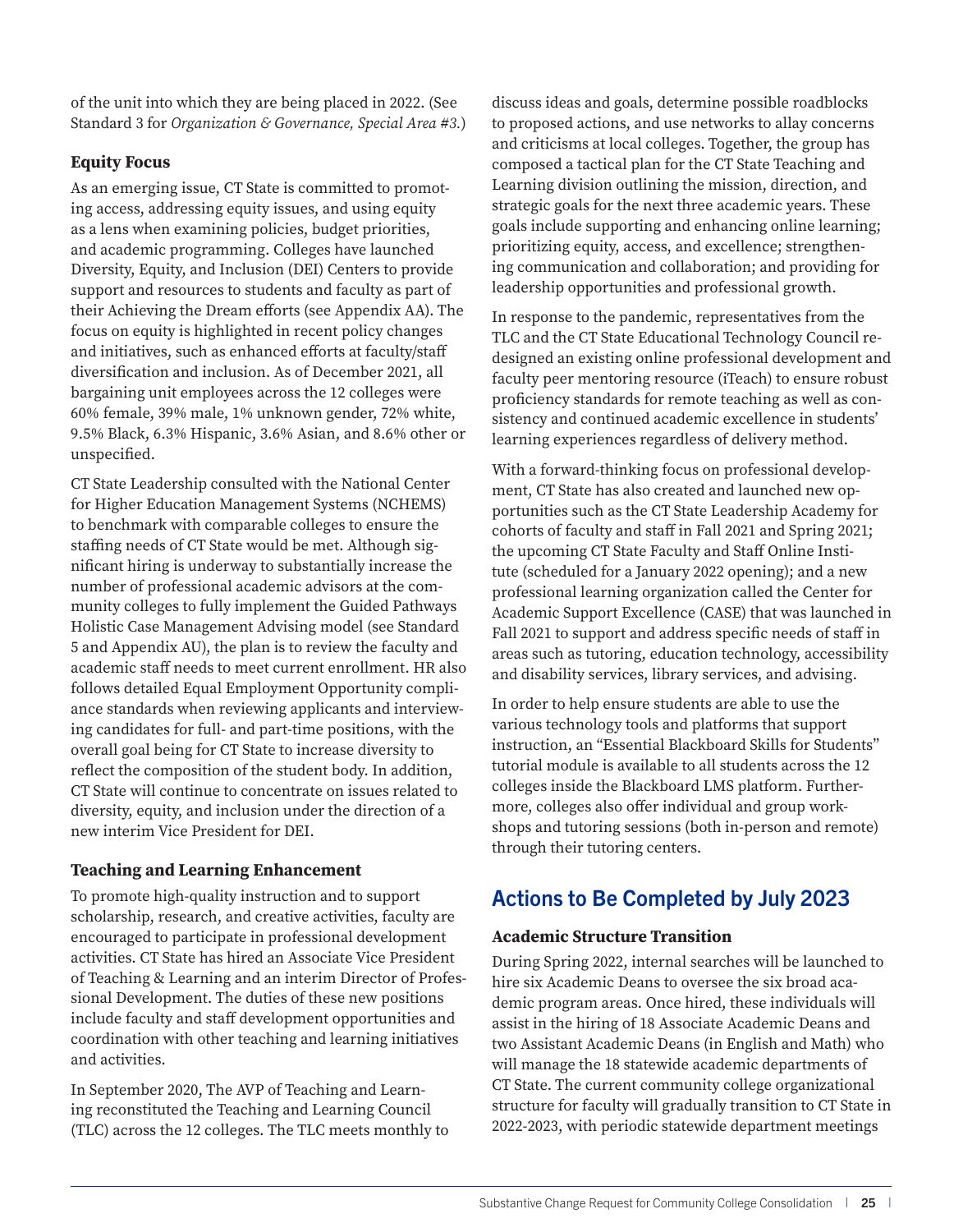convening in Fall/Spring 2022 in tandem with existing college departmental meeting structures throughout the academic year. One of the first activities that faculty will engage in within the new departmental structure for CT State will be the election of faculty representatives for the new CT State governance bodies that will begin operating by the end of Fall 2022.

#### **Academic Advising Enhancement**

With advising as a key to student success, CT State has started implementing a new Guided Pathways advising model to complement advising that will continue to be conducted by faculty members within specific academic program areas and courses. (See Standard 5).

#### **Faculty Handbook Development**

A small workgroup is developing the CT State Faculty handbook by reviewing existing handbooks of the 12 colleges and aligning all policies (see Standard 4). The new handbook will be available to distribute to all faculty in Fall 2022 and will help provide guidance for continual enhancement of teaching, learning, and scholarship, including expectations of faculty, academic policies and procedures, and information related to instructional resources and services.

## Actions Planned After July 2023

#### **Academic Structure Finalization**

During the transition of the academic organizational structure from 12 colleges to the statewide structure of CT State, and as the new organizational structure is implemented, analyses will be completed to ensure academic staffing is at a sufficient level to support students, faculty, and staff, and to confirm alignment of staffing with CT State's mission and goals.

#### **Online Learning and Digital Accessibility**

Students in CT State online courses/programs will have the same opportunities as on-ground students to access student and academic services in an online/virtual format. Likewise, all student services will continue to be available to all students, regardless of whether they are online or on campus. Library services, tutoring, disability services, etc. will remain fully accessible to all students and services will be regularly reviewed to ensure continued accessibility of all services. Assessment of students in online programs and student evaluations of online courses/programs will be equivalent to their on-ground counterparts.

## **Conclusion**

With approximately 60 years of experience, the existing 12 colleges have an established history of maintaining high standards and conforming to NECHE principles and practices for teaching and learning that will be continued with CT State. Overall, CT State takes great pride in its fulland part-time faculty and academic staff, who are dedicated, hard-working, and actively implementing practices to improve student success. Simultaneously, many faculty and staff members are participating in work groups and committees to bring about a smooth transition to CT State and it is anticipated that continued efforts and initiatives will encourage even broader participation (see Standards 3 and 4).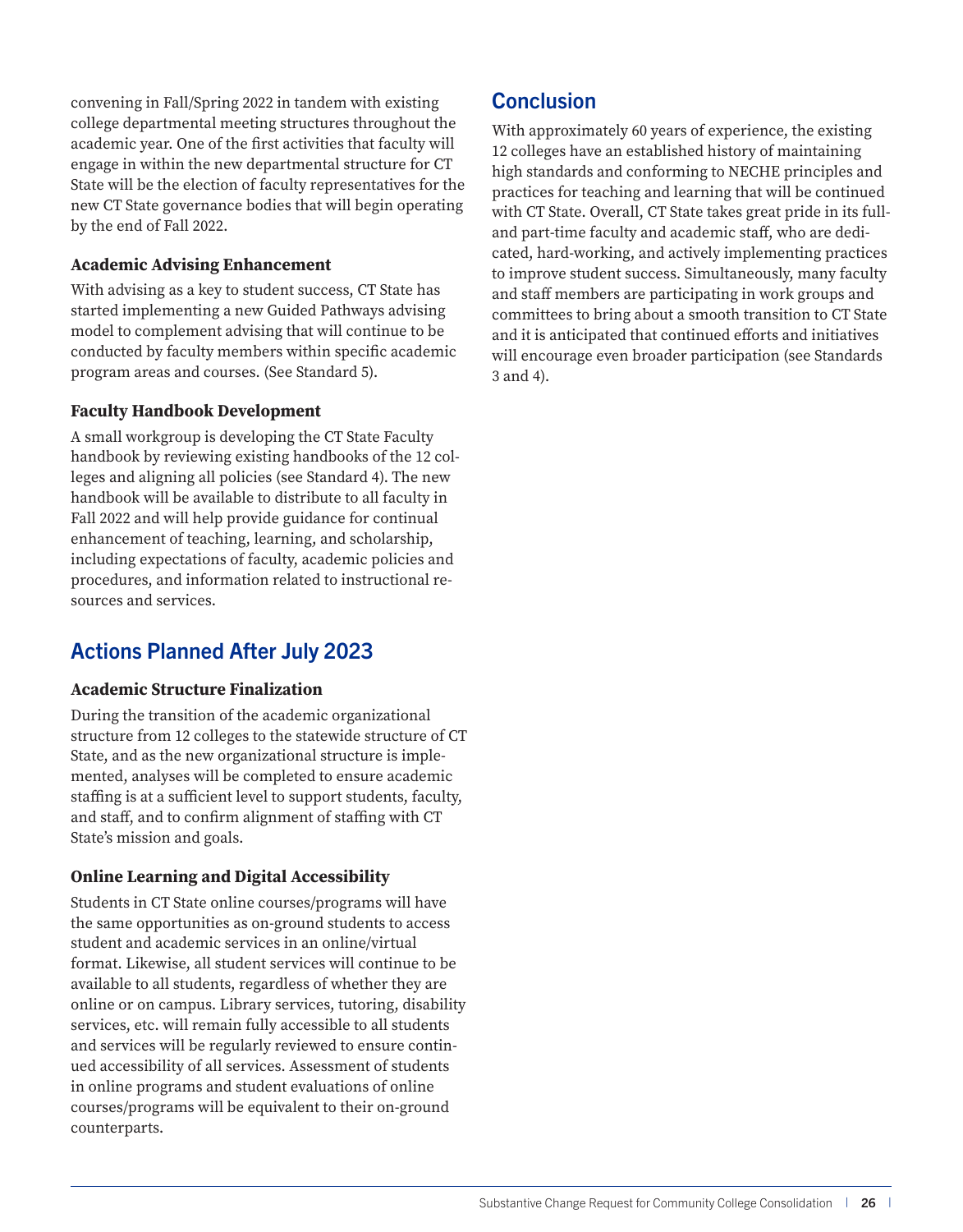## <span id="page-27-0"></span>STANDARD SEVEN: Institutional Resources

The 12 community colleges have been plagued by fiscal instability as revenues have not kept pace with expenditures. The colleges have high fixed costs, with significant duplication across the 12 institutions. Enrollments have been declining and the BOR cannot increase tuition enough to offset shortfalls without sacrificing affordability and the colleges' commitment to access and equity. The pandemic has exacerbated these trends and tuition has decreased from 41% of revenue in FY 18 to 28% of revenue in FY 22.

| <b>5-YEAR REVIEW OF COMMUNITY</b><br><b>COLLEGE REVENUE</b> | <b>FY 18</b><br><b>ACTUAL</b> | <b>FY 19</b><br><b>ACTUAL</b> | <b>FY 20</b><br><b>ACTUAL</b> | <b>FY 21</b><br><b>ACTUAL</b> | <b>FY 22</b><br><b>BUDGET</b> |
|-------------------------------------------------------------|-------------------------------|-------------------------------|-------------------------------|-------------------------------|-------------------------------|
| <b>State Appropriations</b>                                 | 59%                           | 61%                           | 63%                           | 64%                           | 63%                           |
| Tuition & All Other (Gross)                                 | 41%                           | 39%                           | 37%                           | 30%                           | 28%                           |
| Federal Covid Aid: HEERF and CRF                            | $0\%$                         | 0%                            | $0\%$                         | 6%                            | 9%                            |
| ALL REVENUE                                                 | 100%                          | 100%                          | 100%                          | 100%                          | 100%                          |

While the influx of federal pandemic aid provides temporary relief, it does not fundamentally change longterm fiscal stability, as two of the 12 colleges (Capital and Gateway) have negative reserves and face long-term insolvency. Closing colleges is not an option and it is only through the collective power of the colleges with system-level reserves and a shared operating fund that the colleges have the cash and budget flexibility necessary to meet the accreditation standards.

Despite a negative baseline enrollment forecast, the formation of CT State improves revenue and yields long-term growth by investing in best practices to increase the success and retention of current students (see Appendix AV).



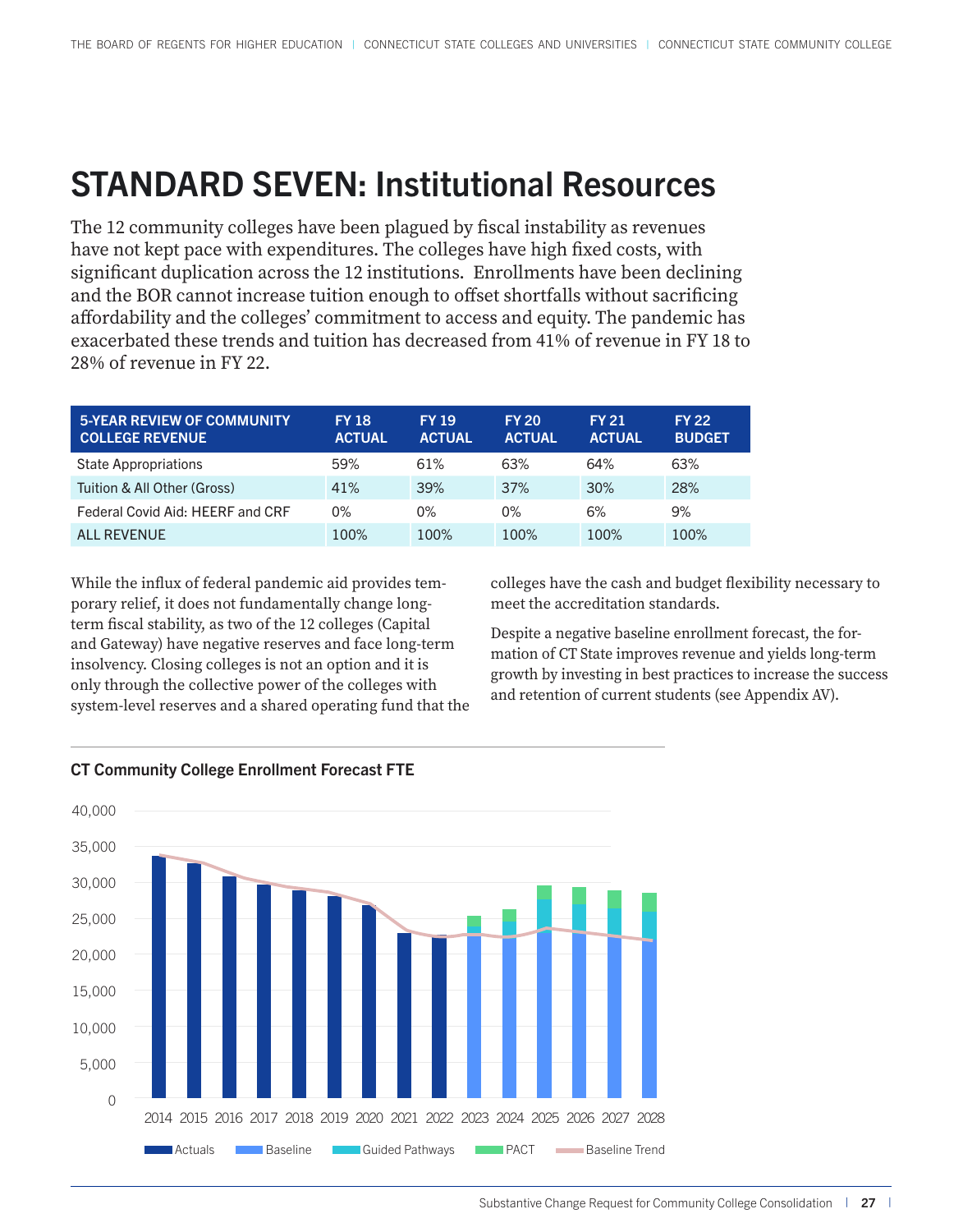<span id="page-28-0"></span>It has been challenging to allocate resources towards the creation of CT State while ensuring the 12 colleges have adequate resources and autonomy to meet accreditation standards. While this balance results in some cost duplication during the transition, these upfront costs are strategic investments to put CT State on the path to success and these costs will diminish over time. An effort to reduce resources for CT State during transition, to provide short-term budget relief would neither resolve immediate fiscal problems, nor provide a path to eventual fiscal recovery.

The transition to financial sustainability is underway. These actions focus CT State's efforts on improving student success and reducing non-student-facing costs by eliminating duplication, aligning staff with organizational needs, and achieving economies of scale.

## Response to the Commission's Concerns

#### Institutional Resources (Special Attention Area #9)

#### **Commitment to Providing an Affordable and Quality Education for Students**

Despite the pandemic and fiscal challenges, CSCU and the 12 colleges have sustained their commitment to educational quality; demonstrated the ability to respond to unforeseen circumstances; and advanced the BOR's mission, vision, and goals for CSCU. In line with the CT State mission of affordable and accessible education, the BOR sets tuition rates and adopts policies and processes to equitably allocate state funding. The dedication to quality is evidenced by the consistent percentage of financial resources (60.8% to 62.8% of expenditures) allocated to instruction and academic support from FY 18 to FY 21 (see Appendix AW). Also, PACT (Pledge to Advance Connecticut)—a last-dollar, debt-free student financial aid program—was enacted by the CT legislature and approved by the BOR in December 2019 (see Standard 5). The strategic use of institutional HEERF (see Appendix AX) and state-administered federal American Rescue Plan Act (ARPA) funds has also allowed the colleges to serve current students and support established BOR and CT State priorities. Funds were allocated towards lost revenue, student debt forgiveness, student mental health support, implementation of Guided Pathways (GP) advising, faculty online-pedagogy training, and equipment and technology updates. Through prudent fiscal management and by strategically using HEERF funds, the FY 21 unrestricted net position is \$55 million, up from \$13.3 million

in FY 14. A more detailed analysis of the fiscal health of the colleges, using a composite financial index is available (see Appendix AY),

#### **Budget Development and Review**

During the transition to CT State, a new budget process will be developed to ensure that funding aligns with the College's strategic goals. The process will include leadership of the three Regional Presidents and engagement of the 12 campus CEOs and other stakeholders. CT State has also contracted with accounting firm Grant Thornton to engage in a cost and revenue analysis of credit and non-credit academic programs. The review is evaluating program financial contributions and determine a standard for future financial decisions.

Contingency planning is integrated with budget implementation and aligned with BOR priorities and strategic plans. The 12 colleges currently handle disaster and business continuity planning, but the new CT State Technology Service Organization will develop and manage a single disaster and business continuity plan to cover all campuses in CT State.

CSCU system finances are reviewed by two standing BOR committees, which regularly report to the BOR for review and approval of key decisions. The Finance and Infrastructure Committee (F&IC) has general responsibility for financial oversight, and the Audit Committee monitors the adequacy and integrity of internal controls such as financial and ethics reporting, legal and regulatory requirements and compliance, and risk assessment. Fiscal policies are posted on the CSCU website and financial procedures are available on the CSCU intranet.

Management provides mid-year and next-year spending plans and frequent budget forecasts to the BOR and its committees. Although these are not always multi-year forecasts, management has provided comprehensive projections on the consolidation and routinely evaluates the accuracy of the budget calculations and refines the estimates as needed (see Appendix AZ).

## Actions Accomplished Related to the **Standard**

#### **Key Implementation of Shared Services**

The CT State organizational structure centralizes many back office and processing functions to allow staff to have more time for direct student contact. This reorganization has been accomplished by implementing shared services. The shared-service model, which provides both short- and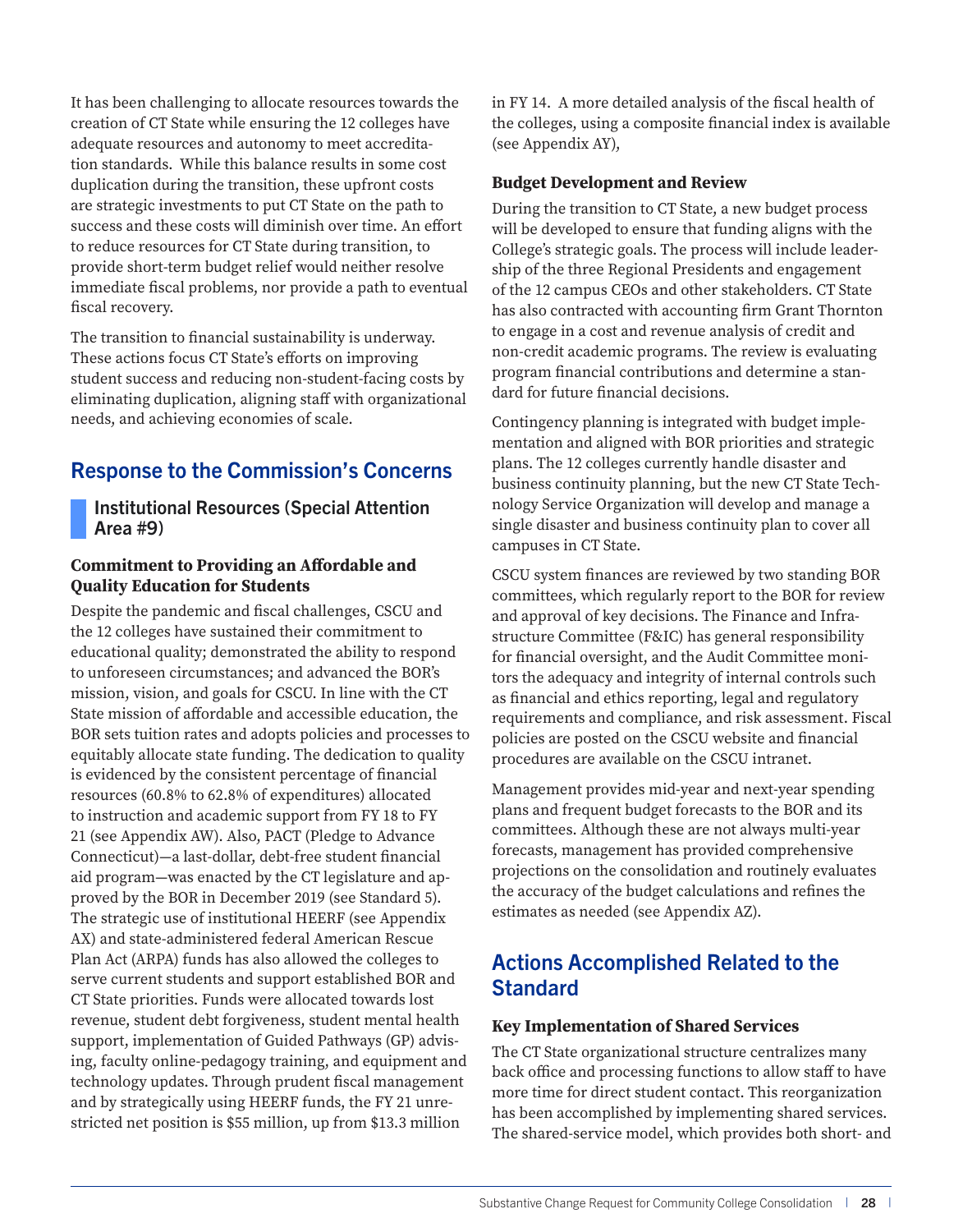long-term advantages, has been endorsed by the BOR (see Appendix BA). The model facilitates the transition to CT State while preserving the autonomy of the 12 colleges in the short-term, and it also standardizes services while achieving economies of scale in the long-term. Through this structure, CT State employees will continue to provide these important services, just in a new, more consistent way. Service-level agreements and/or governance committees are in place for these shared services and each college pays for services provided by central units. The varied approach to shared services reflects the history of how these functions have been provided and the unique nature of each service as shown in the table below. Duties and responsibilities of the college and service provider are outlined as well as fiscal responsibilities. Processes and procedures for accountability such as performance measures, periodic reviews, mandated response times, and/or dispute resolution provisions are also established (see Appendix BB).

#### **Shared-Services Advantages, Challenges, and Plans for Improvement**

Implementing shared services also allows staff to focus on specific functions that require greater specialization. This model allows staff to gain advanced skills and expertise and it improves outcomes and enhances compliance with state and federal law. Further, the implementation has promoted standard and consistent processes for assessment and continuous improvement in these service areas and has set the foundation for operational excellence in CT State.

Even minor changes are disruptive and implementing shared services during a pandemic, with many staff working remotely, has been a difficult task. Consequently, there have been challenges during implementation. The transition to a larger, more complex structure has required a culture shift and the documentation of processes and standardization of communication continues to be an organizational challenge. Though there have been some challenges in implementing shared services, President Cheng is dedicated to the success and efficacy of this model and is committed to adding more resources as needed. The CT State leadership team is also focused on establishing a plan for more thorough and structured professional development to support faculty, staff, and administrators in navigating these new norms.

#### **HR Shared-Services Reorganization**

The HR shared-services model was instituted at the 12 colleges and Charter Oak State College in Fall 2020. HR has been reorganized into a Center of Excellence (COE) model that standardizes and streamlines HR policies, procedures, and functions and provides centralized access to services. Performance evaluations are conducted in accordance with CBA schedules and supervisors are notified

| <b>HISTORY &amp; FUTURE OF</b><br><b>SHARED SERVICE</b>       | <b>ENROLLMENT MANAGEMENT</b><br>& STUDENT AFFAIRS               | <b>HUMAN RESOURCES</b>                                                                                                                        | <b>FINANCE</b>                                                            | <b>INFORMATION</b><br><b>TECHNOLOGY</b>                                                               |
|---------------------------------------------------------------|-----------------------------------------------------------------|-----------------------------------------------------------------------------------------------------------------------------------------------|---------------------------------------------------------------------------|-------------------------------------------------------------------------------------------------------|
| Will shared service<br>exist once CT State is<br>operational? | No. This is a transitional<br>arrangement.                      | <b>Yes</b>                                                                                                                                    | Yes                                                                       | Yes                                                                                                   |
| <b>OVERVIEW OF SHARED</b><br><b>SERVICE</b>                   | <b>ENROLLMENT MANAGEMENT</b><br>& STUDENT AFFAIRS               | <b>HUMAN RESOURCES</b>                                                                                                                        | <b>FINANCE</b>                                                            | <b>INFORMATION</b><br><b>TECHNOLOGY</b>                                                               |
| Scope of Current Services                                     | • Admissions<br>• Advising<br>• Financial Aid<br>• Registration | • Diversity & Inclusion<br>• HR Strategy<br>• Labor Relations<br>• Recruitment & Talent<br>• Compensation,<br>Benefits & HR<br>Administration | • Accounting<br>• Purchasing/<br><b>Accounts Payable</b><br>• Payroll     | • Business<br>• Communications<br>• Information Security<br>• Infrastructure<br>• Teaching & Learning |
| Scope of Future<br><b>Additional Services</b>                 | Same                                                            | Same                                                                                                                                          | • Fixed Assets<br>• Accounts<br>Receivable<br>• Travel &<br>Reimbursement | • Desktop & Mobile<br>Computing                                                                       |
| Number of Employees<br>providing service in FY 22             | 319                                                             | 40                                                                                                                                            | 53                                                                        | 57                                                                                                    |
|                                                               |                                                                 |                                                                                                                                               |                                                                           |                                                                                                       |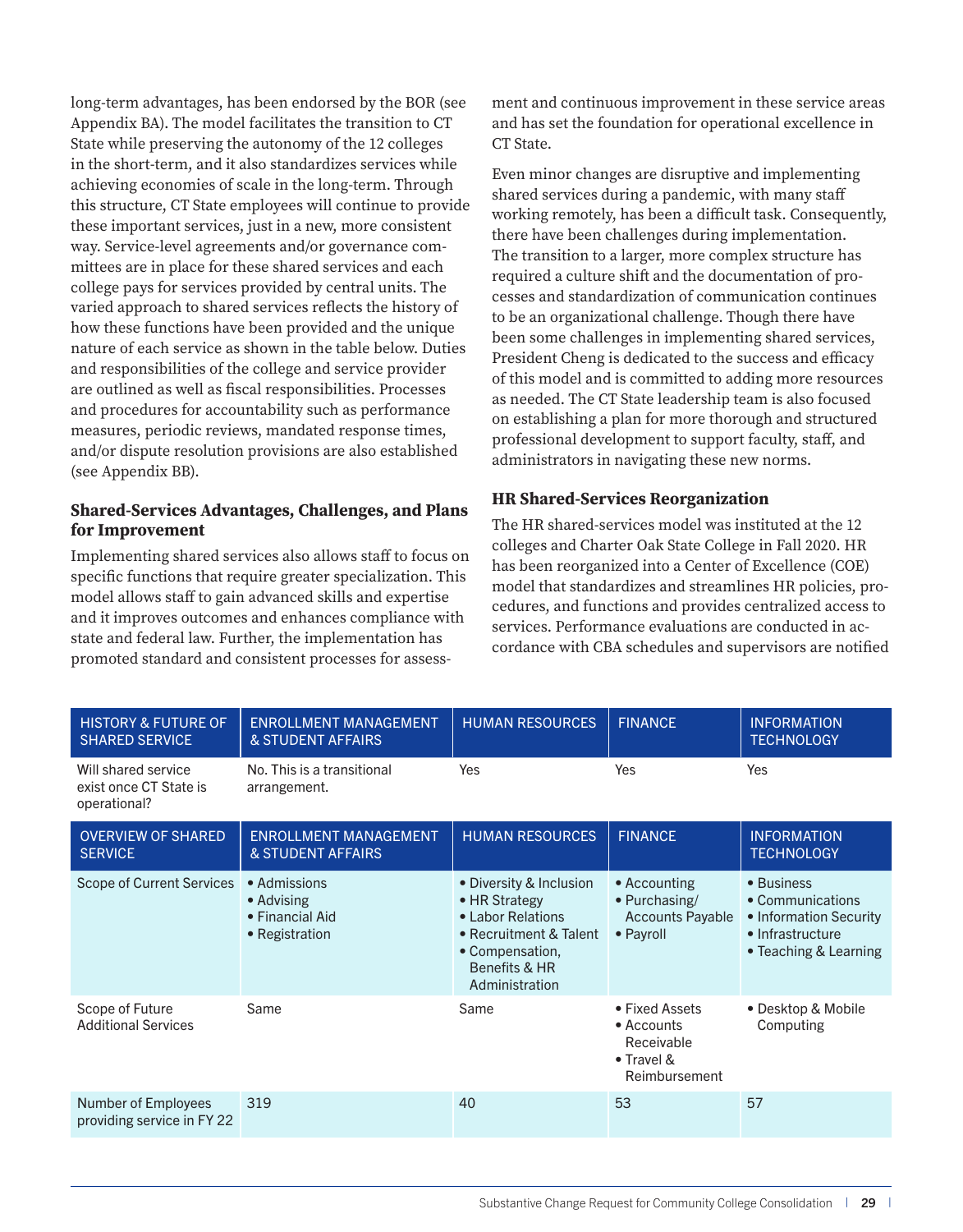of contractual guidelines. HR policies and procedures are consistently applied, and policies are easily accessible to all employees through distributions and online trainings.

#### **New Partnerships and Funding Opportunities**

CSCU and CT State maintain long-term financial projections that are used to establish strategies and budgets. The merger and significant enrollment declines during the pandemic have prompted ongoing reevaluation of these plans and projections. CSCU and CT State are in the process of reducing expenses while increasing revenues by enhancing student retention and pursuing additional funding sources. New partnerships and funding opportunities are evaluated by the BOR and its committees and the recent CSCU Establishment of Centers and Institutes Policy (2020) indicates that justifications for new units must include a section on budget and sustainability (Appendix BC).

Some examples of opportunities include national partnerships for workforce development training that were established with Amazon Web Services and Google, and grant funding that was secured for accelerated short-term healthcare workforce training to meet COVID-driven demands. The Regional Presidents and campus CEOs/ Presidents work closely with their foundations to advocate with donors about the needs of the campuses and most importantly the students. Individual college foundations also provide support for these initiatives through student financial aid and scholarships and fundraising for program enhancements such as tutoring and technology.

#### **Information Technology (IT)**

IT staffing levels have compressed due to attrition, but advanced service-support approaches have compensated for the loss and the 12 colleges' academic and administrative technology needs are being met. The capacity is sustainable at current levels; however, if IT staff attrition continues without replacement, service-request needs for CT State will ultimately outstrip the capacity. To counter the impacts of additional attrition, IT is partnering with Teaching and Learning PD staff to increase faculty and staff technology skills so that IT can focus service resources on supporting student needs. Another planned strategy is to identify students and interns, nurture their talent, and provide career advancement paths upon graduation.

CSCU, CT State, and college IT staff each have roles and responsibilities within the IT ServiceNow ticketing system to facilitate efficient and effective workflow, resource utilization, and quality to meet educational program needs and support institutional improvement. IT leadership at the 12 colleges conduct monthly analyses of technology service tickets to evaluate requests, support staff responses, decrease response times, and improve resolution outcomes to ensure IT resource capacity meets service demands and to identify areas for improvement. Network infrastructure upgrades have also been completed to provide redundant 10 gigabyte connectivity to meet technology demands and to shift operations as needed with minimal disruption. These upgrades include Wi-Fi connectivity; movement to cloud-based programs; scalable pay-for-use services, and Office365 Enterprise, which offers integrated data security, embedded update cadence, and access anywhere from any device. To date, Office365 has had a 99.9% uptime. CSCU and CT State plan to offer 5G service within two years. Work is also underway to implement a new, single instance of Ellucian Banner; to develop a single catalog; and to create a new website for CT State (see Standards 4, 5 and 9).

#### **Technology Steering Committee**

The CT State Technology Steering Committee is the governance body responsible for aligning technology resources with CT State strategic goals. The committee will be charged with prioritizing organizational projects and advocating and securing resource support and funding for cross-functional departments. CSCU and CT State will determine whether a sustainable financial framework is in place to maintain sufficient information-technology staffing and equipment resources. During the shared-services reorganization, skills assessments will continue to be undertaken to determine training needs and to ensure that CT State employs qualified personnel to fulfill the College's mission (see Standard 2).

#### **Physical and Technological Resources**

Health, safety, and welfare of the students is paramount and annual facility evaluations are conducted at each college. These evaluations proactively identify safety concerns and ensure compliance with the Americans with Disabilities Act (ADA), Office of Civil Rights (OCR), and the CT fire code. Prioritized action plans are created and instituted to quickly correct any noted deficiencies. CSCU has a long-term commitment to proactively seek funding for facilities updates. Facilities master plans are periodically completed for the 12 colleges, and these allow for analysis of current and projected needs (see Standard 2). The colleges also develop capital budgets in concert with comprehensive master plans and these are revised as circumstances change (see Standard 2). Each of the existing satellite campuses will continue to operate and be funded as part of the legacy parent-campus in CT State—for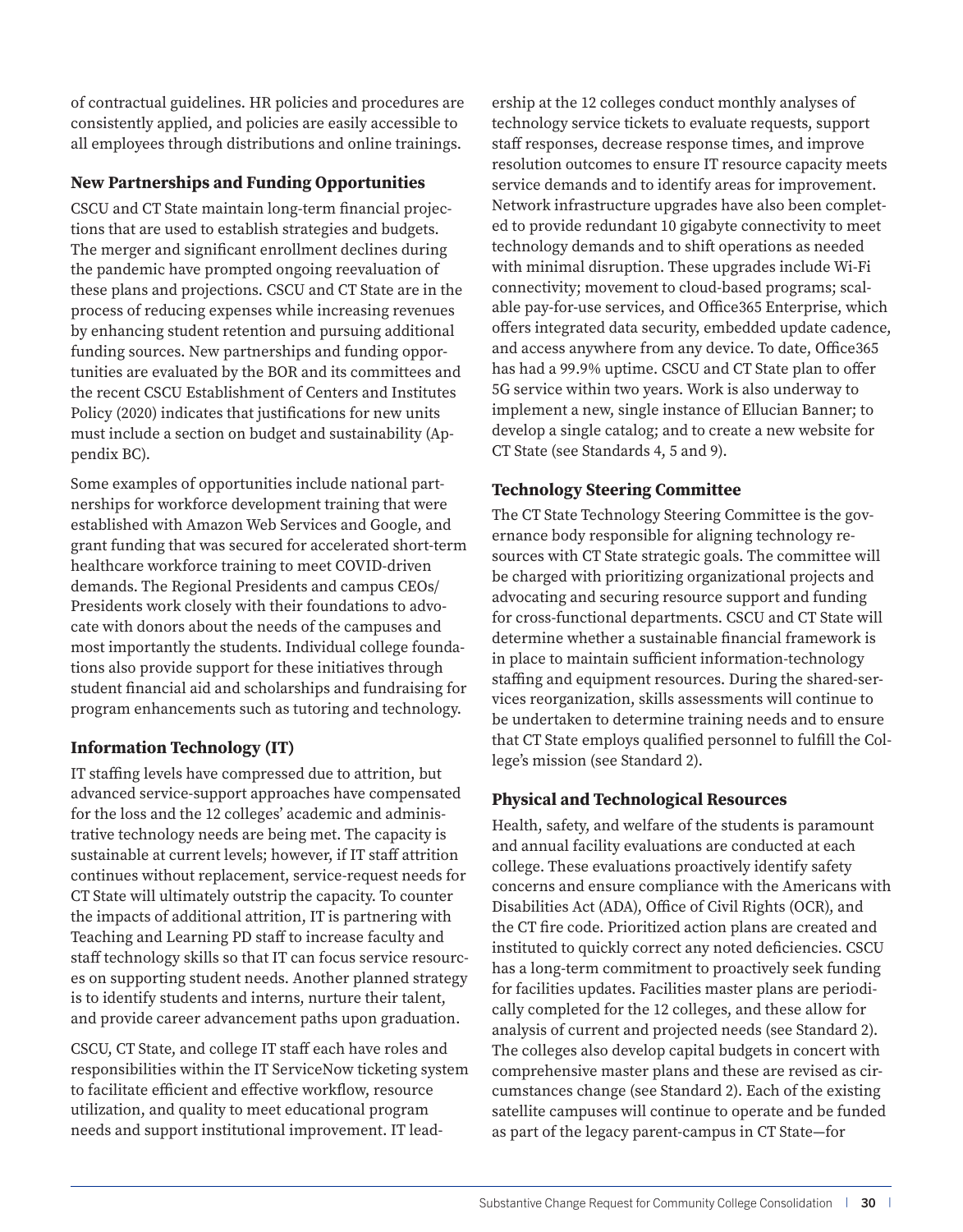example Danbury campus-Naugatuck Valley and Meriden campus-Middlesex. As CT State matures, these campuses will be regularly reviewed to ensure equitable assignment of resources and services.

#### **Library Services**

For institutional benchmarking, peer analysis, and evaluation of 21st century trends, the 12 college libraries participate in the Integrated Postsecondary Education Data System (IPEDS) and Association of College and Research Libraries (ACRL) surveys to collect and analyze data. The interim CT State Library Director provides vision, leadership, and advocacy through active engagement with the leadership of the 12 college libraries. The directors are compiling information and working on a strategy and target date for CT State library e-resource changes. To fulfill research and public service requests in alignment with the CT State mission, the libraries need to remain responsive to student/faculty curriculum needs and be actively involved in the curriculum process.

### Actions to Be Completed Prior to July 2023

The CT State leadership team and staff will be centrally located at 185 Main Street, New Britain, CT by March of 2022. Planning is underway for renovations at the colleges to accommodate the shared-services teams and new GP advisors.

## **Conclusion**

Maintaining the status quo of 12 separate colleges with high overhead costs and poor completion, retention, and success rates is financially unsustainable. Whereas the level of state support has increased, it has not kept pace with operating costs. Compounding these fiscal challenges, the number of public high school graduates has been declining. These fast-changing, uncertain circumstances necessitate the shared resources and realignment of staff with organizational needs that the single, merged college offers.

The plan for the merger focuses on maximizing scarce resources and deepening investments in student-facing positions to increase student success and address equity gaps. CT State will be in a better position to advance student success and equity by maximizing investments in best practices and ensuring consistency of student experience regardless of campus. Financial stability will allow for investment in systemic reforms to address the most pressing challenges related to student success and outcomes, especially for our Black and Hispanic students.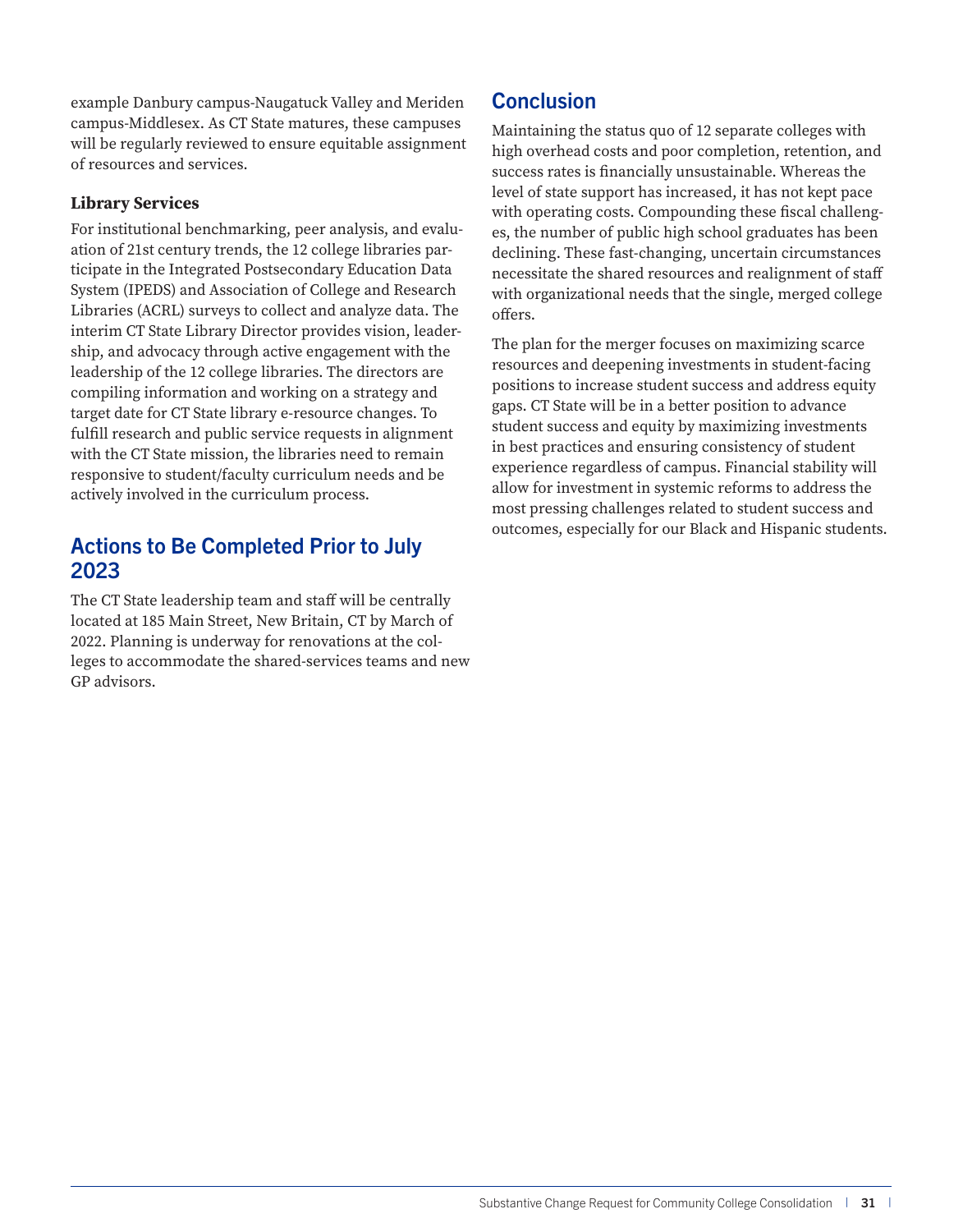## <span id="page-32-0"></span>STANDARD EIGHT: Educational Effectiveness

Historically, the 12 community colleges have developed processes for assessing institutional and educational effectiveness that aligned with their missions, modes of instruction, and student characteristics. Assessment techniques incorporate student retention and persistence rates, graduation metrics, key performance indicators (KPIs), student learning outcomes (SLOs), and end-semester student course ratings/evaluations. Colleges have assessed effectiveness, analyzed gaps and disparities, and made informed strategic decisions based on the assessment results. However, as separate institutions there are variations in definitions, practices, and processes among the colleges that make comparative analysis difficult. With these differences, there have been challenges coming to an agreement on common assignments, rubrics, and course evaluations as well as procedures to collect and analyze assessment data. There have also been discussions about the balance between instructor flexibility and the fidelity of outcome measures. Through the methods described in the sections below, CT State will facilitate a coordinated approach to the use of gathering, assessing, and evaluating SLOs.

## Actions Accomplished Related to the **Standard**

#### **Student-Success KPIs Published and Analyzed**

Emphasizing thorough assessment, data-driven decisionmaking, and continuous quality improvement, CSCU provides a five-year GP KPI dashboard that is shared widely and publicly accessible [online](https://www.ct.edu/gp/kpi) as well as a summary report of the findings (see Appendix BD). First-time student cohorts at the 12 colleges are evaluated annually based on the KPIs. The data dashboard allows for disaggregation by college, region, semester, full-/part-time status, gender, race/ethnicity, age, and zip code. As a system, this KPI work has been reinforced with national

benchmarking through the 12 colleges' association with ATD (see Standard 2). Through disaggregation of studentsuccess rates, the community colleges have been able to identify the student groups most in need of support and direct enhanced outreach efforts, resources, and services to these students.

Overall, though, both enrollment and the student-success measures at the 12 colleges have been decreasing. Fall enrollment at the 12 colleges was 50,548 in Fall 2016; 45,148 in Fall 2019; and 38,869 in Fall 2020—this represents a five-year drop of 23% (see Appendix BE). From the end of the AY 2016 to 2020, the three-year graduation rate stayed stable at 16%, the three-year transfer rate

#### **From 2013 to 2020, the KPIs have persistently demonstrated unsatisfactory levels of achievement**

for all students and particularly for students of color. A review of disaggregated data through a DEI lens has identified significant gaps in Black and Hispanic student-learning outcomes. For example, only 20-23% of first-year community college students passed both college-level math and English, and only 34-37% earned 15 or more collegelevel credits. Equally disturbing, the percentage of white students that completed 24 or more credits after one year is approximately double the percentage of Hispanic students and three times the percentage of Black/African American students, and this has remained relatively constant over the eight years of the dataset (2013-2020) (see Appendix BE). Also, in 2020, the first-time, full-time, Fall-to-Fall retention at the 12 colleges was 53% (a 5% drop compared to 2019) and the graduation, transfer, and enrollment (students still enrolled) rates were 16%, 17%, and 21%, respectively, for an overall 53% success rate (combined sum of three rates based on raw data).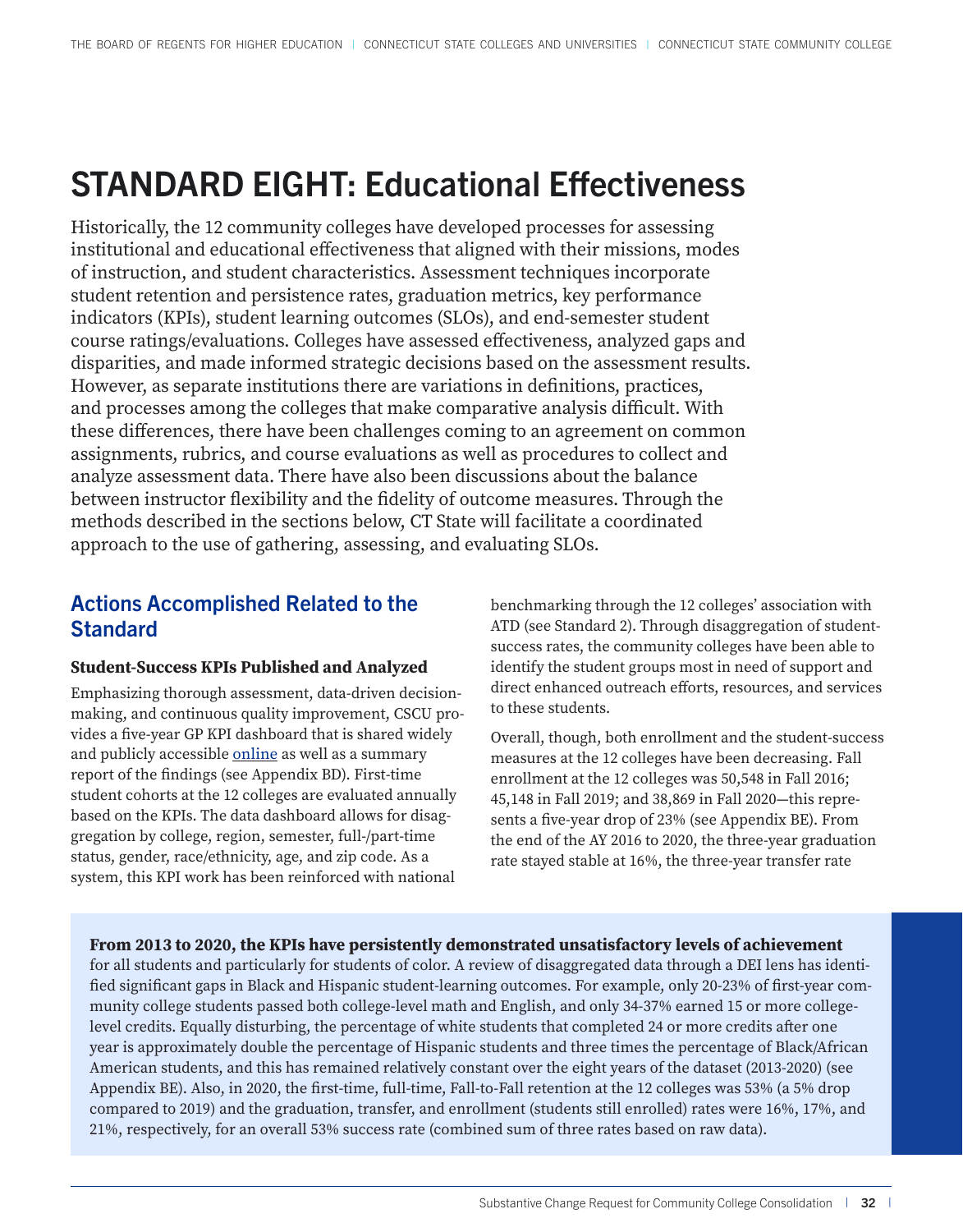dropped overall by four percentage points (21% in 2016, 18% in 2019, and 17% in 2020), and the Fall-to-Fall retention decreased overall by five percentage points (58% in 2016, 58% in 2019, and 53% in 2020 (see Appendix BE). Although the pandemic influenced the 2020 values, the consistently low success measures over time make clear that despite the efforts of the individual colleges, students are not succeeding in these key metrics. These results signify the need for a large-scale, concerted, and systemic effort to improve student success at all colleges and this is a central priority at the heart of the merger proposal. As a single College, centralized resources can be devoted to creating the change needed to improve student success. Through these efforts, research suggests that CT State will be better able to make a meaningful improvement in student-success performance metrics over time.

#### **General Education Outcomes and Evaluation**

A long-standing faculty curriculum governance body known as the Framework Implementation and Review Committee (FIRC) convened more than 70 faculty from across the system in February 2020. The group worked together to develop common SLOs within the general education framework. These draft SLOs were approved by FIRC in Spring 2021 (see Appendix BF) and sent out for system-wide feedback. Since then, the group has incorporated edits based upon the feedback, and the draft SLOs will be sent out for endorsement this semester. For the evaluation of general education learning outcomes, some colleges have created well-organized assessment systems with standardized rubrics, common assignments, and digital assessment platforms to collect, analyze, and archive data.

#### **Academic Program Review**

Similarly, the colleges maintain cycles of rigorous academic program review (APR), a process mandated by the BOR to assess program quality and effectiveness and provide information for the continuous quality improvement of teaching and learning. The BOR requires that each degree and certificate granting program is subject to review at least once every seven years. Unfortunately, there is not a consistent APR cycle, procedure, or template that is used across all colleges; therefore, the formation of CT State will provide an opportunity to establish a uniform APR cycle and a standardized self-study reporting template and procedure. A timeline for developing the CT State APR reporting template and implementing the APR cycles and procedures is included in Appendix BG. CT State is also establishing an academic program cost vs. revenue system that is being provided by Grant Thornton. This will provide a consistent cost-accounting method for existing and proposed academic programs that will allow the college to better understand program cost and affordability.

#### **Assessment Advisory Committee**

To guide the process of examining current assessment systems, identifying exemplary models, and standardizing SLO assessment and APR for CT State, an Assessment Advisory Committee (AAC) was formed in Spring 2021. The AAC is chaired by the CT State Director of Program Review and Assessment and includes five faculty members (representing five of the 12 colleges) and the three CT State Regional IR Directors. The AAC has been charged with overseeing all faculty-led assessment of academic programs and courses within CT State in collaboration with the curriculum governance bodies and statewide academic departments that will be in place in Fall 2023 (see Appendix BH).

#### **Surveys on Student Satisfaction**

To gain a broader perspective, the colleges measure student satisfaction based upon students' perceptions of institutional and academic experiences. All colleges use standardized, nationally normed instruments such as the Survey of Entering Student Engagement (SENSE) and the Community College Survey of Student Engagement (CCSSE) to assess their relative strengths and weaknesses based on students' perceptions and levels of engagement.

The 2021 CCSSE results for the 12 colleges revealed that:

- none of the categories scored above the mean;
- the categories of "student effort," "academic challenge," "student-faculty interaction," and "support for learners" scored just below the national mean; and
- the category of "active and collaborative learning" scored the lowest and was quite a bit below the mean (see Appendix BI).

In the 2019 SENSE survey, the 12 colleges demonstrated:

- the highest score above the national mean in the "effective track to college readiness" category;
- scores at or just above the national mean for the categories of "high expectations and aspirations" and "academic and social support network;" and
- scores just below the national mean for the categories of "early connections," "clear academic plan and pathway," and "engaged in learning" (see Appendix BJ).

These findings reiterate that the community college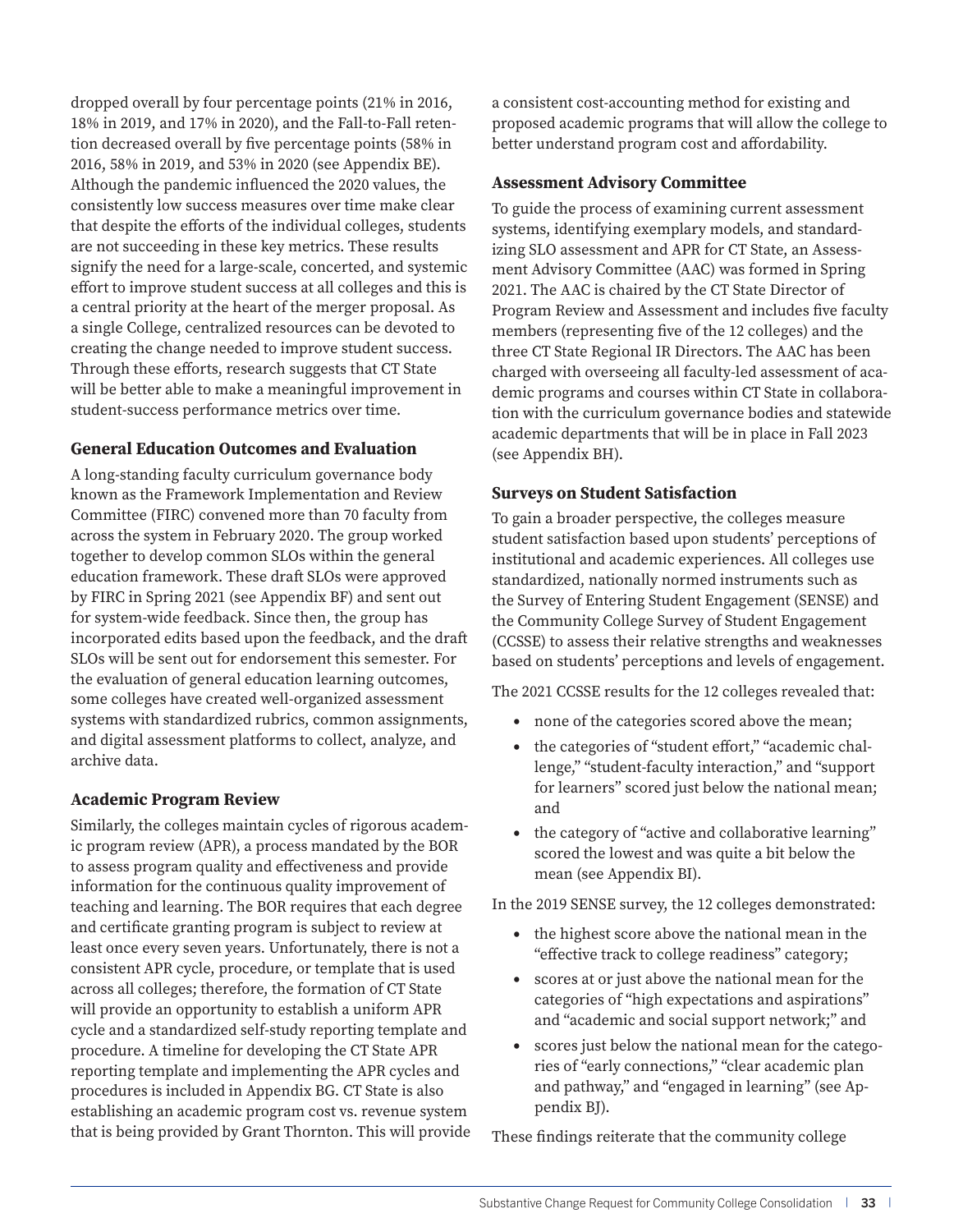students in CT are not succeeding in key, national metrics and this highlights the urgency for CT State to collectively work towards improving student success.

In addition to the national surveys, the Enrollment Management and Student Affairs (EMSA) division of CT State also developed its an annual survey of student satisfaction, the Survey Assessing Student Satisfaction (see Appendix BK), which augments the CCSSE survey and includes qualitative and quantitative input. The survey results—which provide details on admission and orientation processes, academic and career planning, academic and social-support systems, time management, and academic challenges—are used in developing and revising the EMSA performance indicators and benchmarks.

## Actions to Be Completed Prior to July 2023

#### **Assessment Advisory Committee Next Steps**

Over the next year, the AAC will collaborate with key stakeholders to engage in on-going research and review internal and external best practices in program review and assessment. The AAC will also review multi-step assessment processes that involve establishing targeted SLOs, mapping outcomes to curriculum, choosing assessment measures, collecting and analyzing data, and making data-informed program-improvement decisions. To foster the culture of assessment, the AAC will create forms and develop policies and procedures to support consistent and coherent data collection, analysis, and reporting on academic and non-academic student-success data, SLOs, and program effectiveness. Student-success measures will involve multiple data sources (including KPIs, retention, persistence, transfer, and completion along with post-graduation outcomes such as loan default/ repayment rates, licensure/credentialing results, and employment statistics) as well as various methods of inquiry such as direct and indirect measures, quantitative and qualitative methods, and internal and external reviews.

The AAC will also create a systemwide community of practice to discuss best practices in program review and SLO assessment, especially regarding belonging and DEI. The community of practice format offers opportunities for mentorship, ongoing training and consultation, model-assessment tools, clarification of guidelines and procedures, access to research, and an open forum to discuss questions or concerns. An additional goal of the AAC is to adopt a digital platform for assessment data collection and analysis that will allow faculty to upload student-learning artifacts in identified outcomes for subsequent review by appropriate disciplinary faculty groups.

## Actions Planned After July 2023

#### **Future Steps to Advance Assessment**

To continue to foster a culture of assessment and continuous quality improvement, CT State will work in partnership with all stakeholders to implement a uniform and comprehensive system to collect and analyze educationaleffectiveness metrics. The goal is to expand the AAC membership to include at least one representative from every college by Fall 2023. CT State will also offer robust, professional curriculum development and assessment learning opportunities for faculty and staff. The development of these initiatives will involve many stakeholders including faculty, staff, the AAC, IR, the CT State Director of Program Review and Assessment, and the CT State Director of Professional Development, as well as the CT State AVPs of Academic Programs and Curriculum, Institutional Assessment and Planning, and Teaching and Learning. The plan is for all forms of SLO assessment to be campus-based with system-wide reporting requirements. For general education and some forms of cocurricular assessment, the goal is to have a standard set of norms and practices that apply to all campuses by the end of Spring 2024. This will include a common set of SLOs, assignments, and rubrics, which will assure comparable, aggregated data collection from all campuses that can be uploaded to a systemwide platform so that CT State can generate a unified SLO report for the entire College.

## **Conclusion**

CT State is building an institution where assessment is valued at all levels of the organization from front-line faculty and staff to the President's Cabinet. The establishment of goals aligned with the College's mission permits a shared sense of purpose and direction. Faculty and staff across the colleges are highly skilled in systematically conducting SLO assessment, academic program review, data collection, and analysis, and using the results to measure student success and support planning for the future. Likewise, many programs with specialized accreditation also provide exemplary, scalable systems for continuous improvement. CT State's leadership team is committed to leveraging current expertise and best practices as models for all campuses in the future. CT State will focus on measuring and comparing performance outcomes to goals in order to identify gaps and drive new strategies and tactics for improvement. Ultimately, these efforts will allow CT State to improve the capacity for data collection and analysis and build a culture of assessment, continuous improvement, and data-driven decision-making.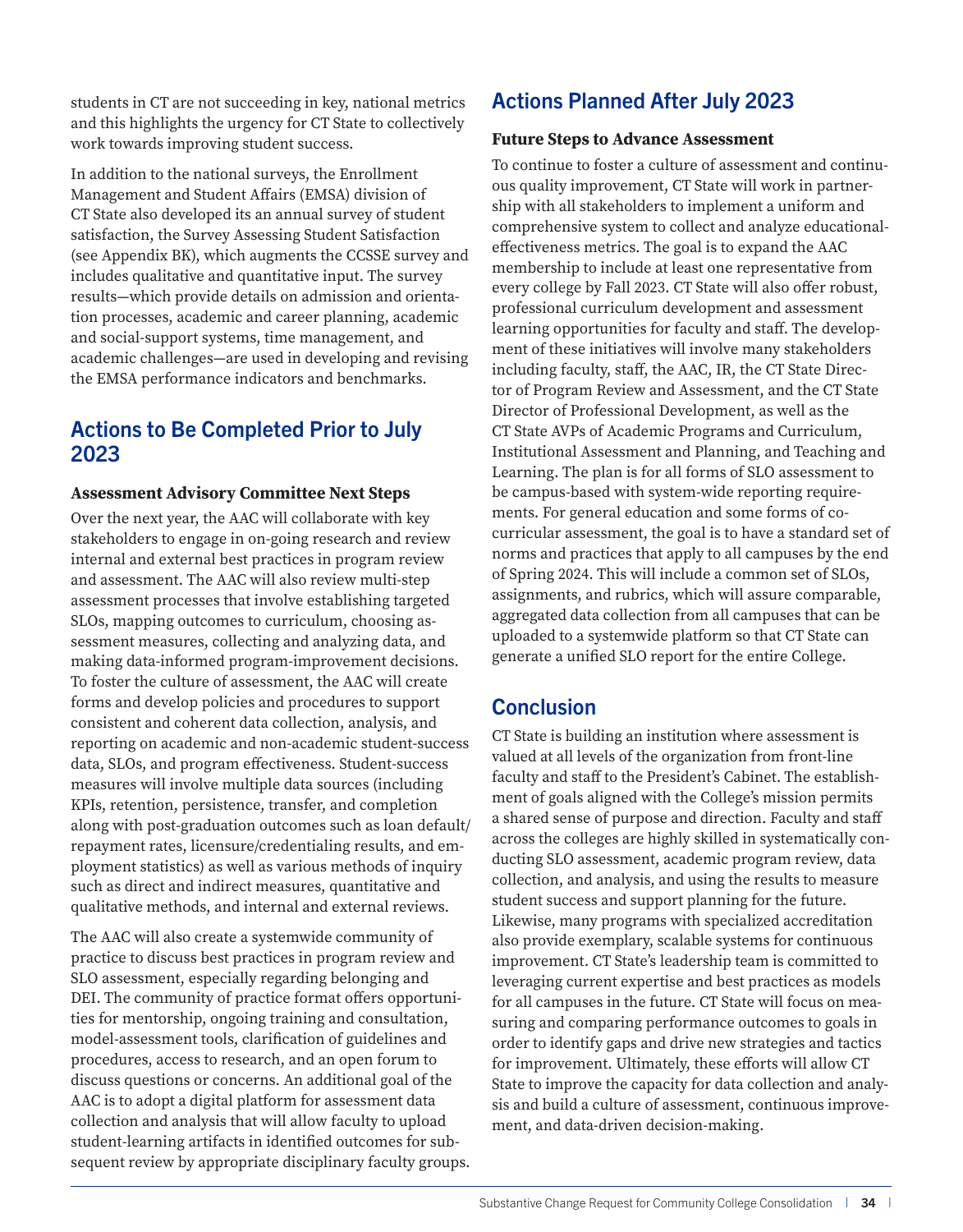## <span id="page-35-0"></span>STANDARD NINE: Integrity, Transparency, and Public Disclosure

The CSCU system, which includes the existing colleges and the future CT State, is governed by the BOR and incorporates the **BOR bylaws**. These bylaws define authority, membership, code of conduct, meetings, officers' duties, committees, and maintenance. The systemwide Faculty Advisory Committee ([FAC](https://www.ct.edu/faculty/fac)), which includes faculty and professional staff, and Student Advisory Committee (SAC) are charged with providing information and advice to the BOR and legislative committees based on faculty, staff, and student perspectives.

Currently, the colleges operate as autonomous, independently accredited institutions with faculty, staff, student representative groups, and bylaws for organizational policies that offer freedom of expression related to academic and administrative matters. Full- and part-time nonmanagerial employees have union representation with contractual language for academic freedom and grievance procedures. Students can file grievances regarding academic and non-academic issues through processes detailed on the colleges' websites and in the Student Handbooks and Catalogs. In CT State, there will continue to be representative groups for faculty, staff, and students; collective bargaining agreements; contract language for academic freedom and faculty/staff grievance procedures; and processes for student grievances.

## Actions Accomplished Related to the **Standard**

#### **Communication**

From the outset, CSCU and CT State leadership have been committed to operating with both internal and external stakeholders in an open and transparent manner. BOR and leadership meeting agendas are disseminated in advance by email, the meetings are livestreamed, and the [minutes](https://www.ct.edu/regents/minutes) and [recordings](https://www.youtube.com/user/ConnSCU/videos) are publicly available on the CSCU website. These meetings regularly include progress updates along with presentations on finances, shared services, and academic and student-affairs matters (see Appendix BL). Many of the meetings also provide opportunities for public comments from faculty, staff, students, or other stakeholders; faculty and staff presentations;

question-and-answer sessions; and discussions about report and proposal revisions. As plans for CT State have evolved, there has been regular and consistent systemwide communication by email (see Appendix BM). CSCU also created a [website](https://www.ct.edu/sf) that provides a wealth of information related to the plans to merge the 12 colleges, including the CT State mission and vision, alignment updates, and accreditation documents. A second website focused on the academic transition (e.g., academic organizational charts, academic implementation timelines, new academic positions, and FAQs) is being developed for launch by the end of Spring 2022. Details on the charges, leads, and membership lists of the [Guided Pathways](https://www.ct.edu/gp) and [con](https://www.ct.edu/consolidation)[solidation](https://www.ct.edu/consolidation) working groups are also posted. For enhanced transparency, the community college financial statement, procurement manual, budget and actual results, audit, and expenditures are available [online](https://www.ct.edu/finance#documents). Additionally, the [KPI data](https://www.ct.edu/gp/kpi) are publicly available on the CSCU website.

To improve communication, the CT State leadership team has conducted college and regional town hall meetings as well as departmental meetings to gather feedback and answer questions about the merger. The leadership team has presented and answered questions at both the FAC and SAC meetings, and they have updated legislators in public forums on the merger plans, projections, and financials. Students have been kept appraised of CT State progress through the SAC meetings and language about the merger has been printed in all 12 college catalogs since AY 2020-21 and in all new student applications since the start of AY 2021-22. CSCU President Terrence Cheng visited each of the community colleges in Fall 2021 (see Appendix BN) and held sessions with students, faculty, staff, leadership, and foundations. During these forums,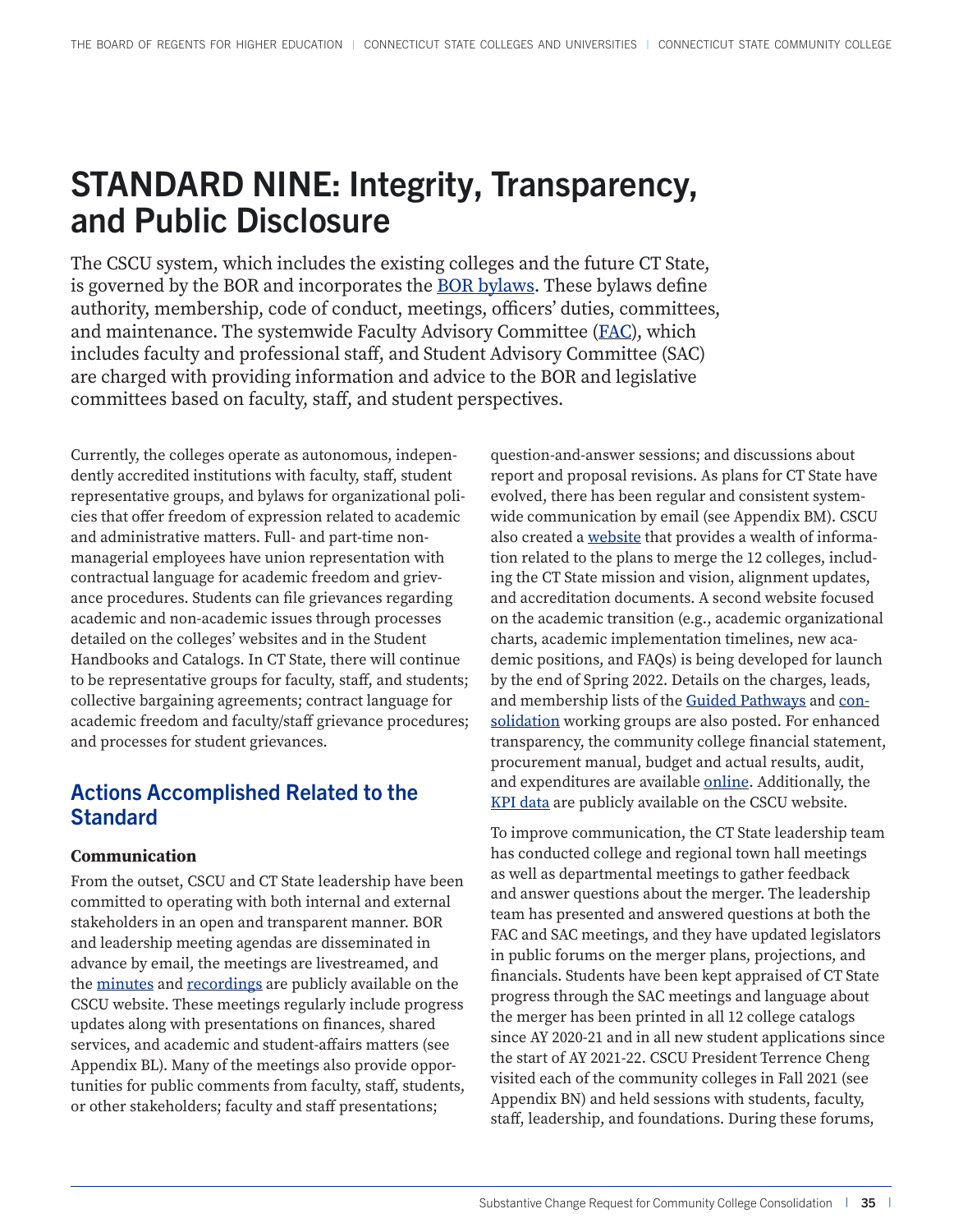President Cheng provided detailed budget and enrollment updates and discussed system-wide strengths and challenges. The forums also included the opportunity for open question-and-answer sessions, which promoted candid communication about concerns related to the merger.

#### **Diversity, Equity, and Inclusion and Equal Employment Opportunities**

BOR, CSCU, and CT State leaders demonstrate their commitment to legal and ethical behavior through professional and personal actions, fair and honest decision-making, and consistent actions based on integrity and accountability. BOR, CSCU, and CT State are dedicated to DEI and this resolve is shown through non-discriminatory policies and practices in place at the community colleges; mandated Code of Conduct trainings for all employees; and focused systemwide efforts to improve DEI through the strengthened Equity Council, the creation of a CT State Office of DEI, and the appointment of an interim CT State Vice President of DEI. The CSCU HR Equal Employment Opportunity Center of Excellence, which is a shared service in place across the 12 colleges, oversees compliance with employment affirmative action and enrollment policies for under-represented minorities across the colleges. Affirmative Action Plans from the 12 colleges are sent to the Connecticut's Commission on Human Rights and Opportunities (CHRO) on behalf of each region and are available [online.](https://www.ct.edu/hr/diversity) BOR policies that address integrity and transparency (for example, ethics, student and employee conduct, academic program proposal process, student learning assessment, Family Educational Rights and Privacy Act (FERPA), Title IX, financial aid, and refunds) will continue to exist in CT State with consistent implementation across all campuses.

#### **CT State Website Planning**

The CT State website project was launched in 2018 under a GP subcommittee, Website and Streamlined Application (WASA), which included representatives from areas such as academic affairs, admissions, communications, faculty, financial aid, and IT (see Appendix BO). The group was tasked with reviewing and assessing technology, marketing, and recruitment tools as well as evaluating strategies to integrate key elements of student inquiry, application, enrollment, and onboarding processes into a single website design. WASA designed a CT State website framework and developed a streamlined site map focused on facilitating onboarding, accessibility, and traceability for multiple internal and external audiences. The website outline includes the four key areas highlighted in the table below.

| <b>Onboarding Guides</b>         | Assist prospective students and<br>answer common concerns   |
|----------------------------------|-------------------------------------------------------------|
| <b>Support Access</b>            | Support all students and<br>demonstrate consumer focus      |
| <b>Audience Landing Pages</b>    | Improve communication and<br>provide comprehensive services |
| <b>Campus Filterable Content</b> | Allow content viewing specific to<br>a campus location      |

Until the launch of the CT State website, the community colleges will continue to ensure readily accessible and accurate public college communications. This includes print and web-based versions of the current catalogs, access to archived catalogs, up-to-date digital and printed college information, programmatic and institutional evidence of student learning, details on college events and systemwide initiatives, U.S. Department of Education's required consumer information, and prominent student and faculty success information. The colleges are in different stages of the process, but they are also working on posting applicable professional licensure agreements and National Council for State Authorization Reciprocity (NC-SARA) disclosures on their websites, as applicable (currently 11 of the colleges are NC-SARA institutions). There is a centralized webpage for the system's participating NC-SARA colleges to direct students who have any NC-SARA-related complaints. Staff within CT State Academic Operations will oversee and coordinate all online programs to ensure compliance with NC-SARA and NECHE policies and to ensure that online programs are distributed statewide in a coordinated manner.

## Actions to Be Completed Prior to July 2023

#### **Logo**

The plan to unveil and integrate the new CT State logo will be finalized in early Spring 2022 and expansion of internal and external communication will continue during Spring and Summer 2022. CT State is building a staff dedicated to promoting communications, and multiple personnel searches are anticipated to be complete by Spring/ Summer 2022 (e.g., a Web Services Specialist and Regional Marketing Directors). Pending the final decision on the substantive change application, the kickoff for the CT State logo is planned for late Spring 2022. At that point, the goal will be to strongly focus efforts on rebranding the system and colleges in time for accepting the first student applications for CT State in October 2022.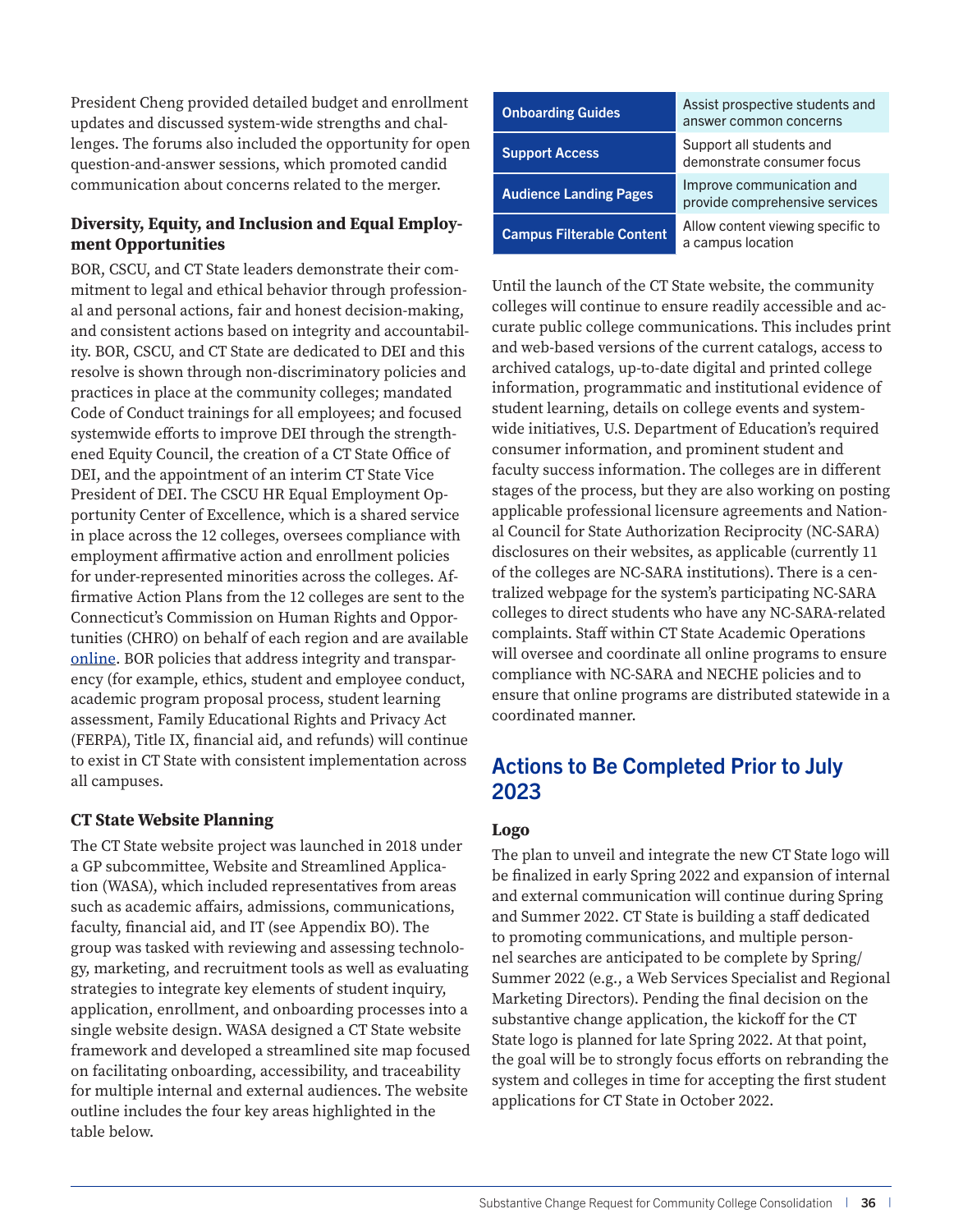#### **CT State Website**

The team charged with completing the CT State website includes the CT State Director of Communications & Strategic Marketing (appointed September 2021); the CSCU Web Communications & Design Coordinator; and a CEO, Marketing Director, and Web Designer & Developer from the community colleges. Fastspot has been selected as the vendor for the CT State website build, and a contract was signed in October 2021. The new *ctstate.edu* website will include easy access to all CT State information including the application, academic programs, registration, and financial aid services. The website is anticipated to be live by July 2022, although the progress and timing may be impacted by the development and interface with third-party programs such as DIGARC Acalog and Ellucian Banner, Degree Works, and CRM Recruit. Once the CT State website is live, some of the 12 colleges' pages will slowly link over to high-level sections and work will continue to move any remaining content to the new site. As consolidation processes are finalized, CT State will incorporate academic and departmental information into the new site and eventually full campus URLs (uniform resource locators) will be redirected to the new CT State URL.

### **Conclusion**

Pending approval of the substantive change application, the BOR will provide governing oversight of CT State while maintaining the highest level of integrity and transparency. There are safeguards in place to ensure the College will fully adhere to and exceed the standards in relation to integrity, transparency, and public disclosure. Aligned with the mission, CT State will rely on data for evidencebased planning, evaluation, outcome assessment, resource allocation, policy creation, and decision-making and will regularly review policies to ensure currency. CT State will accept full responsibility for all activities that exist prior to its formation among the existing colleges, bringing them all under the authority of the CT State president. A review will be conducted to determine whether such activities should continue or be eliminated.

As discussed in the communication section above, the CT State leadership team has implemented a multipronged approach to elicit collaboration, respond to concerns, and build a broad-based network of communication. Nevertheless, there are varying opinions on the merger and CT State is aware that intensive negotiation may be needed to assuage lingering doubts, resistance, and fears in order to deal honestly with the ramifications of inaction and find areas of common ground to move forward. Along the way, CT State commits to increased communication; improved

public access to student-learning outcome and success data; enhanced overall data accessibility and usage; and strengthened data integrity, validity, and reliability. CT State will promote more faculty and staff participation in the establishment of student-success metrics and will encourage collaborative and comprehensive approaches to advancing equity and improving student success.